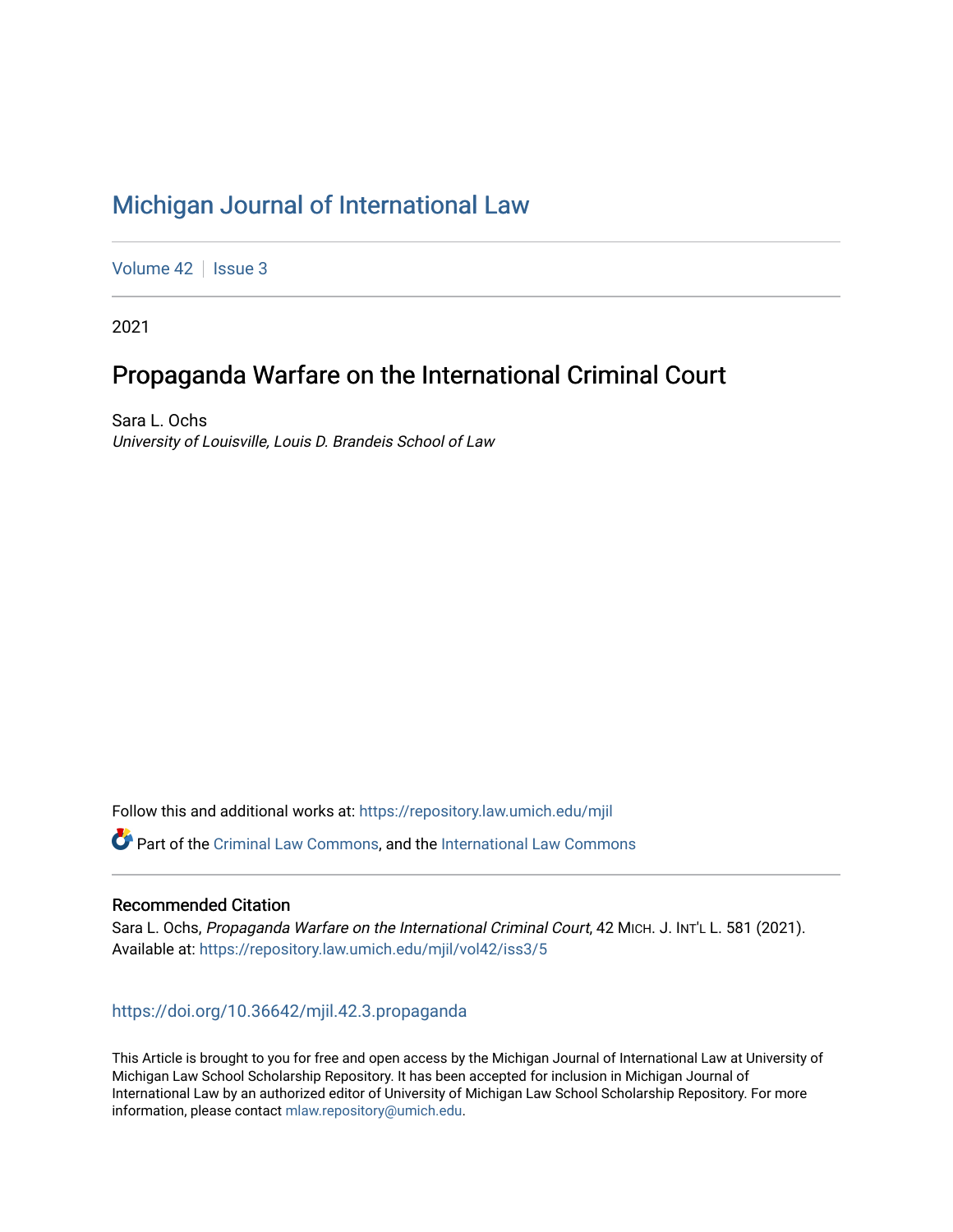### **PROPAGANDA WARFARE ON THE INTERNATIONAL CRIMINAL COURT**

#### *Sara L. Ochs\**

#### I. Introduction

Propaganda warfare, while novel in nomenclature, is far from new in practice. In an era dominated by constant news, battles for public opinion complement physical attacks.<sup>1</sup> In fact, "winning modern wars is as much dependent on carrying domestic and international public opinion as it is on defeating the enemy on the battlefield."<sup>2</sup> The fight for public opinion has become so valuable to military initiatives that the U.S. Department of Defense Law of War Manual specifically recognizes propaganda directed towards "civilian or neutral audiences" as a "permissible means of war."<sup>3</sup>

While propaganda warfare on public opinion was once reserved for military use against state enemies, governments have recently adapted this tactic to target judicial entities seeking to prosecute violations of international criminal laws. State leaders have begun using social media, press statements, and televised conferences to spread disinformation in efforts to demonize entities, like international courts, for investigating and prosecuting their state nationals. And while the precise means of disseminating this propaganda varies by state, the motivation behind the attacks is the same: to convert public opinion against the targeted court to prevent the prosecution of state officials and military leaders. Within the context of the International Criminal Court ("ICC"), this article defines propaganda warfare as states

Sara L. Ochs is an Assistant Professor of Law at the University of Louisville, Louis D. Brandeis School of Law. This article was greatly improved by the comments and feedback provided by my colleagues at Brandeis Law, as well as the participants of the 2020 Chicagoland Junior Scholars Conference, the American Society of International Law 2020 Midyear Meeting Research Forum, and the 2021 Association of American Law Schools Annual Meeting's New Voices in Human Rights Panel, especially Professors Stuart Ford, David Stewart, Zachary Kaufman, Andrew Keane Woods, and Jeffrey Omari. I would also like to express my sincere gratitude to my inimitable research assistant, Amber Cain.

<sup>1.</sup> Laurie R. Blank, *Media Warfare, Propaganda, and the Law of War, in* CYBER WARFARE, MEDIA WARFARE, AND LAWFARE 88, 88 (Michael L. Gross & Tamar Meisels eds., 2017) (recognizing that "battle[s] of words" pertaining to legality and legitimacy of military action "often seem to be as important as military capabilities").

<sup>2.</sup> Kenneth Payne, *The Media as an Instrument of War*, U.S. ARMY WAR COLL. Q.: PARAMETERS, Spring 2005, at 81, 81.

<sup>3.</sup> OFF. OF GEN. COUNS., U.S. DEP'T OF DEF., DEPARTMENT OF DEFENSE LAW OF WAR MANUAL, 331 art. 5.26.1-1.2 (2016), https://dod.defense.gov/Portals/1/Documents/pubs /DoD%20Law%20of%20War%20Manual%20-%20June%202015%20Updated%20Dec% 202016.pdf?ver=2016-12-13-172036-190 [hereinafter "DoD Law of War Manual"].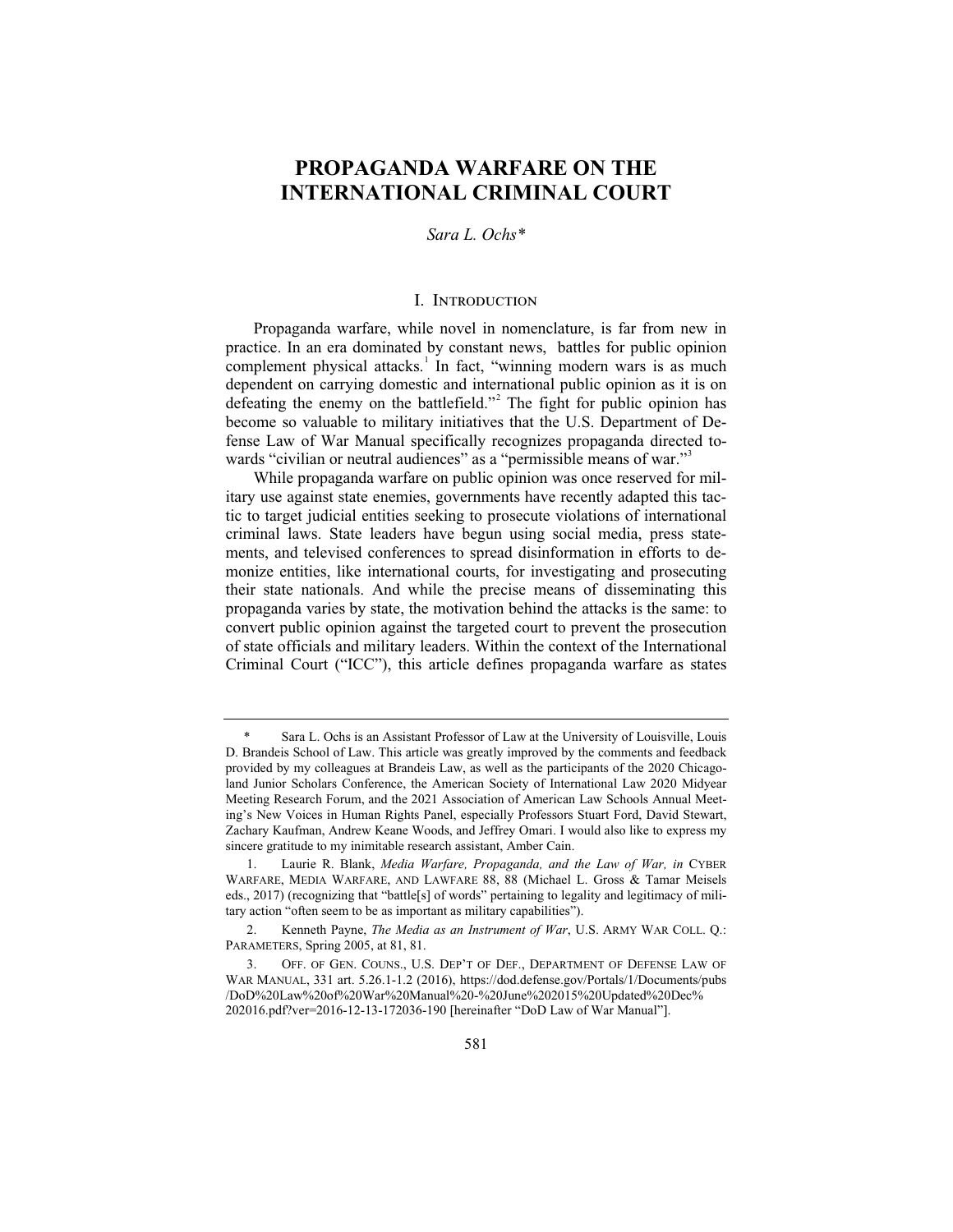leaders' systematic and highly publicized use of anti-ICC rhetoric and disinformation about the ICC, its functions, and its jurisdictional reach.

The ICC is by no means the only international entity to bear the brunt of propaganda warfare. However, the ICC, as a treaty-based court lacking an enforcement mechanism, is critically dependent on public legitimacy and state support.<sup>4</sup> Without this support, the ICC bears little chance of satisfactorily completing its mandate to hold individuals accountable "for the most serious crimes of concern to the international community as a whole."<sup>5</sup> Indeed, a widespread lack of public legitimacy in recent years has repeatedly precluded the ICC from achieving case-specific goals.<sup>6</sup> As a court founded upon state support, attacks aimed to deprive the ICC of legitimacy in the eyes of its state supporters are particularly damaging. In ratifying the Rome Statute, which established the ICC, states voluntarily forfeited a portion of their state sovereignty and permitted the ICC to hold their nationals, including their government leaders, accountable. Yet, as a direct result of this consent-based system, states retain significant involvement and control over ICC operations, and the ICC is critically dependent on states' cooperation.<sup>7</sup> Historically, investigations without state support have proven especially challenging for the ICC, and on a rudimentary level, the ICC's success in any particular case can often be linked to the level of State cooperation it received in investigating that matter.<sup>8</sup>

Successful propaganda wars against the ICC, such as the Kenyan Government's widespread campaign labeling the ICC as a neo-colonialist regime, have proven debilitating for the ICC. What started as a strategy to avoid the prosecution of high-ranking Kenyan state leaders, prompted a widespread anti-ICC movement supported by the African Union that ultimately resulted in the withdrawal of several African states from the Rome

<sup>4.</sup> Valerie Oosterveld, Mike Perry & John McManus, *The Cooperation of States with the International Criminal Court*, 25 FORDHAM INT'L L.J. 767, 767 (2002).

<sup>5.</sup> Rome Statute of the International Criminal Court, pmbl., July 17, 1998, 2187 U.N.T.S. 90 [hereinafter Rome Statute].

<sup>6.</sup> Yvonne M. Dutton, *Bridging the Legitimacy Divide: The International Criminal Court's Domestic Perception Challenge*, 56 COLUM. J. TRANSNAT'L L. 71, 76 (2017). *See generally* Gwen P. Barnes, *The International Criminal Court's Ineffective Enforcement Mechanisms: The Indictment of President Omar al Bashir*, 34 FORDHAM INT'L L.J. 1584 (2011) (explaining how states' failure to arrest Sudanese President Omar al-Bashir while present on their state territory undermined the International Criminal Court's ("ICC's") prosecution of Sudanese crimes against humanity).

<sup>7.</sup> Oosterveld et al., *supra* note 4, at 767 (foreshadowing that the ICC's success would "be determined by the level of cooperation it receives from States").

<sup>8.</sup> *ASP 2017: State Cooperation Crucial for an Effective ICC*, COAL. FOR INT'L CRIM. CT. (Nov. 7, 2017), https://www.coalitionfortheicc.org/news/20171107/asp-2017-statecooperation-crucial-effective-icc#:~:text=With%20no%20enforcement%20mechanism%20of, to%20cooperate%20with%20the%20ICC (highlighting the detrimental impact on investigations of state non-cooperation by explaining the challenges the ICC Prosecutor has faced in investigating crimes within the Situation in Darfur, Sudan).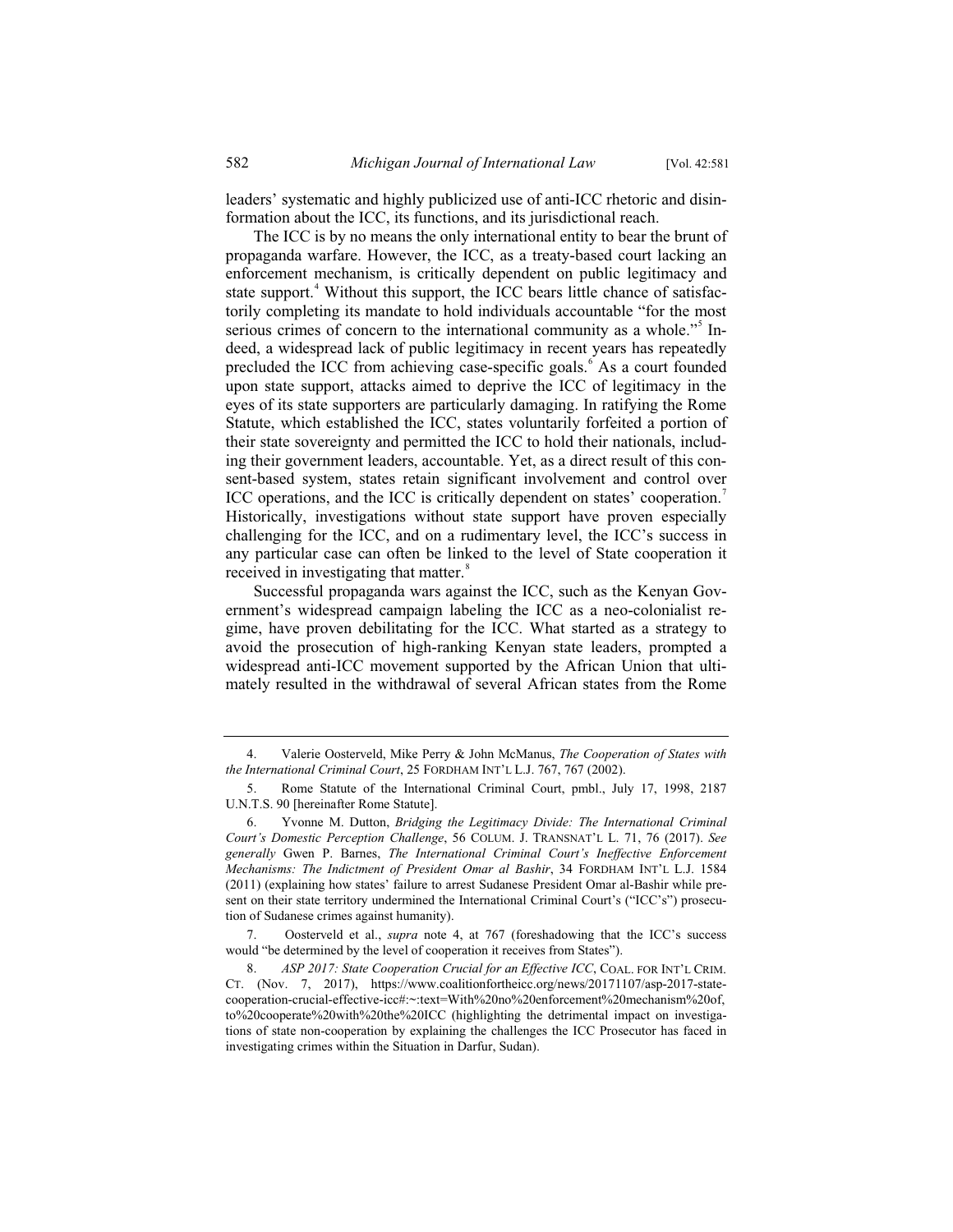Statute. At the time of publication, the ICC is still working to distance itself from claims of discrimination against African nations.<sup>9</sup>

The impact of these propaganda wars runs deeper than mere public image. Often, the use of propaganda and disinformation, combined with the ICC's critical need for state support and cooperation, is sufficient to coerce the ICC to reach a certain ruling or to redirect its limited resources to a different issue. Propaganda wars that are successful in provoking the ICC to dismiss claims against high-profile leaders inject the appearance of bias into ICC operations and inspire other states to act against the Court to prevent investigations into their nationals. The most influential states on the geopolitical stage are also the states with the most influence on global perception. These states include the United States, Russia, and China, all of whom refused to join the ICC out of fear of the infringement of their sovereignty. These states also hold permanent status and veto power on the United Nations Security Council and are therefore influential in situations where the Security Council refers non-States Parties to the ICC.<sup>10</sup> And, as seen recently by the United States' vitriolic response to the ICC's opening of an investigation into crimes committed in Afghanistan, which threatens to implicate U.S. officials, powerful states will aggressively utilize propaganda and disinformation to prevent the ICC from prosecuting their or their allies' nationals.<sup>11</sup> These propaganda wars, and the ICC's vulnerability to them, thus carry the risk of exacerbating already significant power disparities in the field of international criminal justice. They further represent the danger that the ICC will become a court that exclusively tries perpetrators from nations too powerless to fight back, while leaving superpowers, like the United States and China, immune from prosecution for atrocities committed on their soil and by their nationals.

Many scholars have addressed the pervasive role politics plays in the ICC's operations,<sup>12</sup> and a significant body of scholarship has explored the

<sup>9.</sup> *See generally* Geoff Dancy, Yvonne Marie Dutton, Tessa Alleblas & Eamon Aloyo, *What Determines Perceptions of Bias Toward the International Criminal Court? Evidence from Kenya*, 64(7-8) J. CONFLICT RESOL. 1443 (2019) (recognizing ongoing perceptions of anti-African bias in the ICC).

<sup>10.</sup> *The UN Security Council*, COUNCIL ON FOREIGN RELS. (Sept. 16, 2020), https://www.cfr.org/backgrounder/un-security-council (noting that the United States, Russia, and China are permanent members of the UN Security Council and thus hold the power to veto any Security Council resolution); Alexandre Skander Galand, *The Nature of the Rome Statute of the International Criminal Court and its Amended Jurisdictional Scheme*, 17 J. INT'L CRIM. JUST. 933, 937–38 (2020) (discussing the role of the Security Council in referring situations to the ICC that generally fall outside of its territorial jurisdiction).

<sup>11.</sup> *See infra* Part IV.

<sup>12.</sup> *See generally* OUMAR BA, STATES OF JUSTICE: THE POLITICS OF THE INTERNATIONAL CRIMINAL COURT (2020) (exploring the relationship between weaker States Parties and the ICC, and the intersection of power and politics); Christof Royer, *The Bête Noire and the Noble Lie: The International Criminal Court and (the Disavowal of) Politics*, 13 CRIM. L. & PHIL. 225 (2019) (presenting the ICC as a political actor).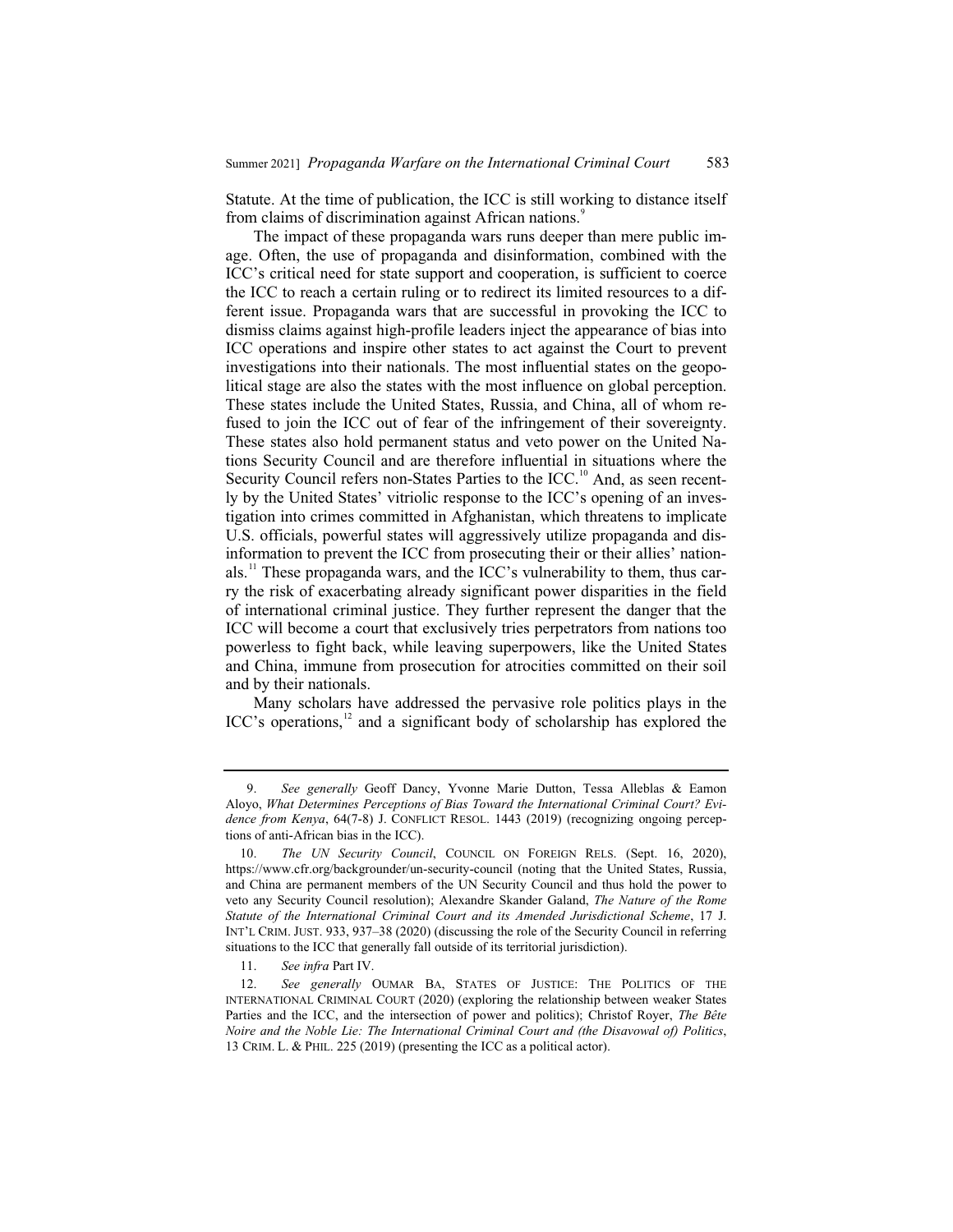importance of legitimacy in ICC functions.<sup>13</sup> However, the use of propaganda warfare, in the form of disinformation and anti-ICC campaigns, and its impact on public opinion—which lies at the crossroads between politics and legitimacy—has been largely unexplored.<sup>14</sup> This article seeks to fill that gap by examining the extent to which propaganda wars impact the ICC's decisions and operations. Notably, this article is not intended to read as a critique of how the ICC and its Prosecutor have handled politically sensitive situations in the past. Nor is it intended to provide a comprehensive overview of every propaganda war leveled against the ICC.<sup>15</sup> Rather, through the use of two case studies—those of the Kenyan and United States governments—it aims to identify the extent to which the ICC has had to modify its operations in order to sustain the public legitimacy necessary to fulfill its mandate.

This article argues that the effective use of propaganda warfare against the ICC has the potential to destroy the ICC's ability to effectively investigate and prosecute the crimes of most concern to the international community. It further suggests that in order to successfully defend against propaganda attacks, like those orchestrated by the Kenyan and United States govgovernments, the ICC must adapt its approach to state relations to foster knowledge of, support for, and cooperation with the ICC's goals and prosecutorial strategies. The article ultimately seeks to identify workable proposals for the ICC and its Prosecutor to strengthen the ICC's perceived legitimacy among states parties and non-states parties alike, so as to minimize the detrimental impact posed by state propaganda.

Part II of this article will identify the foundational characteristics of the ICC that render propaganda wars so consequential to its operations, espe-

<sup>13.</sup> *See, e.g*., Margaret M. deGuzman, *Gravity and the Legitimacy of the International Criminal Court*, 32 FORDHAM INT'L L.J. 1400 (2009); Stuart Ford, *A Social Psychology Model of the Perceived Legitimacy of International Criminal Courts: Implications for the Success of Transitional Justice Mechanisms*, 45 VAND. J. TRANSNAT'L L. 405 (2012).

<sup>14.</sup> *See* Harry M. Rhea & Ryan C. Meldrum, *United States Public Support for the International Criminal Court: A Multivariate Analysis of Attitudes and Attributes*, 37 U. PA. J. INT'L L. 739, 741 (2015) (noting that "little has been written on public opinion and the ICC").

<sup>15.</sup> Specifically, this paper will not discuss the ongoing propaganda war being fought by the Philippines in response to the ICC Prosecutor's *propio motu* preliminary examination into President Rodrigo Duterte's "war on drugs." *See The Philippines' Membership in the ICC Comes to an End*, COAL. FOR INT'L CRIM. CT. (Mar. 15, 2019), http://www.coalitionfortheicc.org/news/20190315/philippines-leaves-icc (explaining how the Philippines withdrew from the Rome Statute as part of its propaganda campaign against the Court). Nor will it analyze in detail Israel's current battle in response to the Prosecutor's investigation into crimes committed in Palestine. *See* Jeffrey Heller, *Netanyahu Accuses ICC of Anti-Semitism in Pursuit of War Crimes Probe*, REUTERS (Dec. 22, 2019), https://www.reuters.com/article/us-icc-palestinians-israel/netanyahu-accuses-icc-of-anti-

semitism-in-pursuit-of-war-crimes-probe-idUSKBN1YQ0KC (recognizing Prime Minister Benjamin Netanyahu's accusation that the ICC is anti-Semitic in response to the Prosecutor's preliminary examination in Palestine).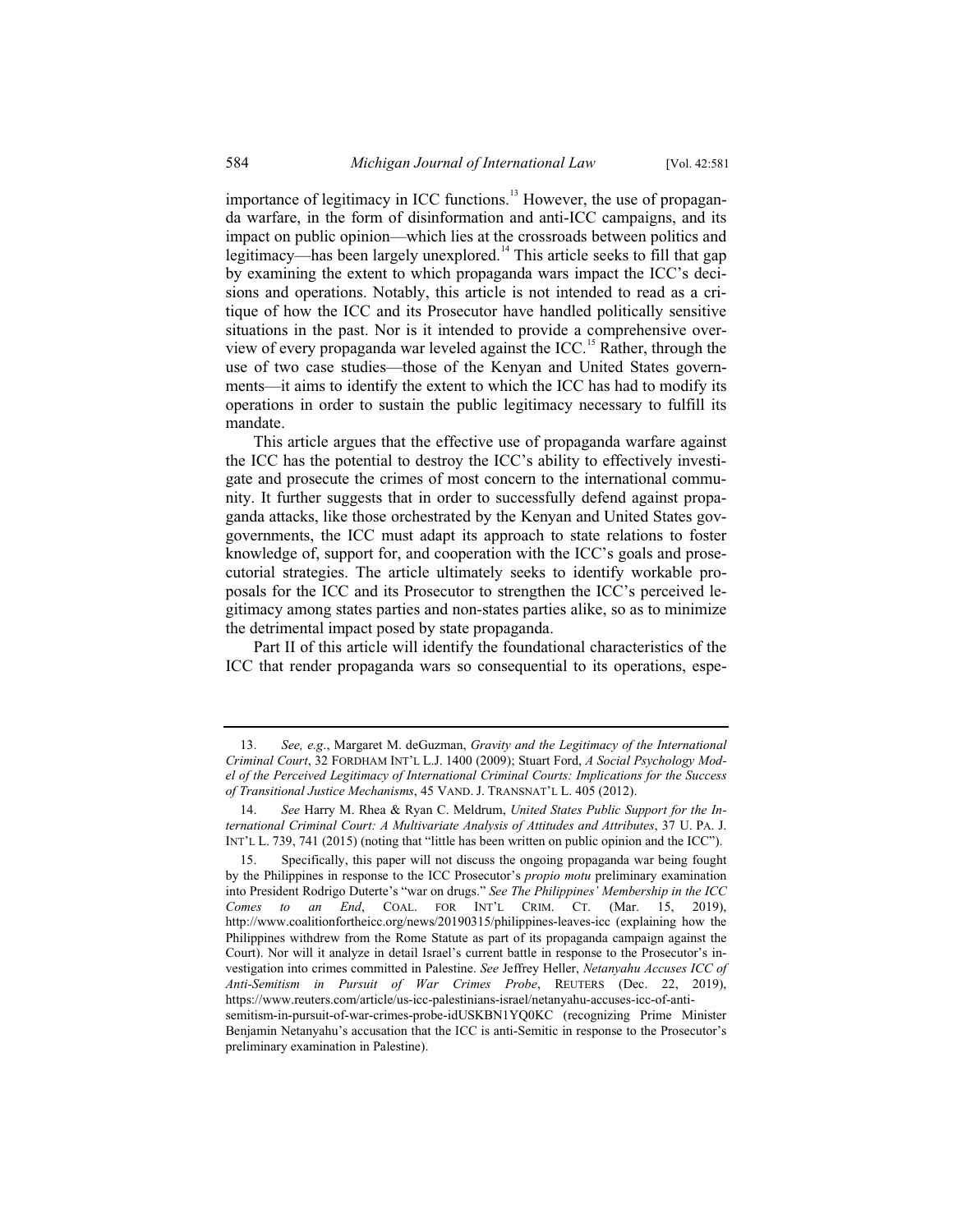cially its reliance on state cooperation and its susceptibility to political pressures.

Part III will examine how the Kenyan Government's highly publicized response to the ICC cases against William Ruto and Uhuru Kenyatta marshalled public opinion against the ICC both within Kenya and throughout the African Union. Next, it will analyze how this campaign not only pressured the ICC into dismissing the charges against the two high profile defendants, but also sparked a regional revolution of public opinion against the ICC, the effects of which are still very apparent today.

Part IV will explore the United States' ongoing propaganda war against the ICC instituted in response to the Prosecutor's opening of an investigation into war crimes and crimes against humanity committed in Afghanistan. It will specifically analyze the extent to which a non-State Party superpower can bully the ICC into authoring favorable opinions by combining an anti-ICC public opinion campaign with a lack of investigatory cooperation. It will further consider the potentially devastating legacy that this may have on the ICC.

Part V argues that cultivating greater perceived legitimacy of the ICC, both within and outside its States Parties, will provide the ICC with some immunity from attempted propaganda wars. Specifically, it advocates for more significant, sustained public outreach to foster knowledge and respect for the ICC; the ICC's enhancement of its public image; and the implementation of punitive consequences for States Parties who fail to comply with ICC investigations.

#### II. The ICC's Susceptibility to Propaganda

Given the unique foundations upon which the ICC is grounded, the ICC is especially vulnerable to both political pressures and widespread public opinion. By signing the Rome Statute, each State Party provided the ICC with jurisdiction over core crimes—genocide, crimes against humanity, war crimes, and the crime of aggression $16$ —committed on their state territory or by their nationals elsewhere in the world.<sup>17</sup> The Rome Statute does not recognize sovereign immunity, meaning that high-ranking governmental officials, including heads of state, may be subject to ICC investigation and prosecution.<sup>18</sup>

<sup>16.</sup> The term "core crimes" pertains to the four categories of crimes listed in article 5 of the Rome Statute. Christine Schwöbel-Patel, *The Core Crimes of International Criminal Law, in* THE OXFORD HANDBOOK ON INTERNATIONAL CRIMINAL LAW 769, 769–70 (Kevin Jon Heller, Frédéric Mégret, Sarah M. H. Nouwen, Jens David Ohlin & Darryl Robinson eds., 2020).

<sup>17.</sup> Rome Statute, *supra* note 5, art. 12, ¶¶ 1–2; Yvonne M. Dutton, *Explaining State Commitment to the International Criminal Court: Strong Enforcement Mechanisms as a Credible Threat*, 10 WASH. U. GLOB. STUD. L. REV. 477, 478 (2011).

<sup>18.</sup> Rome Statute, *supra* note 5, art. 27; *see also* Paul J. Toner, *Competing Concepts of Immunity: The (R)evolution of the Head of State Immunity Defense*, 108 PENN. ST. L. REV.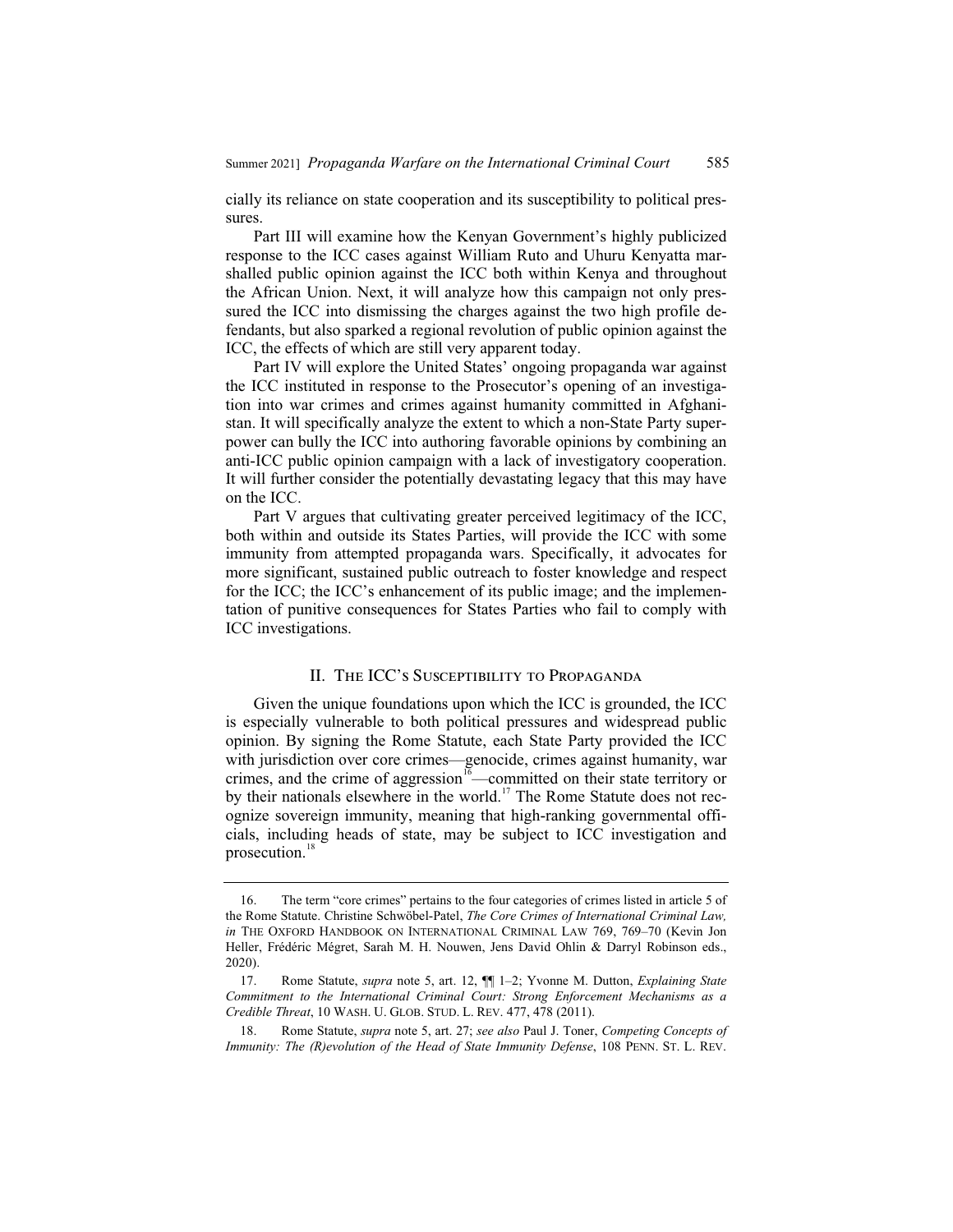So long as other jurisdictional requirements are met, $19$  the ICC may become apprised of a particular matter through three different means.<sup>20</sup> First, a State Party may refer a situation occurring in its own territory or in the territory of another State Party.<sup>21</sup> Second, and most controversially, the ICC Prosecutor may, on its own *propio motu* authority vested under article 15 of the Rome Statute, and with approval by the Pre-Trial Chamber, initiate investigations into certain situations.<sup>22</sup> Under both of these methods, the ICC's jurisdiction is geographically limited to crimes committed on the territory or by a national of a State Party.<sup>23</sup> Third, the United Nations Security Council may refer situations to the Prosecutor under authority provided by Chapter VII of the Charter of the United Nations.<sup>24</sup> For situations opened pursuant to Security Council referral, the ICC's jurisdiction is not geographically limited. The Security Council may refer a matter involving crimes committed anywhere or by anyone in the world, regardless of whether these crimes were committed on the territory of a non-State Party or by a non-State Party national. $^{25}$ 

The ICC is a court of limited jurisdiction and a self-recognized "court of last resort,"<sup>26</sup> meaning it will only step in to prosecute crimes that a state lacks either the means or desire to prosecute.<sup>27</sup> This concept, recognized as the principle of complementarity, is codified in the Rome Statute and provides that a case will be deemed inadmissible before the ICC when it is "investigated or prosecuted by a State which has jurisdiction over it unless the State is unwilling or unable genuinely to carry out the investigation or prosecution," or when it has been investigated by a State, and the State decided not to prosecute, "unless the decision resulted from the unwillingness or in-

- 20. Rome Statute, *supra* note 5, art. 13.
- 21. *Id.* art. 14.
- 22. *Id.* art. 15.
- 23. *Id.* art. 12(2).
- 24. *Id.* art. 13(b).

<sup>899, 901 (2004) (</sup>recognizing that the Rome Statute does not provide for a Head of State immunity defense).

<sup>19.</sup> Article 11 also limits the ICC's jurisdiction to crimes committed after the entry into force of the Statute. Rome Statute, *supra* note 5, art. 11; *see also* Christian M. De Vos, *The International Criminal Court: Between Law and Politics in* INTERNATIONAL CRIMINAL LAW IN CONTEXT 240, 243 (Philipp Kastner ed. 2018) (discussing the jurisdictional limitations imposed by the Rome Statute).

<sup>25.</sup> Oona A. Hathaway, Paul K. Strauch, Beatrice A. Walton & Zoe A. Y. Weinberg, *What is a War Crime?* 44 YALE J. INT'L L. 53, 95 (2019); Galand, *supra* note 10.

<sup>26.</sup> *About the International Criminal Court*, INT'L CRIM. CT., https://www.icc-cpi.int /about (last visited Jan. 5, 2021).

<sup>27.</sup> *Id.*; *see also* Rome Statute, *supra* note 5, art. 1 (recognizing that the ICC "shall be complementary to national criminal jurisdictions"). Additionally, the ICC will only deem situations to be admissible that do not rise to a level of "sufficient gravity to justify further action by the Court." Rome Statute, *supra* note 5, art. 17(1)(d).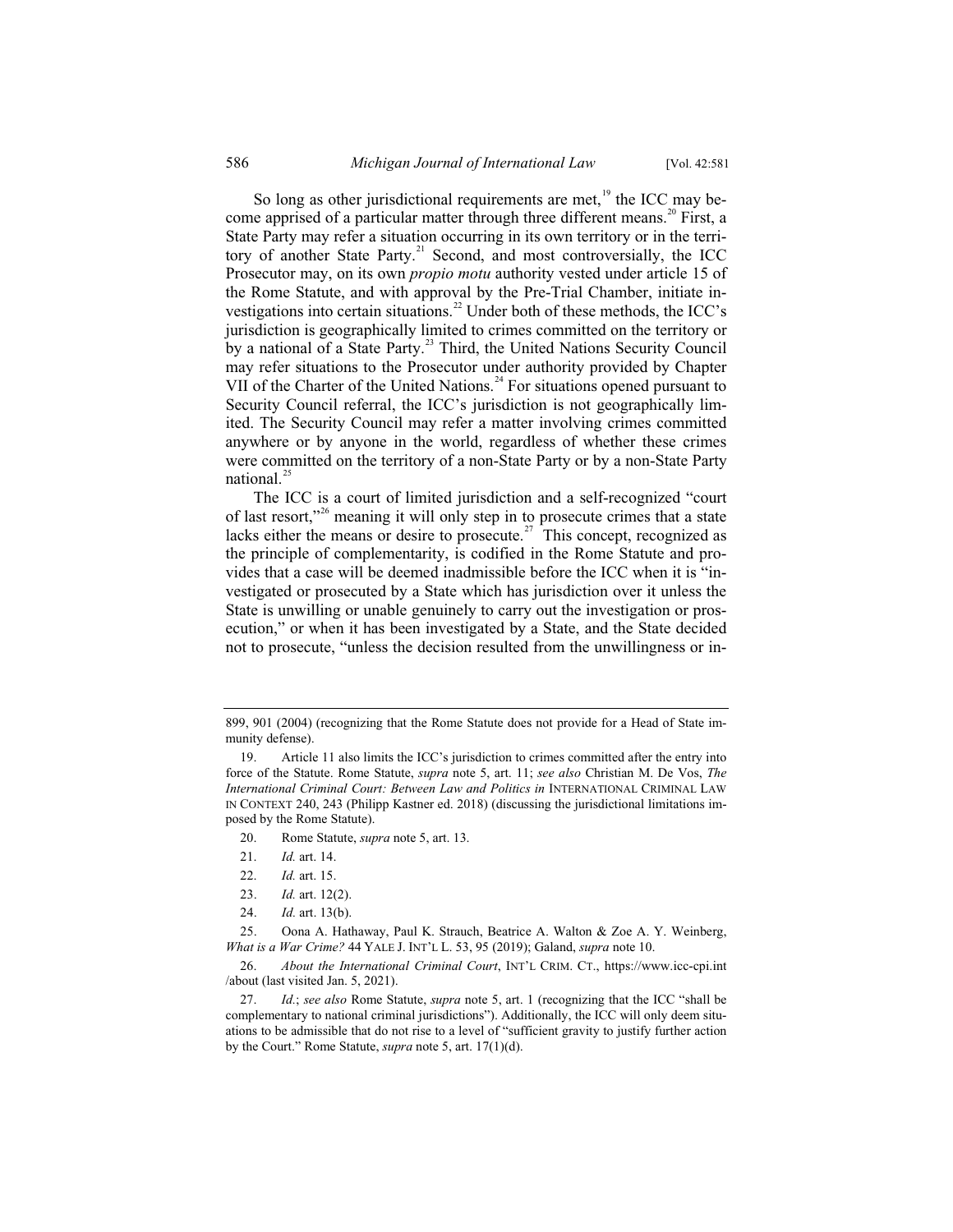ability of the State genuinely to prosecute."<sup>28</sup> The principle is intended to recognize the ICC's respect for states' primary jurisdiction.<sup>29</sup> And while measures like the ICC's limited jurisdiction and the principle of complementarity are designed to facilitate voluntary state involvement in the ICC, the ICC has routinely struggled to balance two fundamental weaknesses: its extreme reliance on the cooperation of its States Parties and its susceptibility to political pressure from States Parties and non-States Parties alike.

#### A. *Reliance on State Cooperation*

Nearly two decades after the ICC's creation in 2002, 123 nations ratified the Rome Statute and became States Parties to the ICC.<sup>30</sup> States Parties' obligation to cooperate fully with the ICC's investigations and prosecutions of crimes is expressly codified in the Rome Statute. $31$  This obligation extends through all stages of investigation and court proceedings and requires states to, among other things, perform provisional arrests, $32$  facilitate the appearance of witnesses and experts in court, execute searches and seizures, provide witness and victim protection, and question suspects.<sup>33</sup> This requested level of cooperation is especially vital, as the ICC lacks a typical enforcement mechanism. It has no police force or military unit by which to enforce its judgments, warrants, or summons, and as such, the ICC "depends on the political will of countries to cooperate with the ICC."<sup>34</sup> As former ICC Judge Hans-Peter Kaul accurately summarized in a 2011 keynote address, "[t]he ICC is absolutely, one hundred percent, dependent on effective cooperation with States Parties."<sup>35</sup>

- 31. Rome Statute, *supra* note 5, art. 86.
- 32. *Id.* art. 92.
- 33. *Id.* art. 93(1).

<sup>28.</sup> Rome Statute, *supra* note 5, art. 17(1)(a)–(b.).

<sup>29.</sup> XABIER AGIRRE, ANTONIO CASSESE, ROLF EINAR FIFE, HÅKAN FRIMAN, CHRISTOPHER K. HALL, JOHN T. HOLMES, JANN KLEFFNER, HECTOR OLASOLO, NORUL H. RASHID, DARRYL ROBINSON, ELIZABETH WILMSHURST & ANDREAS ZIMMERMANN, INFORMAL EXPERT PAPER: THE PRINCIPLE OF COMPLEMENTARITY IN PRACTICE 3 (2003), https://www.icc-cpi.int/NR/rdonlyres/20BB4494-70F9-4698-8E30-907F631453ED/281984 /complementarity.pdf. The complementarity principle also seeks to promote the effectiveness and efficiency of investigations and prosecutions, because states are often in the best position to prosecute given their access to evidence and witnesses. De Vos, *supra* note 19, at 241.

<sup>30.</sup> *The States Parties to the Rome Statute*, INT'L CRIM. CT., https://asp.icc-cpi.int /en\_menus/asp/states%20parties/pages/the%20states%20parties%20to%20the%20rome%20 statute.aspx (last visited Aug. 27, 2020).

<sup>34.</sup> Danial Kaysi & Charles Faint, *Political Will and Multilateral Cooperation in International Justice: An Interview with Richard Goldstone*, 7 YALE J. INT'L AFFS. 90, 91 (2012); *see* Roy S. Lee, *States' Responses: Issues and Solutions, in* STATES' RESPONSES TO ISSUES ARISING FROM THE ICC STATUTE: CONSTITUTIONAL, SOVEREIGNTY, JUDICIAL COOPERATION AND CRIMINAL LAW 1 (Roy S. Lee ed., 2005).

<sup>35.</sup> H.E. Judge Dr. jur. h. c. Hans-Peter Kaul, Second Vice President Int'l Crim. Ct., Keynote: The International Criminal Court—Current Challenges and Perspectives 8 (Aug. 8,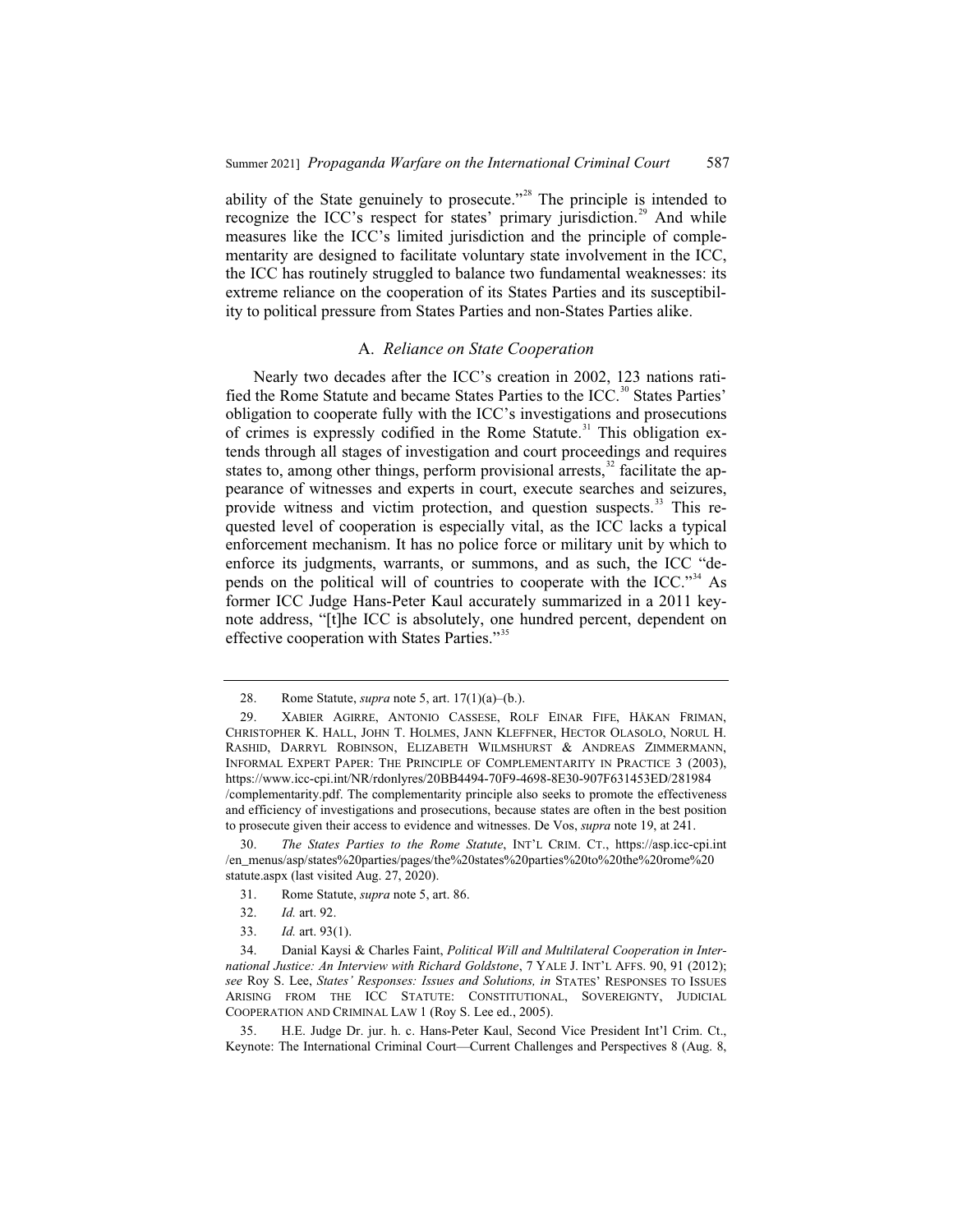If a State Party fails to comply with a request from the ICC to cooperate, pursuant to Rome Statute article 87, the ICC may refer the State Party to the Assembly of States Parties or the Security Council, in the event the noncompliance occurs within the context of a Security-Council referred matter.<sup>36</sup> Yet, the Rome Statute lacks any defined repercussions that may complement this type of referral.<sup>37</sup> Thus, while article 87 appears to carry a heavy punishment, its bark has proven far worse than its bite, and the actual consequences faced by non-compliant parties have essentially been limited to public shaming.<sup>38</sup> As the prolific ICC expert Judge Richard Goldstone has noted, if States Parties refuse to cooperate, "there is nothing the court can do other than to make noise."<sup>39</sup>

State cooperation is intrinsically connected to the ICC's perceived legitimacy. Although the term "legitimacy" is often used to broadly refer to "generalized acceptability or success," a vast field of critical scholarship has categorized varying areas of legitimacy in the context of international courts.<sup>40</sup> And while there is often a disconnect between sociological legitimacy—"what people perceive to be morally or legally legitimate"—and normative legitimacy—"what really *is* legally or morally legitimate"<sup>41</sup>—this distinction is well beyond the scope of the present article. This article's use of the term "legitimacy" will refer only to the sociological "perceived legitimacy" of the ICC, or how people and states subjectively perceive the legitimacy of operations and justifications for the ICC. $4$ 

Despite these highly philosophical underpinnings, the ICC's need for legitimacy is practically evident. States' "perceptions of the ICC's legitimacy affect their willingness to cooperate with the ICC."<sup>43</sup> States and their nationals are more willing to support an institution that they believe operates fairly and effectively and are less willing to support a court perceived as bi-

<sup>2011),</sup> https://www.icc-cpi.int/nr/rdonlyres/289b449a-347d-4360-a854-3b7d0a4b9f06/283740 /010911salzburglawschool.pdf [hereinafter Judge Kaul Keynote Address].

<sup>36.</sup> Rome Statute, *supra* note 5, art. 87(7).

<sup>37.</sup> Barnes, *supra* note 6, at 1616–17.

<sup>38.</sup> *See* Nada Ali, *Bringing the Guilty to Justice: Can the ICC be Self-Enforcing?* 14 CHI. J. INT'L L. 408, 416 (2014) (noting that the Rome Statute lacks an "enforcement bite" to compel state cooperation).

<sup>39.</sup> Kaysi & Faint, *supra* note 34, at 91.

<sup>40.</sup> deGuzman, *supra* note 13, at 1436–37 (identifying three categories of legitimacy: legal legitimacy, which anticipates the "correct application of laws and legal principles"; moral legitimacy, which "refers to the moral justifiability of a judicial regime or decision"; and sociological legitimacy, which "considers the perceptions of relevant audiences that such regime or decision is justified").

<sup>41.</sup> *Id.* at 1437 (quoting Richard H. Fallon Jr., *Legitimacy and the Constitution*, 118 HARV. L. REV. 1787, 1851 (2005)) (emphasis added).

<sup>42.</sup> Ford, *supra* note 13, at 406–07 n.1. This specific type of legitimacy falls within the broader category of "sociological legitimacy." *See* deGuzman, *supra* note 13, at 1437.

<sup>43.</sup> C. Cora True-Frost, *Weapons of the Weak: The Prosecutor of the ICC's Power to Engage the UN Security Council*, 44 FLA. ST. U. L. REV. 261, 315 (2016).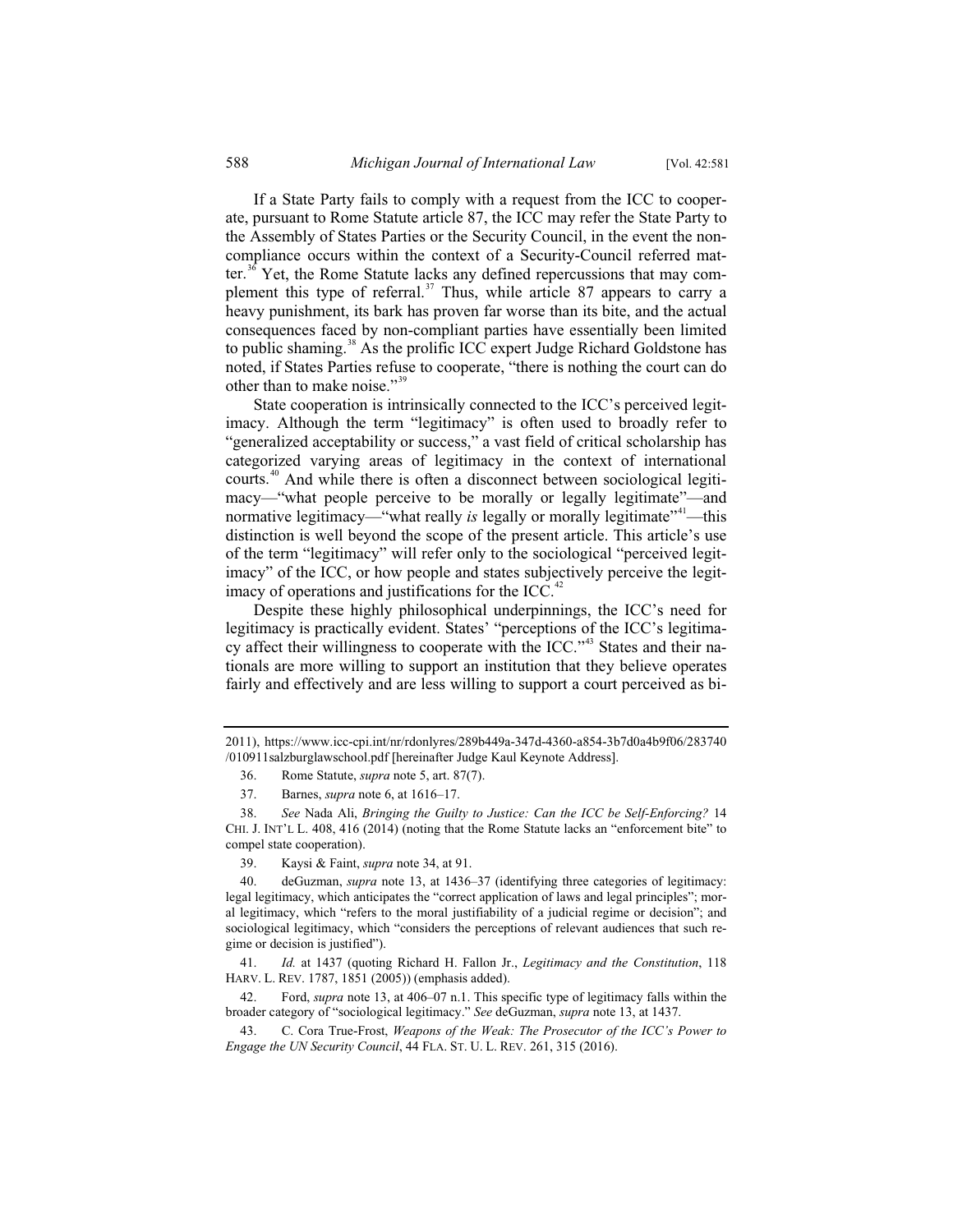ased, ineffective, or weak.<sup>44</sup> In democratic states, where governments are at least theoretically—guided by their constituents' needs, public opinion and support can directly influence state action on deciding whether to support an ICC investigation.

#### B*. Vulnerability to Political Pressures*

As a treaty-based court designed to mete out international criminal justice, the ICC is grounded in politics.<sup> $45$ </sup> Since the ICC is designed to impose individual criminal liability on those responsible for masterminding crimes such as genocide and crimes against humanity, its defendants are often state actors and high-ranking governmental officials, thus creating sensitive geopolitical situations.<sup>46</sup> While the ICC is not an organ of the United Nations ("U.N."), it holds close relationships with purely political entities, most notably the U.N. Security Council. The Security Council can refer cases to the ICC and even suspend ongoing ICC investigations on any case it deems "a threat to international peace and security."<sup> $\bar{A}$ </sup> This relationship, along with the composition of the ICC's States Parties and the types of disputes over which the ICC has jurisdiction, inherently inserts a level of politics into the  $\text{ICC's justice agenda.}^{48}$ 

Many scholars have weighed in on the prevalence of politics in ICC operations.<sup>49</sup> While ICC Prosecutors and representatives of the court have re-

<sup>44.</sup> Dutton, *supra* note 6, at 85.

<sup>45.</sup> Treaties and other international agreements require international cooperation by their signatories in order to be effective; treaties are only likely to be successful when they achieve "political buy-in" from their signatories' governments. Emily O'Brien & Richard Gowan, *What Makes International Agreements Work* 3 (N.Y.U. Ctr. on Int'l Coop. ed., Sept. 2012), https://www.odi.org/sites/odi.org.uk/files/odi-assets/publications-opinion-files /7839.pdf; *see also* WILLIAM SCHABAS, UNIMAGINABLE ATROCITIES (2012) (recognizing that the "political dimensions [of international criminal justice] are inescapable").

<sup>46.</sup> Westen K. Shilaho, *The International Criminal Court and the African Union*, 18 AFR. J. ON CONFLICT RESOL. 119 (2018).

<sup>47.</sup> Benson Chinedu Olugbuo, *Law and Politics at the International Criminal Court*, OPEN DEMOCRACY (Aug. 24, 2015), https://www.opendemocracy.net/en/openglobalrightsopenpage/law-and-politics-at-international-criminal-court; *see also* Beth Van Schaack, *Deconstructing Syria's Would-be International Criminal Court Referral: The Politics of International Justice*, 56 STAN. J. INT'L L. 1, 6 (2020) (explaining that the Rome Statute grants the Security Council the ability to refer and defer investigations and cases; compel state cooperation; and "make a determination that a state committed an act of aggression").

<sup>48.</sup> BA, *supra* note 12, at 65–66; *see also* Olugbuo, *supra* note 47 (noting that "although the ICC is a legal institution, it is surrounded by political actors").

<sup>49.</sup> *See, e.g.*, Sascha Dominik, Dov Bachmann & Eda Luke Nwibo, *Pull and Push— Implementing the Complementarity Principle of the Rome Statute of the ICC Within the African Union: Opportunities and Challenges,* 43 BROOK. J. INT'L L. 457, 520 (2018) (recognizing that while justice may not be a political tool, it "cannot, in practical terms, be completely isolated from the politics of those advancing its cause"); H. Christie, *The Poisoned Chalice: Imperial Justice, Moral Relativism, and the origins of International Criminal Law*, 72 U. PITT. L. REV. 361, 365 (2010) (opining that political influence is "inherent in the very nature"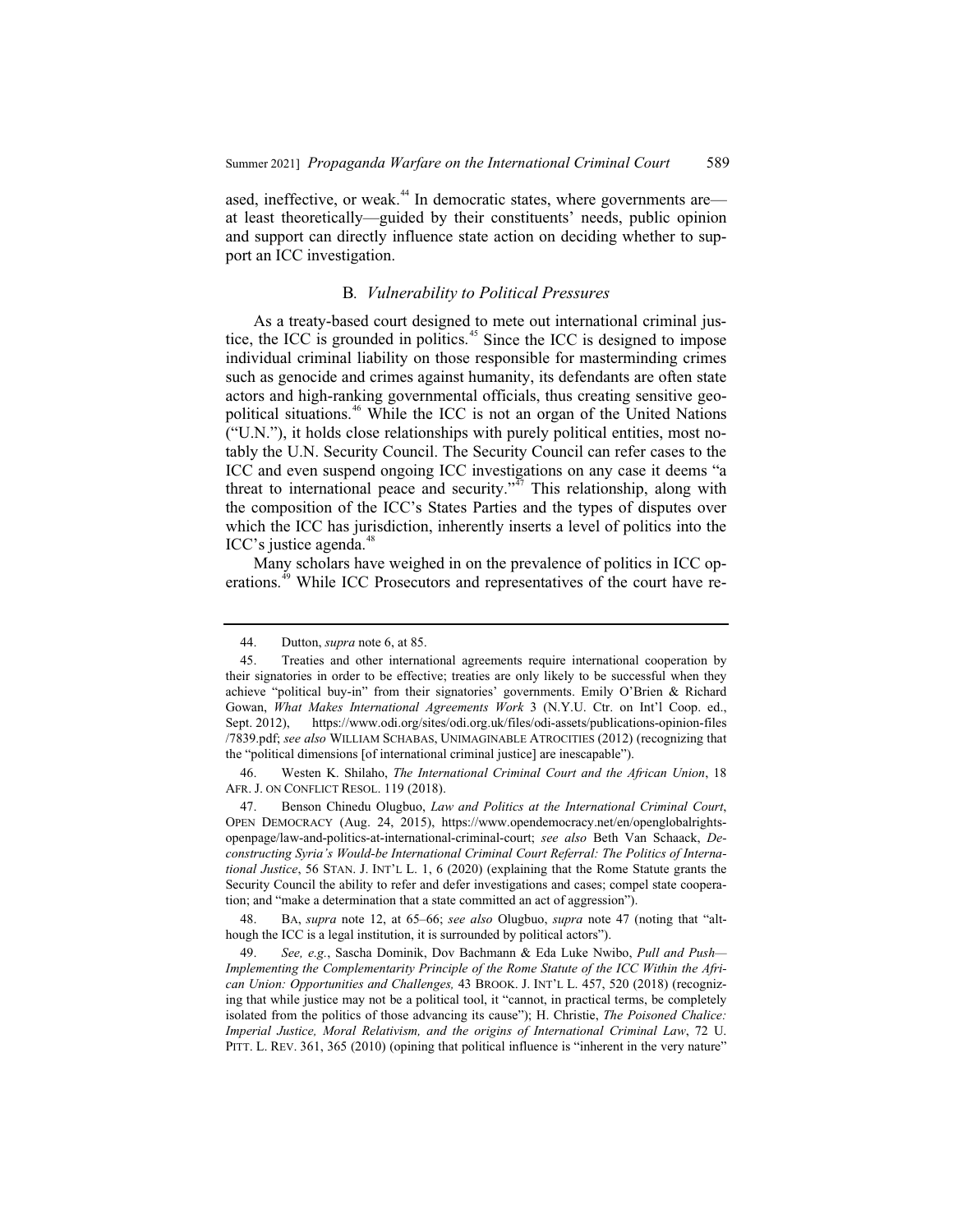peatedly disavowed the notion that politics plays any role in prosecutorial or iudicial operations,<sup>50</sup> this apolitical façade is unrealistic. In fact, in a statement now out of character for the outwardly apolitical ICC, Judge Eboe-Osuji recognized that the view "that international law is capable of operating in a politically sterile environment implicates amazing naiveté as to how life really works."<sup>51</sup> Given the nature of the crimes, the defendants falling within the ICC's jurisdiction, and the incessant interweaving of government involvement in the creation and operations of the ICC, it is disingenuous for the field of international criminal law to attempt to remove itself entirely from political pressures.

While the ICC boasts a long list of States Parties that carry influence on the geopolitical stage, several of those nations who hold the most political power over the ICC—The United States, Russia, and China—are absent from that list.<sup>52</sup> Although all three nations have been past supporters of international criminal justice initiatives, such as ad hoc and hybrid courts designed to prosecute atrocity crimes in countries like Rwanda, the Former Yugoslavia, and Cambodia, none have proven willing to join the Rome Statute.<sup>53</sup> The reasons for this are unsurprising: As a permanent, treatybased international court, the ICC is starkly different from these previous courts. The ICC provides far less of a shield against superpowers, and the

51. Hansen, *supra* note 50, at 13 (quoting Prosecutor v. Kenyatta, ICC-01/09-01/11- 1334-Anx-Corr, Separate Further Opinion of Judge Eboe-Osuji, ¶ 11 (Oct. 21, 2013)).

52. De Vos, *supra* note 19, at 253–54.

53. ERNA PARIS, THE SUN CLIMBS SLOW 49–51 (2008) (recognizing U.S. support of international criminal justice ventures prior to the Rome Conference, such as the creation of the ad hoc tribunals for the Former Yugoslavia and Rwanda, as well as the establishment of international hybrid tribunals to prosecute atrocities committed in Cambodia, East Timor, and Sierra Leone).

of international criminal law, and it is impossible to divorce justice for war crimes or crimes against humanity entirely from the "political element"); BA, *supra* note 12, at 5 ("[T]he ICC is inherently a political institution that makes the distinction between friends and enemies of the international community.").

<sup>50.</sup> *See, e.g.*, Sarah M. H. Nouwen & Wouter G. Werner, *Doing Justice to the Political: The International Criminal Court in Uganda and Sudan*, 21 EUR. J. INT'L L. 941, 942 (2011) (referencing a keynote address made by former ICC Prosecutor, Luis Moreno-Ocampo, in which he claimed, "I apply the law without political considerations. But the other actors have to adjust to the law."); Thomas Obel Hansen, *The International Criminal Court and the Legitimacy of Exercise*, *in* LAW AND LEGITIMACY 5, 7 (Per Andersen, Cecilie Eriksen, & Bjarke Viskum eds., 2015) (referring to statements made by the former ICC President in which he noted the absence of a "shred of evidence . . . that the court has done anything political," and by current ICC Prosecutor Fatou Bensouda, in which she claimed "the Prosecutor does not take into account any political considerations" in determining whether to open an investigation); Benjamin Duerr, *Twenty Years On: The ICC and the Politicization of its Mechanisms*, IPI GLOB. OBSERVATORY (Aug. 7, 2018), https://theglobalobservatory.org /2018/08/twenty-years-icc-politicization-mechanisms (arguing that while the ICC holds itself out as a purely legal and apolitical body, in actuality, it is "carefully balancing the ideal—an apolitical approach merely based on the law—and a more realistic approach, thus, accommodating the interests of the governments involved").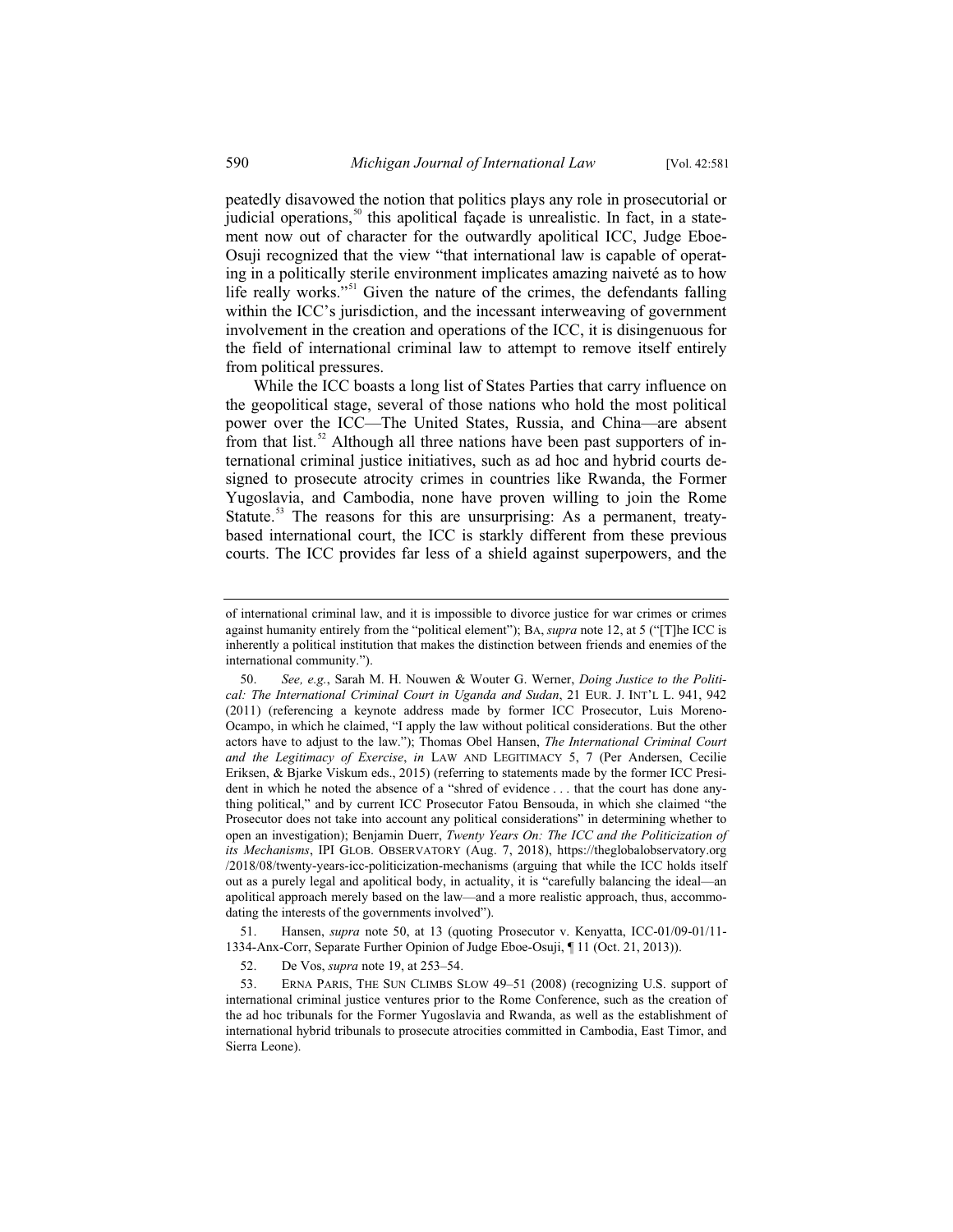crimes that fall within the Rome Statute's jurisdiction—genocide, crimes against humanity, war crimes, and aggression—often implicate superpowers and their allies.<sup>54</sup> These powerful nations are willing to provide selective support of international criminal tribunals so long as the tribunals complement their national interests, but none are willing to support an initiative by which its leaders or government officials may be held accountable.<sup>55</sup>

The United States, Russia, and China all serve as permanent members of the U.N. Security Council and carry veto power over Security Council decisions.<sup>56</sup> Thus, even though each nation has refused to ratify the Rome Statute and join the ICC, they nonetheless hold great weight in deciding which cases the ICC hears, especially those involving crimes committed on non-States Parties' territories. It should also be noted that non-States Parties, including these three nations, have no legal obligation to cooperate with or support the ICC. $57$ 

The level of power non-States Parties hold over the ICC is more than just theoretical. As Judge Kaul has noted, we live in a "challenging reality" in which "powerful States and permanent members of the Security Council . . . . somehow [instrumentalize] the ICC, to use it for their political purposes and interests."<sup>58</sup> Indeed, to date, the Security Council has referred only two situations to the ICC—Darfur and Libya<sup>59</sup>—and China and Russia have repeatedly vetoed attempts to refer the situation in Syria.<sup>60</sup> Political maneuverings both within and surrounding the ICC, have come to a head in recent years, in large part due to the Prosecutor's increased use of her *propio motu* authority to open cases and the ICC's expanding reach over cases implicat-

<sup>54.</sup> *See* Kaysi & Faint, *supra* note 34, at 92 (noting the United States perspective that "international justice is a great idea for the rest of the world but not such a good idea when it comes to home").

<sup>55.</sup> *Id.* at 92 (recognizing Judge Richard Goldston's view that "The powerful don't like oversight, [they] don't like being policed . . . [and they] don't like smaller nations judging their military and civilian leaders.").

<sup>56.</sup> *Voting System*, U.N. SEC. COUNCIL, https://www.un.org/securitycouncil/content /voting-system (last visited Mar. 14, 2021).

<sup>57.</sup> Corrina Heyder, *The U.N. Security Council's Referral of the Crimes in Darfur to the International Criminal Court in Light of U.S. Opposition to the Court: Implications for the International Court's Functions and Status*, 24 BERKLEY J. INT'L L. 650, 654–55 (2006).

<sup>58.</sup> Judge Kaul Keynote Address, *supra* note 35, at 9–10; *see also* Jonathan Paul Bracewell, *Will it Float? The International Criminal Court Without the United States*, 6 REGENT J. INT'L L. 483, 504 (2008) (explaining that the United States argued for greater Security Council control over the Court during the negotiations for the Rome Statute so that the U.S. could establish lasting control over the Court).

<sup>59.</sup> *In Hindsight: The Security Council and the International Criminal Court*, SEC. COUNCIL REP. (Jul. 31, 2018), https://www.securitycouncilreport.org/monthly-forecast/2018- 08/in\_hindsight\_the\_security\_council\_and\_the\_international\_criminal\_court.php.

<sup>60.</sup> U.N. SCOR, 69th Sess., 7180th mtg., U.N. Doc. S/PV.7180 (May 22, 2014) (reflecting China and Russia's May 22, 2014 veto of resolution to refer the Syrian situation to the ICC).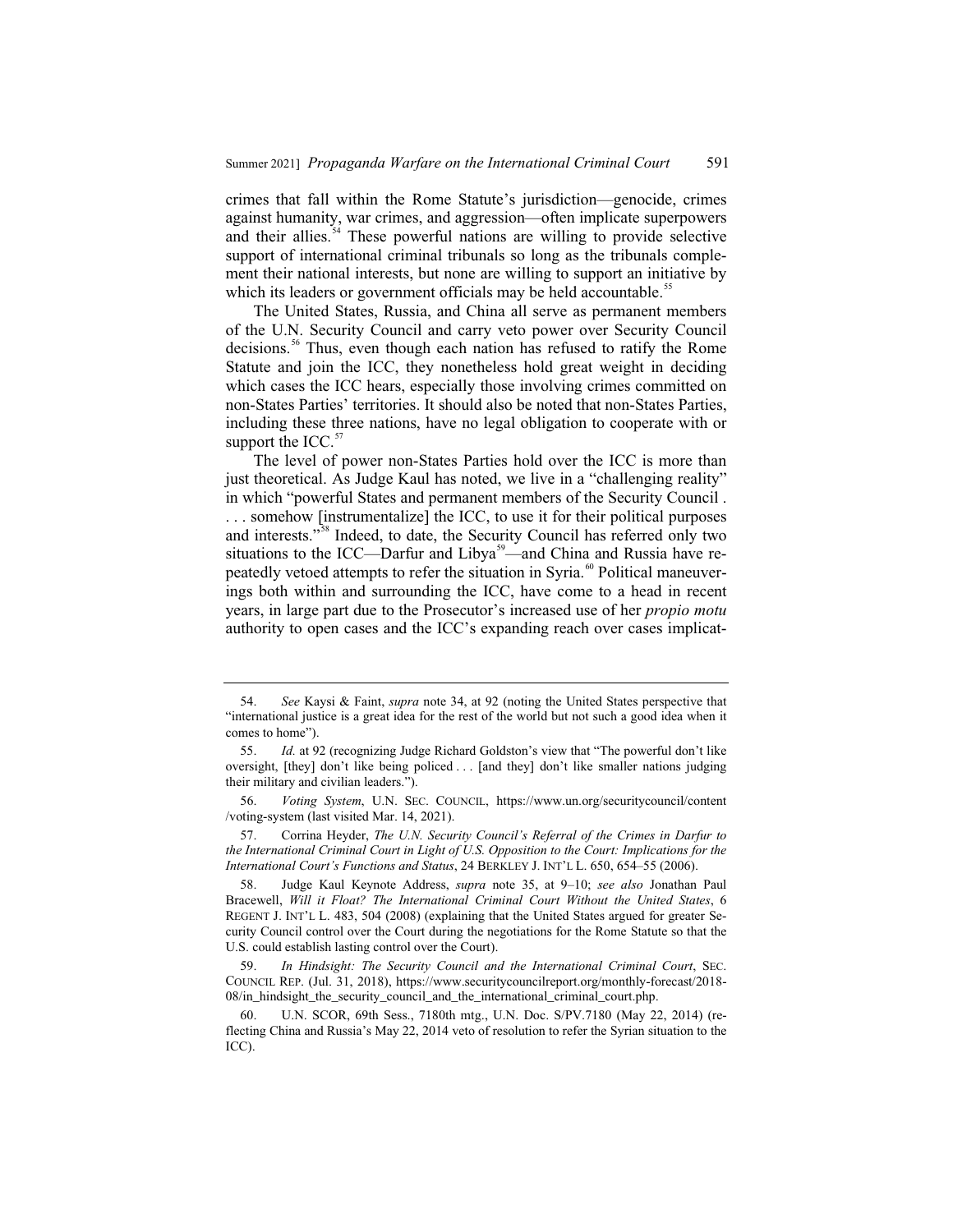ing world powers, including the opening of situations into crimes committed in Palestine, Iraq, and Afghanistan.

#### III. The Situation in Kenya

The ICC's Situation in Kenya is notable for many reasons. It marked the first time that a state challenged the admissibility of a case on complementarity grounds,<sup>61</sup> and it was also the first investigation opened by the ICC Prosecutor *propio motu*. <sup>62</sup> This marked a significant shift in the ICC and specifically the Prosecutor's strategy. Up until this point, all of the situations handled by the ICC, including those in Uganda, the Democratic Republic of Congo, and the Central African Republic, had been referred to the ICC by the states themselves.<sup>63</sup> As a result, the Prosecutor had prior assurance of some cooperation in conducting its investigations in these selfreferred situations.<sup>64</sup> This radically changed with the Situation in Kenya, where Kenyan leaders refused to cooperate and actively sought to undermine the Prosecutor's investigation. This lack of cooperation, complemented by an anti-ICC propaganda war deftly spearheaded by defendants and current Kenyan President Uhuru Kenyatta and Deputy President William Ruto, resulted in the dismissal of all charges against all named defendants.<sup>65</sup> Not only did propaganda successfully prompt the dismissal of these charges, but it ultimately marred the ICC's legitimacy in Africa and globally, sparking a backlash from which the ICC has yet to fully recover.

#### A. *Background of the Situation in Kenya*

The Situation in Kenya stems from violence committed in the wake of the country's December 2007 election. The election, as typical for Kenyan political elections,<sup>66</sup> fell along ethnic lines, pitting the incumbent Mwai Kibaki, a member of Kenya's Kikuyu tribe, against Raila Odinga, an ethnic

<sup>61.</sup> Christopher Totten, Hina Asghar & Ayomipo Ojutalayo, *The ICC Kenya Case: Implications and Impact for* Propio Motu *and Complementarity*, 13 WASH. U. GLOB. STUD. L. REV. 699, 700 (2014).

<sup>62.</sup> Simeon P. Sungi, *The Kenyan Cases and the Future of the International Criminal Court's Prosecutorial Policies*, 2 AFR. J. INT'L CRIM. JUST. 153, 153 (2015).

<sup>63.</sup> BA, *supra* note 12, at 92.

<sup>64.</sup> *Id.* at 92.

<sup>65.</sup> Anjli Parrin, *Kenya ICC Case Dismissed for Lack for Evidence, Declared a Mistrial*, COLUMBIA L. SCH.: HUM. RTS. INST. (Apr. 5, 2016), https://web.law.columbia.edu/humanrights-institute/news-features/press-releases/kenya-icc-case-dismissed-lack-evidencedeclared-mistrial (noting that the dismissal of the case against Ruto terminated the "sole remaining Kenya case" before the Court).

<sup>66.</sup> BALLOTS TO BULLETS: ORGANIZED POLITICAL VIOLENCE AND KENYA'S CRISIS OF GOVERNANCE 17 (Hum. Rts. Watch ed., Mar. 2008), https://www.hrw.org/sites/default/files /reports/kenya0308web.pdf [hereinafter BALLOTS TO BULLETS] (recognizing that "the political manipulation of ethnicity is almost a tradition in Kenyan politics").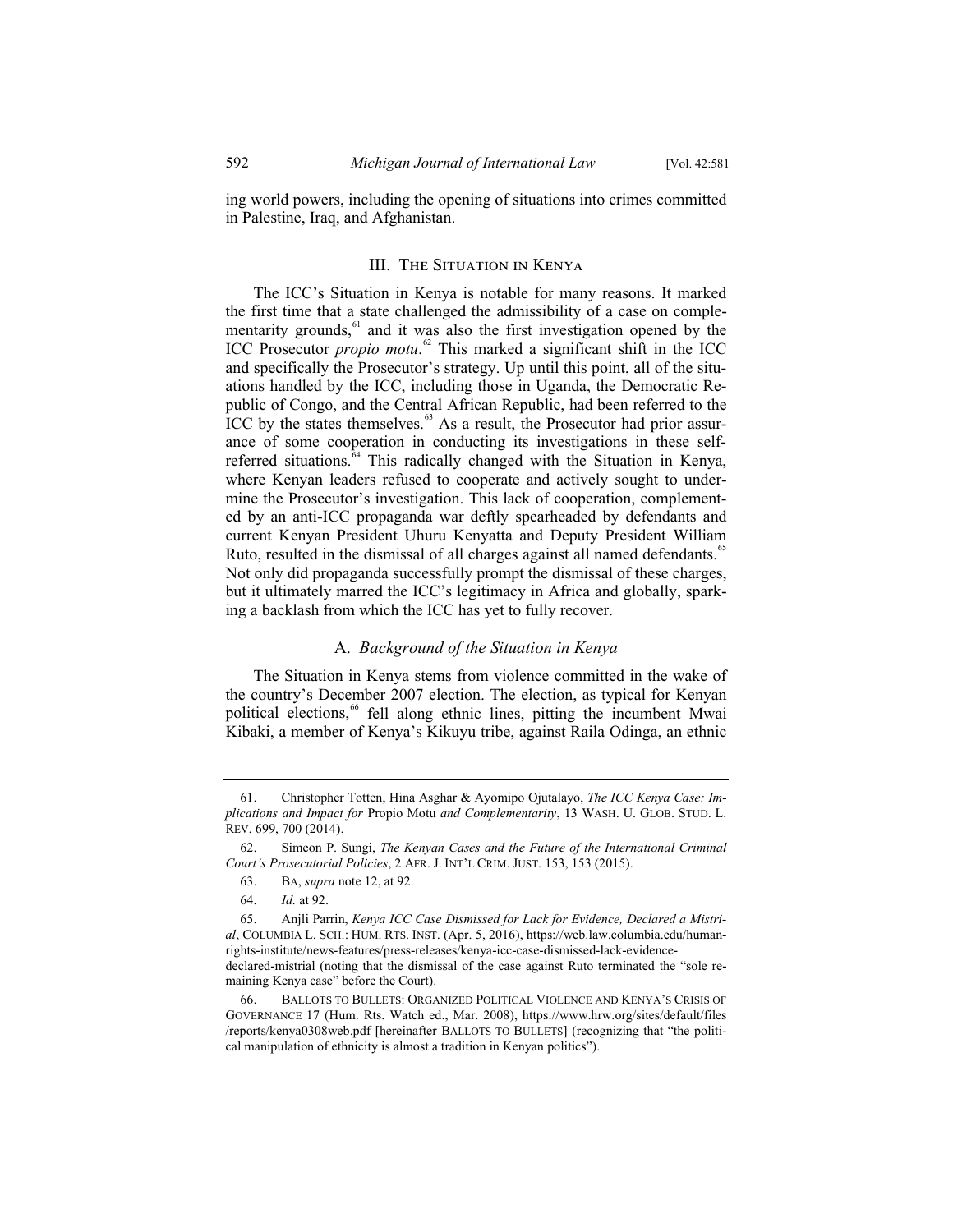rival of Kibaki. $\frac{67}{100}$  Following what appeared to be election rigging to ensure Kibaki's victory,<sup>68</sup> violence—much of which was likely pre-planned—broke out throughout Kenya's Rift Valley.<sup>69</sup> Death squads targeted Kikuyus and sparked retaliatory violence.<sup>70</sup> The violence expanded throughout the nation, and by its conclusion in February 2008, over 1,000 people had been killed, 900 were raped or sexually brutalized, 3,500 were seriously injured, and 350,000 people had been forcibly displaced.<sup>71</sup>

In 2008, the Kenyan Government established a Commission of Inquiry on Post-Election Violence.<sup>72</sup> In its October 2008 report, following a thorough investigation, the Commission presented its recommendations for achieving justice. These included the creation of a special tribunal, a hybrid court intended to sit within Kenya with both Kenyan and international judges, investigators, and staff, so as to ensure independent impartiality in the tribunal investigations and prosecutions.<sup>73</sup> This proposal stemmed from the Commission's acknowledgment that the governmental institutions within Kenya, including the judiciary, "were not impartial and lacked integrity."<sup>4</sup> In February 2009, the Kenyan Parliament voted against the proposal for a special tribunal.<sup>75</sup> The result was not unexpected, as many members of Par-

70. Susanne D. Mueller, *Kenya and the International Criminal Court (ICC): Politics, the Election, and the Law*, 8 J. E. AFR. STUD., no. 1, 2014, at 25, 27.

71. *Kenya*, INT'L CRIM. CT., https://www.icc-cpi.int/kenya (last visited Aug. 25, 2020). As with most periods of extensive violence, the precise calculations of the numbers of individuals killed, injured, or displaced are in dispute. *See, e.g.*, BALLOTS TO BULLETS, *supra* note 66, at 2 (stating that over 1,000 were killed and up to 500,000 internally displaced as a result of the post-election violence); Verini, *supra* note 67 (placing these figures even higher; estimating that between 1,100 and 1,200 individuals were killed and a half a million people were displaced as a result of the violence).

72. Specifically, the Commission of Inquiry on Post-Election Violence (more commonly known as the "Waki Commission"), as well as a Truth, Justice, and Reconciliation Commission were created as a product of the power-sharing agreement negotiated by former U.N. Secretary General Kofi Annan. Totten, *supra* note 61, at 706–07; *The Kenyan Commission of Inquiry into Post-Election Violence*, INT'L CTR. FOR TRANSITIONAL JUST., https://www.ictj.org/sites/default/files/ICTJ-Kenya-Dialogue-Inquiry-2008-English.pdf (last visited Sept. 1, 2020).

73. TRUTH, JUST., & RECONCILIATION COMM'N, COMMISSIONS OF INQUIRY-CIPEV REPORT (WAKI REPORT) 472–75 (2008), https://digitalcommons.law.seattleu.edu/cgi /viewcontent.cgi?article=1004&context=tjrc-gov [hereinafter WAKI REPORT].

74. *Id.* at 28.

<sup>67.</sup> James Verini, *The Prosecutor and the President*, N.Y. TIMES (June 22, 2016), https://www.nytimes.com/2016/06/26/magazine/international-criminal-court-morenoocampo-the-prosecutor-and-the-president.html?smid=tw-share&\_r=2.

<sup>68.</sup> Totten, *supra* note 61, at 704–05.

<sup>69.</sup> *Id.* at 705.

<sup>75.</sup> *Timeline*, INT'L JUST. MONITOR, https://www.ijmonitor.org/kenya-cases-timeline (last visited Sept. 8, 2020); Verini, *supra* note 67.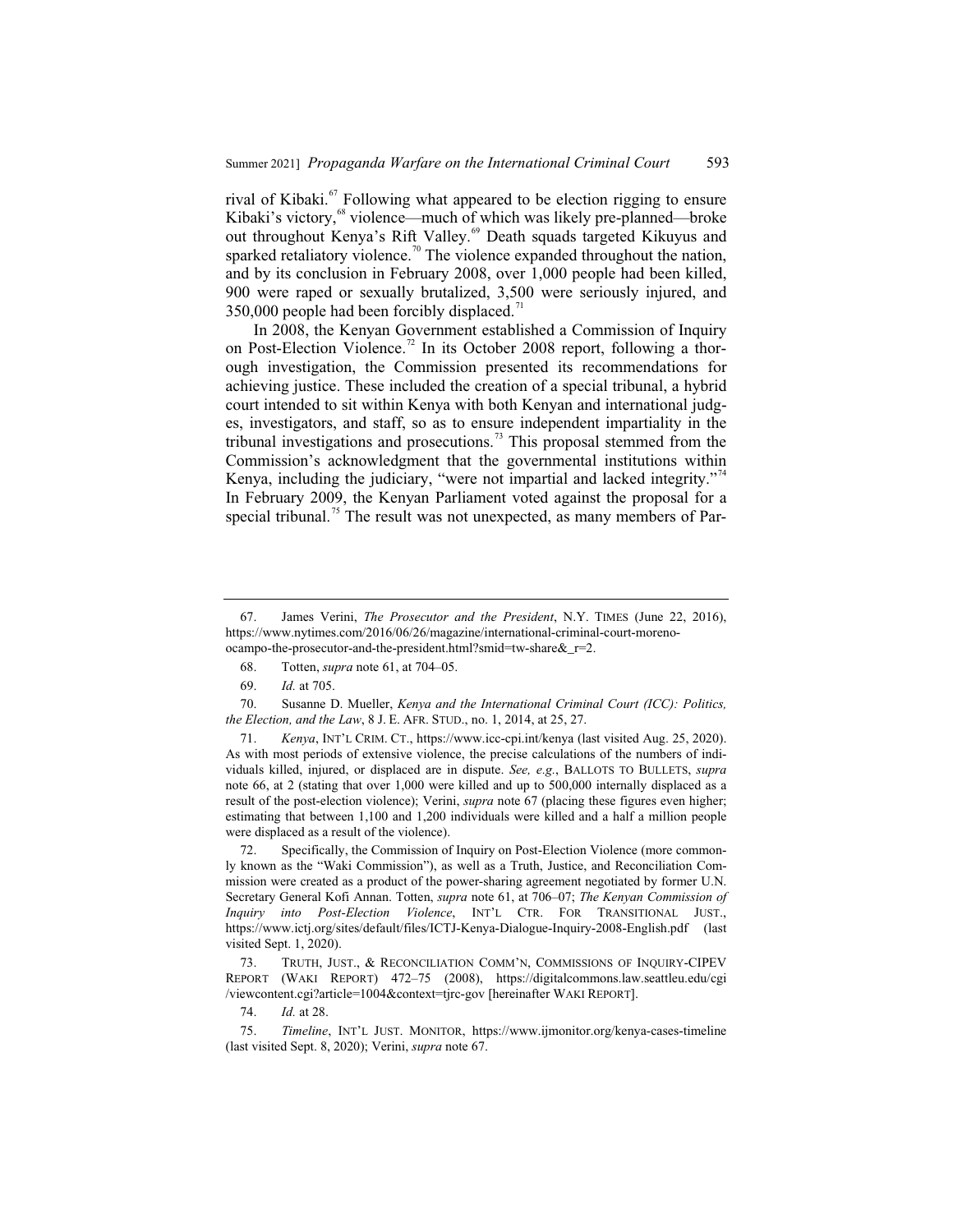liament were believed to have been directly involved in orchestrating the violence. $76$ 

In light of Kenya's failure to create the proposed Special Tribunal or to conduct objectively satisfactory domestic trials against those allegedly responsible for the post-election violence, the Commission delivered its evidence, including a list of suspects implicated in the violence, directly to the ICC's first Prosecutor, Luis Moreno Ocampo.<sup>77</sup> Based on this evidence, Ocampo chose to open the Situation into the violence on his own authority.<sup>78</sup> Given that he opened the investigation *propio motu*, he was obligated pursuant to Rome Statute article 15 to first request and obtain authorization from the Pre-Trial Chamber to proceed with the investigation, $\frac{1}{2}$  which Pre-Trial Chamber II granted in March 2010.<sup>80</sup>

In March 2011, upon Ocampo's request, the Pre-Trial Chamber issued a summons for six defendants to be tried in two separate cases. $81$  Notable among the defendants were Uhuru Kenyatta, who served as Kenya's Deputy Prime Minister and Minister of Finance, and who is the son of Kenya's first president,<sup>82</sup> and William Ruto, a Kenyan Parliamentarian.<sup>83</sup> Kenyatta was charged, based on allegations that he provided institutional support for the post-election violence, with five counts of crimes against humanity for murder, deportation or forcible transfer, rape, persecution, and other inhumane acts.<sup>84</sup> Ocampo also charged Ruto as an indirect perpetrator with three charges of crimes against humanity for murder, deportation or forcible

79. Rome Statute, *supra* note 5, art. 15.

80. Press Release, Int'l Crim. Ct., ICC Judges Grant the Prosecutor's Request to Launch an Investigation on Crimes Against Humanity with Regard to the Situation in Kenya (Mar. 31, 2010), https://www.icc-cpi.int/Pages/item.aspx?name=icc+judges+grant+the +prosecutor%E2%80%99s+request+to+launch+an+investigation+on+crimes+a.

81. Mueller, *supra* note 70, at 27.

82. *Kenyatta Case*, INT'L CRIM. CT., https://www.icc-cpi.int/kenya/kenyatta (last visited Sept. 1, 2020); *Uhuru Kenyatta*, COAL. FOR INT'L CRIM. CT., http://www.coalitionfortheicc.org/cases/uhuru-kenyatta (last visited Sept 1, 2020).

83. *William Ruto and Joshua Sang*, COAL. FOR INT'L CRIM. CT., http://www.coalitionfortheicc.org/cases/william-ruto-and-joshua-sang (last visited Sept. 1, 2020). The Court also summoned Henry Kogsey and Joshua Sang to appear alongside Ruto as defendants in the first case, which dealt primarily with crimes against humanity committed against Kikuyu supporters, and Francis Muthaura and Mohammed Hussein Ali to appear alongside Kenyatta in the second case, which concerned the hiring of the Mungiki militia to inflict retaliatory violence against non-Kikuyu supporters. Mueller, *supra* note 70, at 26.

84. Prosecutor v. Kenyatta, Case No. ICC-01/09-02/11, Case Information Sheet at 1, (Mar. 13, 2015), https://www.icc-cpi.int/CaseInformationSheets/KenyattaEng.pdf.

<sup>76.</sup> Verini, *supra* note 67.

<sup>77.</sup> Press Release, Int'l Crim. Ct., Waki Commission List of Names in the Hands of ICC Prosecutor (Jul. 16, 2009), https://www.icc-cpi.int/Pages/item.aspx?name=pr439; *Kenya*, COAL. FOR INT'L CRIM. CT., http://www.coalitionfortheicc.org/country/kenya (last visited Sept. 1, 2020).

<sup>78.</sup> Yvonne M. Dutton, *Enforcing the Rome Statute: Evidence of (Non) Compliance from Kenya*, 26 IND. INT'L & COMP. L. REV. 7, 12 (2016).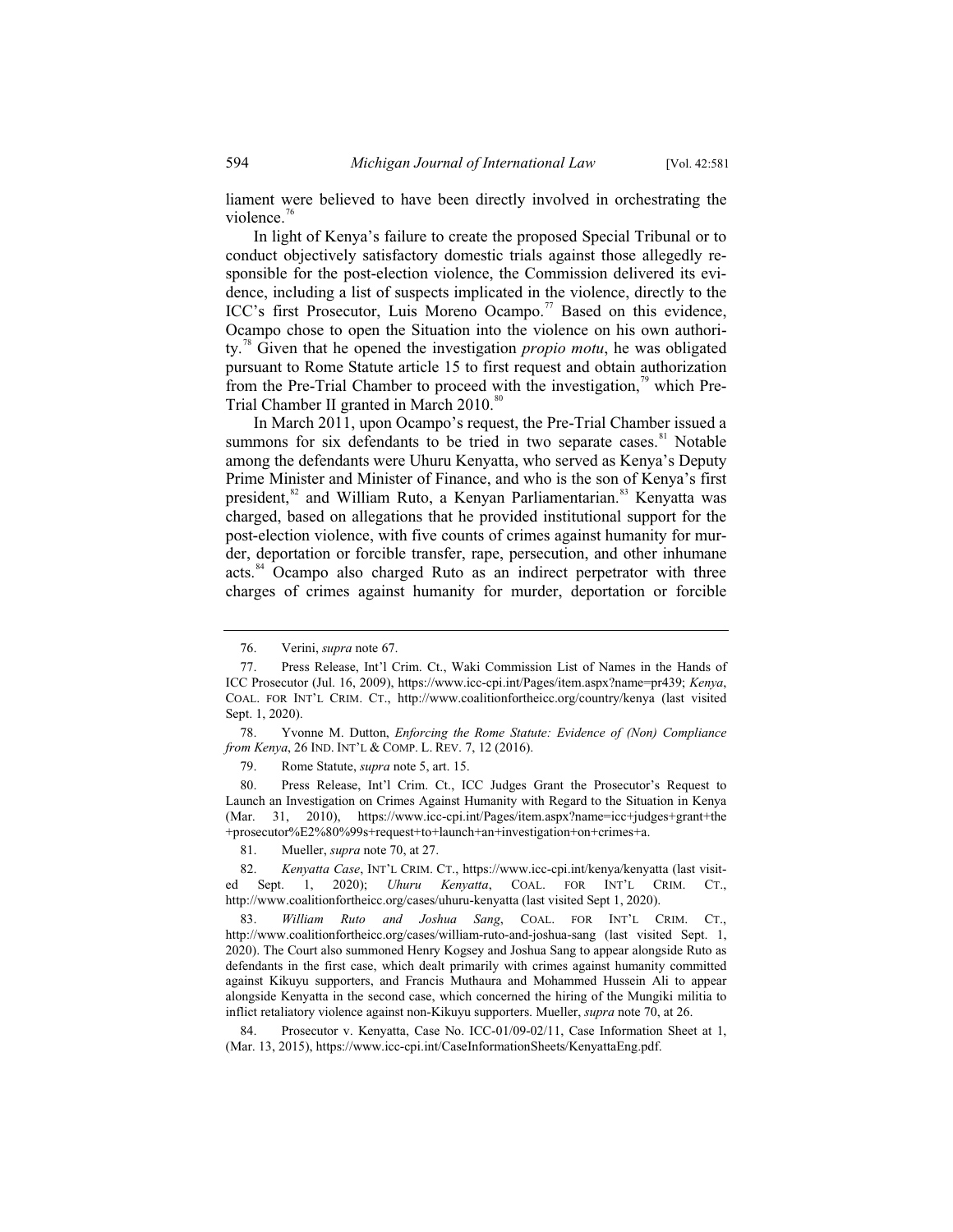transfer, and persecution for his alleged involvement in organizing and supporting a common plan to forcibly expel Kikuyu supporters and their allies from the Rift valley.<sup>85</sup>

Prior to Prosecutor Ocampo's leveling of charges against Kenyatta and Ruto, Kenya was largely supportive of the ICC. An Ipsos Kenya poll in October 2010 indicated that sixty-eight percent of Kenyans supported ICC involvement in investigating and prosecuting the post-election violence.<sup>86</sup> Indeed, both defendants were some of the Kenyan Parliament's "strongest supporters" in favor of the ICC handling the post-election violence cases in 2009 when they sought to avoid efforts to establish a domestic tribunal to prosecute post-election violence.<sup>87</sup> However, once the Prosecutor announced charges, the popular view among Kenyans changed; fewer Kenyans continued to support ICC intervention and instead threw their support behind Kenyatta and Ruto.<sup>88</sup> This public support ultimately served as a vital tool in the two defendants' defense.

#### B*. The Kenyan Propaganda Campaign*

Despite hailing from opposite sides of the political aisle and even being charged with committing crimes against humanity against each other's political and ethnic groups,<sup>89</sup> Kenyatta and Ruto found political gold littered among their ICC charges. In April 2011, after returning from their first appearances before the ICC, Kenyatta and Ruto jointly conducted a prayer rally during which they attributed their charges to "politics and Western meddling."<sup>90</sup> Shortly thereafter, despite the pending ICC charges, the two rivals decided to team up to create the Jubilee Coalition and run on the same ticket for the forthcoming 2013 presidential election. $91$  Given the two men's unique predicament, they chose to utilize the ICC charges as the primary focus of their campaign and joined forces over a common message of "ha-

<sup>85.</sup> Prosecutor v. Ruto, Case No. ICC-01/09-01/11, Case Information Sheet (Apr. 2016), https://www.icc-cpi.int/CaseInformationSheets/RutoSangEng.pdf.

<sup>86.</sup> RORISANG LEKALAKE & STEPHEN BUCHANAN-CLARKE, AFROBAROMETER, SUPPORT FOR THE INTERNATIONAL CRIMINAL COURT IN AFRICA 4 (2015), http://afrobarometer.org/sites/default/files/publications/Policy%20papers/ab\_r6\_policy paperno23\_kenya\_anti\_corruption.pdf.

<sup>87.</sup> Samuel M. Makinda, *Kenya, Uhuru Kenyatta and Politicising the International Criminal Court*, CONVERSATION (May 30, 2013, 1:12 AM), https://theconversation.com /kenya-uhuru-kenyatta-and-politicising-the-international-criminal-court-14583.

LEKALAKE & BUCHANAN-CLARKE, *supra* note 86, at 4 (noting support for ICC) intervention dropped from sixty-eight percent to fifty-seven percent following the announcement of the charges); *see also* Verini, *supra* note 67.

<sup>89.</sup> Geoffrey Lugano, *Counter-Shaming the International Criminal Court's Intervention as Neocolonial: Lessons from Kenya*, 11 INT'L J. TRANS. JUST. 9, 17 (2017).

<sup>90.</sup> Dutton*, supra* note 6, at 110.

<sup>91.</sup> *Id.*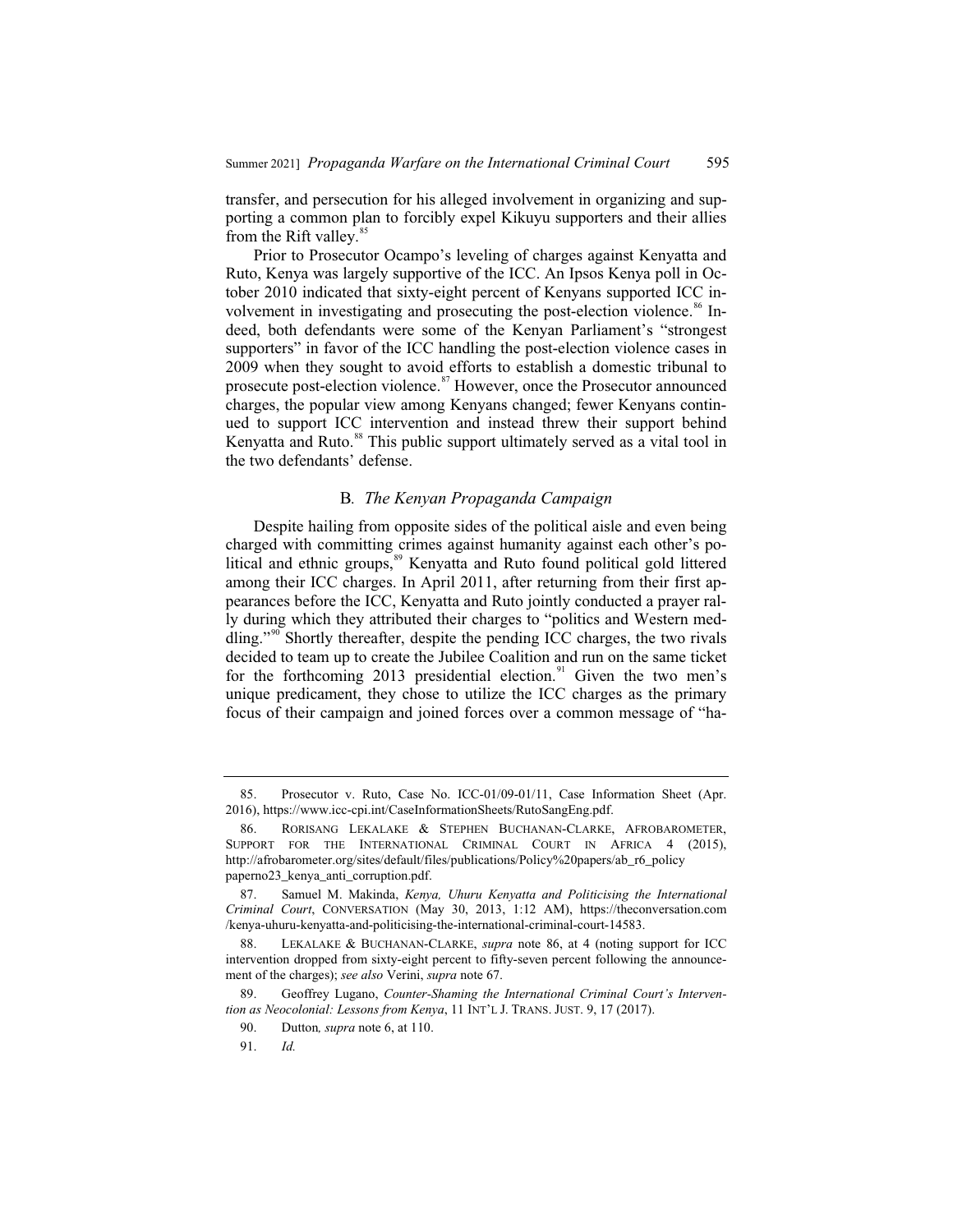tred for the ICC."<sup>92</sup> Specifically, the men crafted a narrative labeling the ICC as a "neocolonialist institution biased against Africa and improperly intruding on Kenyan sovereignty" and painted themselves as "victims of Western imperialism."<sup>93</sup> They further argued that the ICC targeted them exclusively for political reasons and approached the investigation with bias and a lack of understanding.<sup>94</sup> The campaign allowed for the opportunity to drum up support from the Kenyan populace, and had the added benefit of delegitimizing the charges against them—and the ICC itself—in the eyes of the Kenyan population.

While Kenyatta and Ruto's claims of African bias were widely accepted, especially throughout Kenya,<sup>95</sup> they were also filled with misrepresentations. As grounds for their arguments, Kenyatta and Ruto relied heavily on the fact that as of 2013, the ICC had exclusively investigated, indicted, and prosecuted African nationals. While this statement is accurate,  $\frac{96}{11}$  it fails to consider the context in which these investigations were opened. Most of the African situations before the ICC had been self-referred, and as of 2013, the ICC Prosecutor was also conducting preliminary investigations into situations in non-African countries, including Afghanistan, Honduras, and Korea.<sup>97</sup> Of the eight African situations that were before the ICC in 2013, only Kenya was the result of a *propio motu* investigation.<sup>98</sup> Two others—Libya and Sudan—were referred to the ICC by the Security Council. And, as Prosecutor Fatou Bensouda—a Gambian national—has noted, the remaining five cases "were at the request of African states asking for the ICC's intervention."<sup>99</sup> So, while Kenyatta and Ruto's highly publicized claims ap-

96. *See, e.g.*, Nanjala Nyabola, *Does the ICC Have an Africa Problem?*, GLOB. POL'Y F. (Mar. 28, 2012), https://www.globalpolicy.org/international-justice/the-internationalcriminal-court/general-documents-analysis-and-articles-on-the-icc/51456-does-the-icc-havean-africa-problem.html.

97. *See* Int'l Crim. Ct., Report on Preliminary Examination Activities (2013), ¶ 18 (Nov. 25, 2013), https://www.icc-cpi.int/itemsDocuments/OTP%20Preliminary%20 Examinations/OTP%20-%20Report%20%20Preliminary%20Examination%20Activities% 202013.PDF.

98. Kenneth Roth, *Africa Attacks the International Criminal Court*, HUM. RTS. WATCH (Jan. 14, 2014, 3:22 PM), https://www.hrw.org/news/2014/01/14/africa-attacks-internationalcriminal-court.

99. *Id.*; Mark Caldwell, *African Union Criticizes International Criminal Court at Member States' Meeting*, DW (Nov. 19, 2015), https://www.dw.com/en/african-unioncriticizes-international-criminal-court-at-member-states-meeting/a-18862799; *see also* Tim Cocks*, ICC Says Protecting Africans, Not Targeting Them*, REUTERS (June 30, 2011, 1:20 AM), https://af.reuters.com/article/idAFJOE75T02A20110630 (quoting Prosecutor Bensouda's explanation by explaining that the ICC's focus on Africa has always been the result of the

<sup>92.</sup> Verini, *supra* note 67.

<sup>93.</sup> Dutton, *supra* note 6, at 109, 110.

<sup>94.</sup> Dancy et al., *supra* note 9, at 1447.

<sup>95.</sup> LEKALAKE & BUCHANAN-CLARKE, *supra* note 86, at 8 (stating that, as of 2014, thirty-five percent of Kenyans polled by Afrobarometer believed the ICC to be biased against Kenyans and African states in general).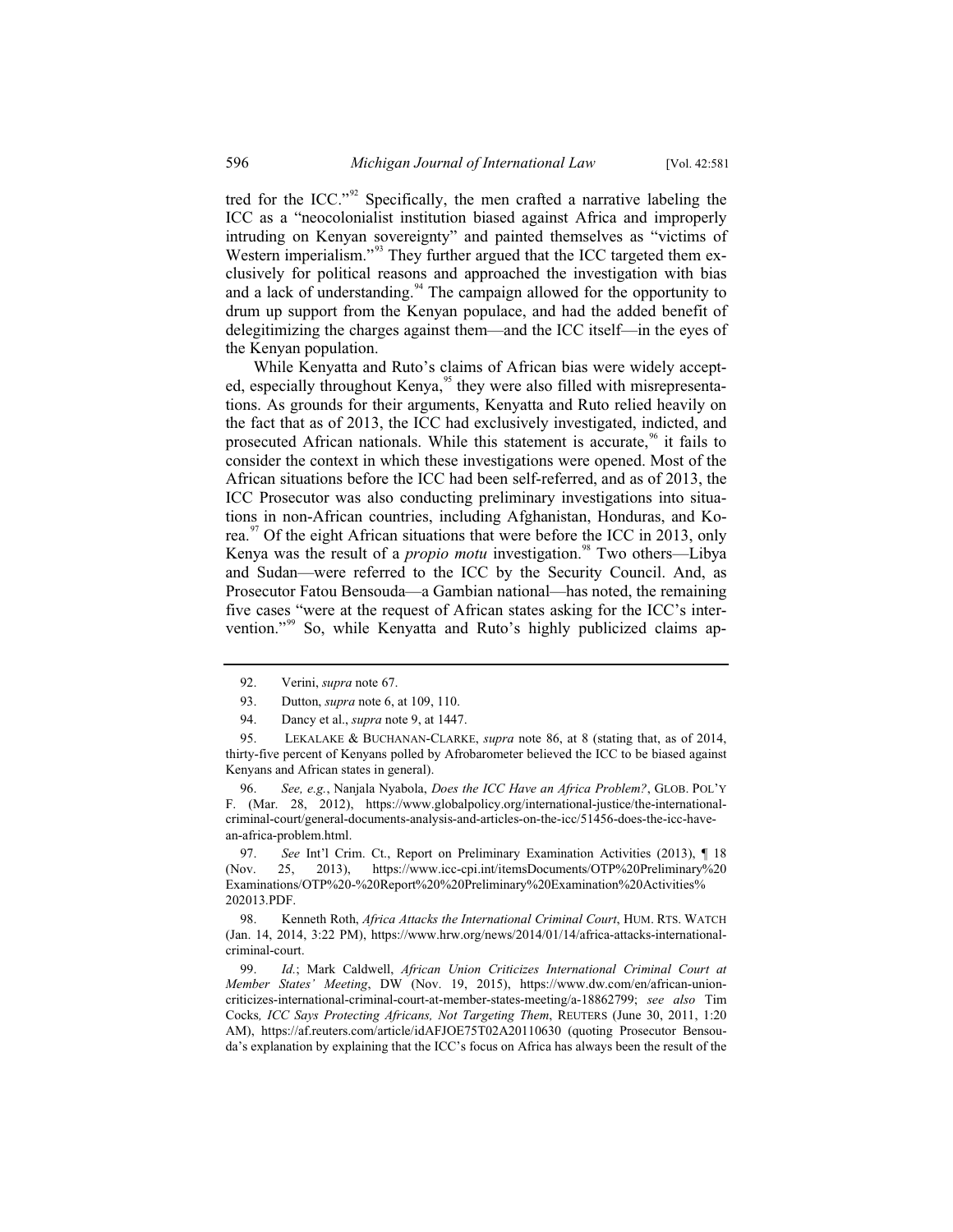peared facially accurate, many scholars and ICC experts viewed them as misrepresentative, or at best, overly simplistic. $100$ 

As the Jubilee Coalition, Kenyatta and Ruto continued to utilize local radio shows, nationally televised talk shows, and newspaper opinion articles to spread their anti-ICC campaign message and accompanying disinformation.<sup>101</sup> They also framed the 2013 presidential campaign around the critical issue of the ICC's presence in Kenya, essentially turning the election into a referendum on the ICC.<sup>102</sup> The men's propaganda war proved almost immediately successful in drawing Kenyan support away from the ICC and in their favor.<sup>103</sup> Their labeling of the ICC as a neo-colonialist and anti-African entity resonated with the Kenyan populace, largely because of the lack of public awareness and knowledge about the ICC in Africa.<sup>104</sup> As a result, according to reporting by the International Justice Monitor, a poll conducted in June 2013 reflected Kenyan public support for the ICC at an alltime low, with only thirty-nine percent of respondents supporting the ICC process.<sup>105</sup> Kenyatta and Ruto were eventually able to distort the charges against them to work in their favor, ultimately winning the Kenyan presidential election,<sup>106</sup> with Kenyatta officially becoming the first sitting head of state to appear before the ICC. $^{107}$ 

African people's engagement with the ICC, and that her investigations and prosecutions have aimed to provide justice for the victims, all of whom have been African).

<sup>100.</sup> *See, e.g.*, Phil Clark, *Why International Justice Must Go Local: the ICC in Africa*, AFR. RSCH. INST. (Mar. 12, 2019), https://www.africaresearchinstitute.org/newsite /publications/why-international-justice-must-go-local-the-icc-in-africa/ (explaining that "criticism of the [ICC] on the grounds of anti-African bias or neo-colonialism is simplistic"); Dutton, *supra* note 6, at 117 (noting that "a great deal of evidence shows that the ICC functions fairly and without clear institutional bias against Africa"); Alette Smeulers, Maartje Weerdesteijn & Barbora Hola, *The Selection of Situations by the ICC: An Empirically Based Evaluation of the OTP's Performance*, 15 INT'L CRIM. L. REV. 1, 38 (2015) (concluding based on empirical evidence that criticism that the ICC is biased against African countries "seems to be exaggerated"); *see also*, Nyabola, *supra* note 96 (noting that all of the ICC's African situations involve "intractable crises that the international community has struggled to resolve in a just and timely manner").

<sup>101.</sup> Lugano, *supra* note 89, at 11.

<sup>102.</sup> *Id.* at 11.

<sup>103.</sup> *See* Dutton, *supra* note 6, at 109 (recognizing that as a result of the propaganda, "ordinary Kenyans supported those charged with crimes against humanity—instead of the international institution trying to bring perpetrators to justice").

<sup>104.</sup> *See id.* at 109.

<sup>105.</sup> Tom Maliti, *Two Opinion Polls Show Support for the ICC Drops in Kenya*, INT'L JUST. MONITOR (July 13, 2013), https://www.ijmonitor.org/2013/07/two-opinion-polls-showsupport-for-the-icc-drops-in-kenya/ (relying on a poll conducted by Ipsos Synovate and also noting that this reflected a drop of sixteen percentage points pertaining to support of the ICC from a similar poll conducted in April 2012).

<sup>106.</sup> *See Did the ICC Help Uhuru Kenyatta Win Kenyan Election?* BBC NEWS (Mar. 11, 2013), https://www.bbc.com/news/world-africa-21739347.

<sup>107.</sup> Dutton, *Enforcing the Rome Statute*, *supra* note 78, at 27.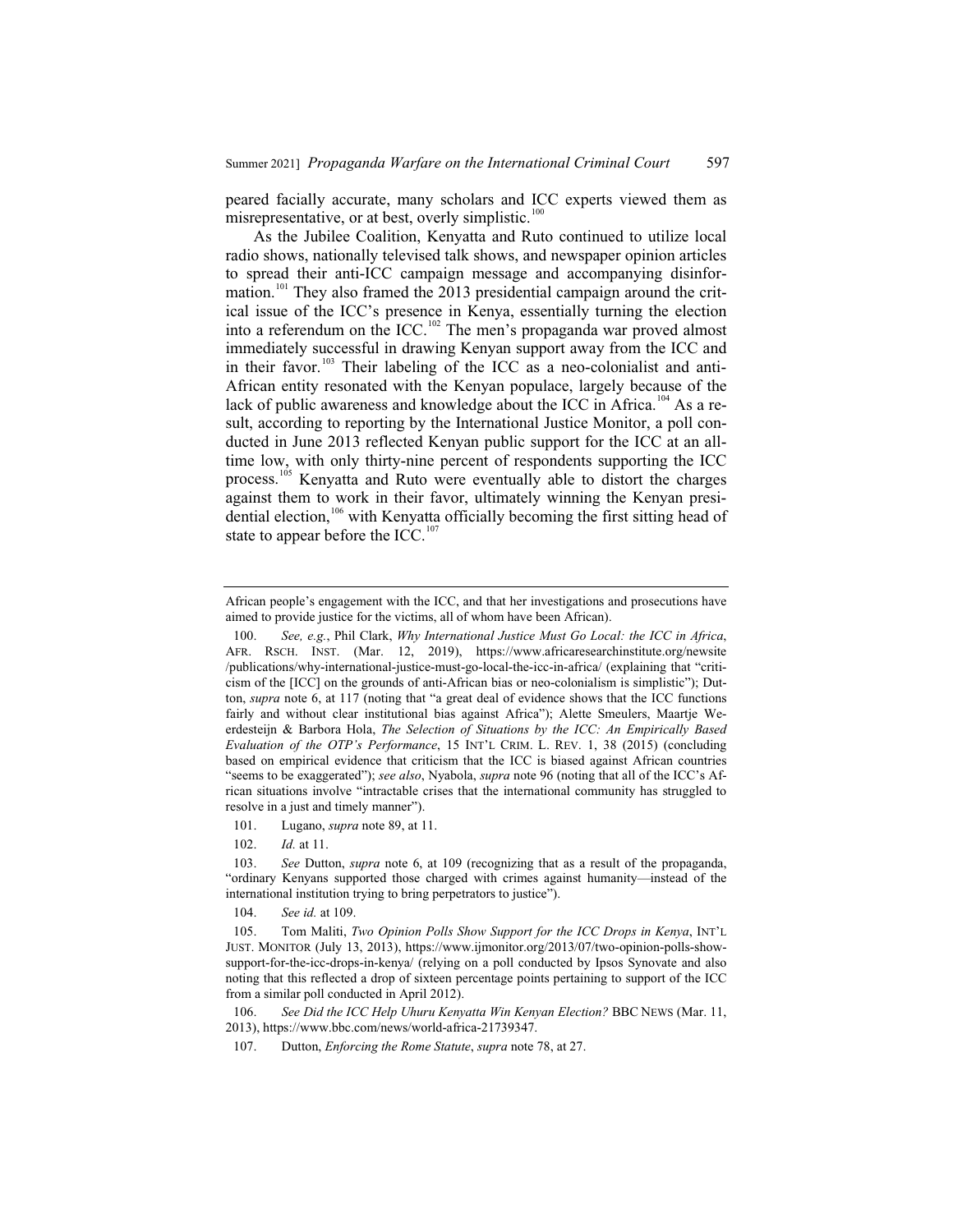Kenyatta and Ruto's propaganda warfare did not end with the Jubilee's Coalition election victory, nor did it remain within the geographic confines of Kenya. After the Kenyan Parliament moved to withdraw the country from the Rome Statute—a result that never came to fruition<sup>108</sup>—Kenyatta and Ruto took their propaganda arguments to the African Union ("A.U.").<sup>109</sup> The A.U. is a coalition of fifty-four African member nations, based loosely on the European Union model,<sup>110</sup> which aims to achieve greater unity and solidarity between African countries and promote peace, stability, human rights, and democratic values throughout Africa. $111$ 

In October 2013, the A.U. held a special summit to discuss Africa's relationship with the ICC.<sup>112</sup> During the summit, Kenyatta took the floor and re-asserted his accusations that the ICC is anti-African and claimed that the ICC was engaged in "race-hunting" as a "toy of declining imperial powers."<sup>113</sup> His statements helped galvanize the A.U. into taking the position that sitting heads of state should be immune from arrest and prosecution before the ICC and to call on the U.N. Security Council to defer proceedings against Kenyatta and Ruto.<sup>114</sup> While the ICC and the Security Council declined to follow the A.U.'s recommendations, Kenyatta and Ruto's propaganda left a lasting impression in Kenya and throughout A.U. countries that ultimately grew into a full-scale revolution against the ICC.

#### C*. A Lack of Cooperation*

Kenyatta and Ruto supplemented their propaganda war against the ICC with a strategy of non-compliance and obstruction to prevent the Prosecutor from obtaining necessary evidence for trial. From the outset, the Prosecu-

<sup>108.</sup> L. MUTHONI WANYEKI, INST. FOR SEC. STUD., THE INTERNATIONAL CRIMINAL COURT'S CASES IN KENYA: ORIGIN AND IMPACT 13 (Apr. 2012), https://media.africaportal.org/documents/Paper237.pdf.

<sup>109.</sup> *See* Katrina Manson, *African Union to Vote on Kenyatta Trial*, FIN. TIMES (May 25, 2013), https://www.ft.com/content/af9ac982-c556-11e2-af7a-00144feab7de (explaining the origins of how Kenya's feud with the ICC became a focal point of the African Union's 2013 Assembly session); *see also African Union Summit on ICC Pullout over Ruto Trial*, BBC NEWS (Sept. 20, 2013), https://www.bbc.com/news/world-africa-24173557 (quoting an A.U. official noting that Kenya had been "criss-crossing Africa in search of support" for their stance against the ICC).

<sup>110.</sup> *Profile: African Union*, BBC NEWS (Aug. 24, 2017), https://www.bbc.com/news /world-africa-16910745.

<sup>111.</sup> *About the African Union*, AFR. UNION, https://au.int/en/overview (last visited Jan. 5, 2021); *AU in a Nutshell*, AFR. UNION, https://au.int/en/au-nutshell (last visited Jan. 5, 2021).

<sup>112.</sup> Solomon Ayele Dersso, *The AU's Extraordinary Summit Decisions on Africa-ICC Relationship*, EJIL: TALK! (Oct. 28, 2013), https://www.ejiltalk.org/the-aus-extraordinarysummit-decisions-on-africa-icc-relationship/.

<sup>113.</sup> *African Union Urges ICC to Defer Uhuru Kenyatta Case*, BBC NEWS (Oct. 12, 2013), https://www.bbc.com/news/world-africa-24506006.

<sup>114.</sup> *See* Dersso, *supra* note 112.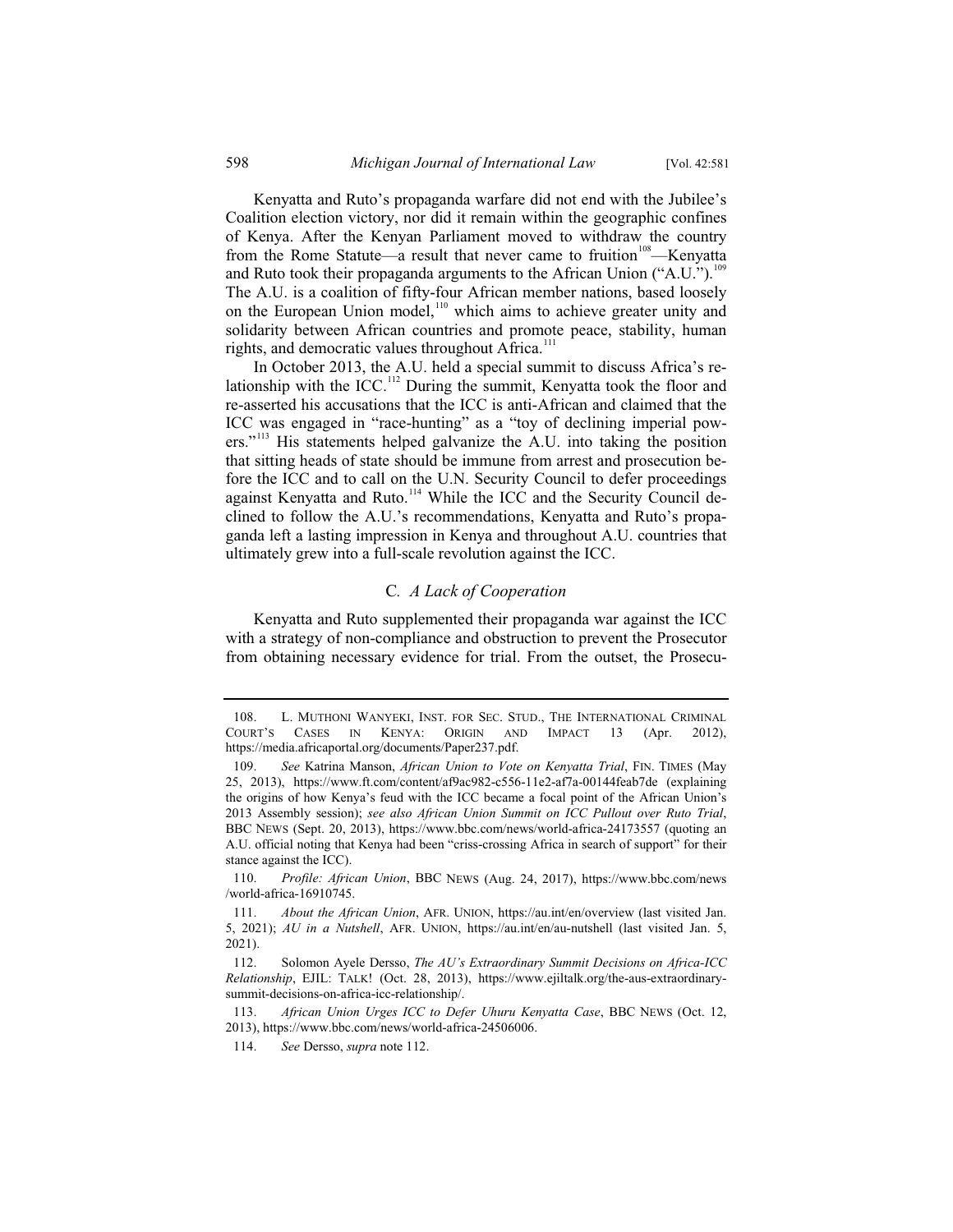tor's investigation was met with repeated refusals to cooperate.<sup>115</sup> Despite multiple requests for documents, including those pertaining to security meetings held in Kenya during the post-election violence, cell phone records, and financial documents that could tie the defendants to allegations that they financed the violence, the Kenyan Government—led by Kenyatta and Ruto—refused to turn these over.<sup>116</sup> The Government's refusal to cooperate with the Prosecutor's numerous formal requests for evidence ultimately led Prosecutor Bensouda to petition the Trial Chamber to find the Government of Kenya non-compliant in violation of article 87 of the Rome Statute.<sup>117</sup> The Trial Chamber ultimately found Kenya's non-compliance to fall "below the standard of good faith cooperation required from States Parties,"<sup>118</sup> yet declined to refer Kenya to the Assembly of States Parties as permitted by the Rome Statute, deeming the Prosecution partially responsible for failing to quickly and repeatedly follow up on the Kenyan Government's refusal to turn over evidence.<sup>119</sup>

In addition to this non-compliance, members of the Kenyan Government also engaged in underhanded tactics, instituting a level of witness interference that Prosecutor Bensouda described as "unprecedented."<sup>120</sup> Ben-

118. Prosecutor v. Kenyatta, ICC-01/09-02/11, Decision on Prosecution's Application for Finding of Non-compliance under Article 87(7) of the Statute, ¶ 67, (Dec. 3, 2014), https://www.icc-cpi.int/CourtRecords/CR2014\_09899.PDF [hereinafter Trial Chamber's Decision on Non-Compliance].

<sup>115.</sup> *See* Jennifer Stanley, *From Nuremberg to Kenya: Compiling the Evidence for International Criminal Prosecutions*, 49 VAND. J. TRANSNAT'L L. 819, 840 (2016).

<sup>116.</sup> *See, e.g.*, Michael Onyiego, *Legal Challenges Threaten to Undermine ICC Investigation in Kenya*, VOA NEWS (Oct. 3, 2010), https://www.voanews.com/africa/legalchallenges-threaten-undermine-icc-investigation-kenya (noting that the government would not release reports from high-level security meetings); Dutton, *supra* note 78, at 28 (noting that the government failed to turn over requested cell phone records that could have tied the defendants to organizing the violence); Prosecutor v. Kenyatta, ICC-01/09-02/11, Prosecution Application for a Finding of Non-compliance, ¶¶ 6–21, (Nov. 29, 2013), https://www.icccpi.int/CourtRecords/CR2013\_10100.PDF [hereinafter Prosecution Application for Non-Compliance] (outlining the Prosecutor's original request for financial and other records made in April 2012 and a litany of follow-up attempts to secure the evidence, all of which proved unsuccessful).

<sup>117.</sup> Prosecutor Application for Non-Compliance, *supra* note 116, ¶¶ 1–2.

<sup>119.</sup> Trial Chamber's Decision on Non-Compliance, *supra* note 118, at ¶¶ 85–89; *see also* Prosecutor v. Kenyatta, ICC-01/09-02/11, Decision on Prosecution's Applications for a Finding of Non-compliance Pursuant to Article 87(7) and for an Adjournment of the Provisional Trial Date, ¶ 52, (Mar. 31, 2014), https://www.icc-cpi.int/CourtRecords /CR2014\_03112.PDF. The Trial Chamber originally declined to formally find Kenya in noncompliance and simply granted a six-month adjournment in response to the Prosecution's initial request. Trial Chamber's Decision on Non-Compliance, *supra* note 118, at ¶ 15. Following Kenya's continued failure to cooperate, at a status conference in October 2014, Prosecutor Bensouda orally maintained her initial application for a finding of noncompliance, prompting the Trial Chamber to again address the pleading. *Id*.

<sup>120.</sup> Natlie Ojewska, *Uhuru Kenyatta's Trial: A Case Study in What's Wrong with the ICC*, GLOBALPOST (Feb. 6, 2014), https://www.pri.org/stories/2014-02-06/uhuru-kenyattastrial-case-study-whats-wrong-icc.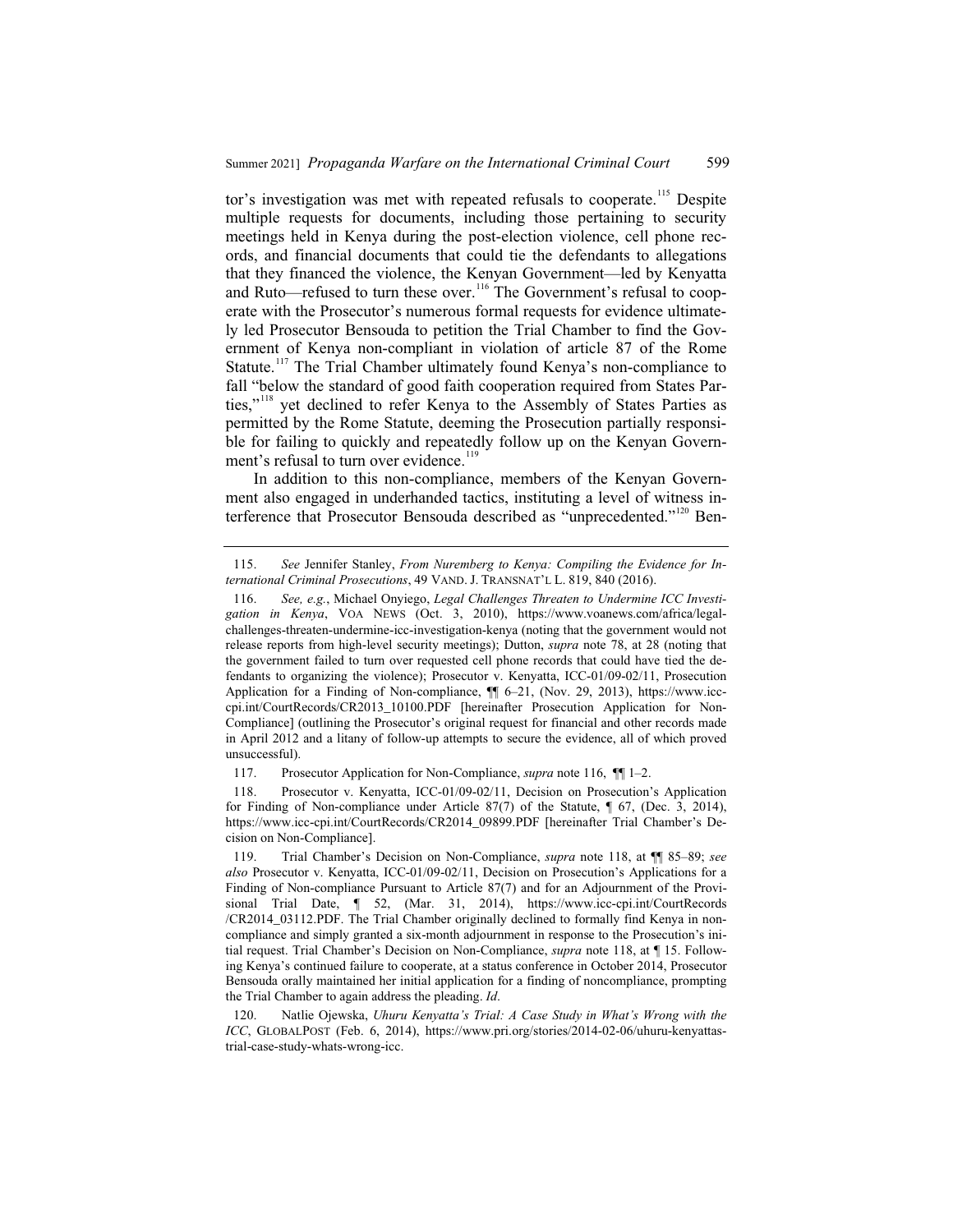souda's investigation was thwarted by a widespread social media campaign used to identify confidential witnesses as well as "concerted and wideranging efforts to harass, intimidate, and threaten" potential witnesses.<sup>121</sup> Following the conclusion of the case against Ruto, Bensouda reported that seventeen witnesses ultimately withdrew their cooperation as a result of threats, public shaming, and intimidation from Kenyan politicians, community leaders, and anonymous bloggers on social media.<sup>122</sup> At the same time, the Prosecutor's investigation was undermined by a "steady and relentless stream of false media reports about the Kenya cases."<sup>123</sup> The Kenyan media would run stories supported by the defendants' legal teams that foreign nations were seeking to intervene in the case proceedings in efforts to influence Kenya's domestic politics.<sup>124</sup> These unsubstantiated stories would report that foreign officials, including the U.S. ambassador to Kenya, and Office of the Prosecutor personnel would recruit and bribe witnesses to testify against the defendants.<sup>125</sup> Kenyatta and Ruto's supporters supplemented this more formal media coverage with social media campaigns aimed at discrediting the ICC and civil society groups, "pseudo blogs," and "paid for propaganda" designed to bolster support for the defendants.

#### D*. Dismissal of Charges*

In December 2013, after losing two key witnesses against Kenyatta one who was no longer willing to testify and one who confessed to giving false evidence—Prosecutor Bensouda requested an adjournment of the trial date to allow for additional investigation.<sup>127</sup> The Trial Chamber granted the

<sup>121.</sup> Statement, Int'l Crim. Ct., Statement of the Prosecutor of the International Criminal Court, Fatou Bensouda, on the Status of the Government of Kenya's Cooperation with the Prosecution's Investigations in the Kenyatta Case (Dec. 4, 2014), https://www.icc-cpi.int /Pages/item.aspx?name=otp-stat-04-12-2014 [hereinafter Prosecutor Statement on Status of Kenya's Cooperation].

<sup>122.</sup> *See* Statement, Int'l Crim. Ct., Statement of the Prosecutor of the International Criminal Court, Fatou Bensouda, Regarding Trial Chamber's Decision to Vacate Charges Against Messrs William Samoei Ruto and Joshua Arap Sang Without Prejudice to Their Prosecution in the Future (Apr. 6, 2016), https://www.icc-cpi.int/Pages/item.aspx?name=otp-stat-160406 [hereinafter Prosecutor Statement on Ruto Decision]; Catrina Stewart, *ICC on Trial Along with Kenya's Elite Amid Claims of Bribery and Intimidation*, GUARDIAN (Oct. 1, 2013), https://www.theguardian.com/world/2013/oct/01/icc-trial-kenya-kenyatta-ruto (reporting that at least a dozen witnesses who were scheduled to testify had been bribed or pressured to withdraw their testimonies).

<sup>123.</sup> Prosecutor Statement on Status of Kenya's Cooperation, *supra* note 121.

<sup>124.</sup> *See* Sungi, *supra* note 62, at 154–55.

<sup>125.</sup> *Id.* at 155.

<sup>126.</sup> Archangel Byaruhanga Rukooko & Jon Silverman, *The International Criminal Court and Africa: A Fractious Relationship Assessed*, 19 AFR. HUM. RTS. L.J. 85, 92 (2019).

<sup>127.</sup> Statement, Int'l Crim. Ct., Statement of the Prosecutor of the International Criminal Court, Fatou Bensouda, Following an Application Seeking an Adjournment of the Provisional Trial Date (Dec. 19, 2013), https://www.icc-cpi.int/Pages/item.aspx?name=otp-statement-19- 12-2013&ln=en; *see also* Prosecutor v. Kenyatta, Case No. ICC-01/09-01/11, Notification of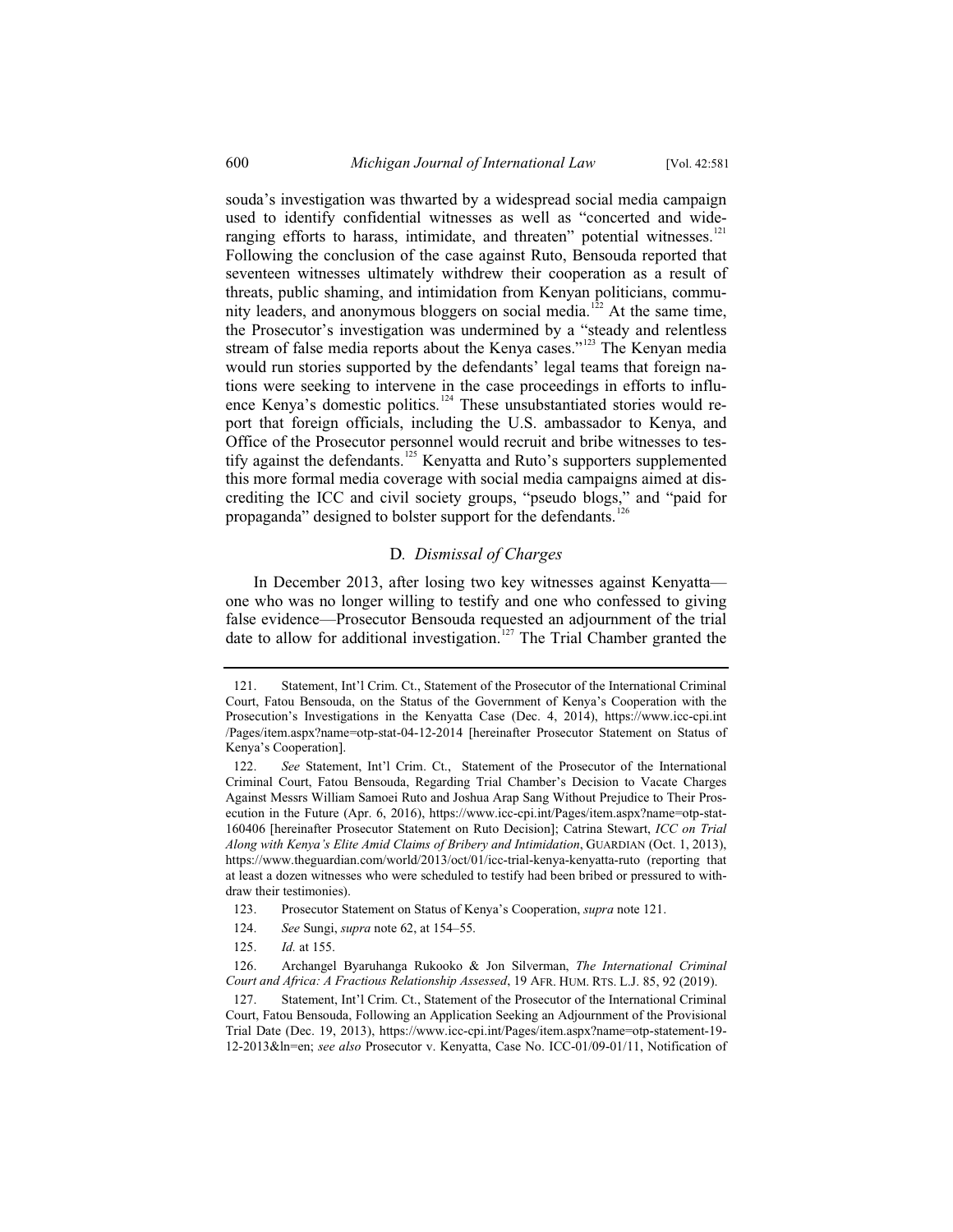adjournment, and in October 2014, the Prosecutor requested a second, indefinite adjournment due to insufficient evidence resulting from Kenya's sustained lack of cooperation.<sup>128</sup> Despite the Prosecutor's claims that Kenya, under Kenyatta's direction, failed to comply with multiple requests for assistance issued by the ICC, the Trial Chamber rejected the Prosecutor's request for an indefinite adjournment and ordered the Prosecutor to file a notice either withdrawing charges or indicating that the evidence justified proceeding to trial.<sup>129</sup> In its decision, the Trial Chamber specifically noted that the Prosecutor lacked any "concrete prospect of obtaining evidence sufficient to meet the standard for trial and to sustain the current charges."<sup>130</sup> It further placed the blame for the lack of evidence on the Prosecutor, reasoning that Prosecutor Bensouda should have made greater efforts to verify the credibility and reliability of her evidence and "more vigorously pursued" the issue of Kenya's non-compliance at the early stages of the investigation.<sup>131</sup>

The Prosecutor complied with the Trial Chamber's decision by filing a formal notice of her withdrawal of charges against Kenyatta on December 5,  $2014$ ,<sup>132</sup> which was subsequently confirmed by the Trial Chamber.<sup>133</sup> The Trial Chamber's decision specifically noted that the charges would be dismissed without prejudice, permitting the Prosecutor to refile in the future, should she obtain sufficient evidence to support the charges.<sup>134</sup> In publicly justifying the withdrawal of charges, Prosecutor Bensouda clarified that her decision was based purely on lack of evidence, largely stemming from witness tampering and Kenya's lack of cooperation.<sup>135</sup> Yet, there is little question that political pressures, specifically those exerted by Kenyatta's propaganda campaign, influenced her decision. As scholar and blogger Mark

the Removal of a Witness from the Prosecution's Witness List and Application for an Adjournment of the Provisional Trial Date, ¶¶ 1–2 (Dec. 19, 2013), https://www.scribd.com /document/192710288/Notification-of-the-removal-of-a-witness-from-the-Prosecution-switness-list-and-application-for-an-adjournment-of-the-provisional-trial-date.

<sup>128.</sup> Prosecutor v. Kenyatta, Case No. ICC-01/09-01/11, Decision on Prosecution's Application for a Further Adjournment, ¶ 17 (Mar. 13, 2015) [hereinafter Decision on Prosecution's Application for a Further Adjournment].

<sup>129.</sup> *Id.* at 26.

<sup>130.</sup> *Id*. ¶ 49.

<sup>131.</sup> *Id.* ¶¶ 51–52.

<sup>132.</sup> Prosecutor v. Kenyatta, Case No. ICC-01/09-02/11, Notice of Withdrawal of the Charges Against Uhuru Muigai Kenyatta (Dec. 5, 2014), https://www.icc-cpi.int /CourtRecords/CR2014\_09939.PDF.

<sup>133.</sup> Prosecutor v. Kenyatta, Case No. ICC-01/09-02/11, Decision on the Withdrawal of Charges Against Mr. Kenyatta, 6 (Mar. 13, 2015), https://www.icc-cpi.int/CourtRecords /CR2015\_02842.PDF.

<sup>134.</sup> *Id.* ¶ 9.

<sup>135.</sup> Statement, Int'l Crim. Ct., Statement of the Prosecutor of the International Criminal Court, Fatou Bensouda, on the Withdrawal of Charges Against Mr. Uhur Muigai Kenyatta (Dec. 5, 2014), https://www.icc-cpi.int/Pages/item.aspx?name=otp-statement-05-12-2014-2.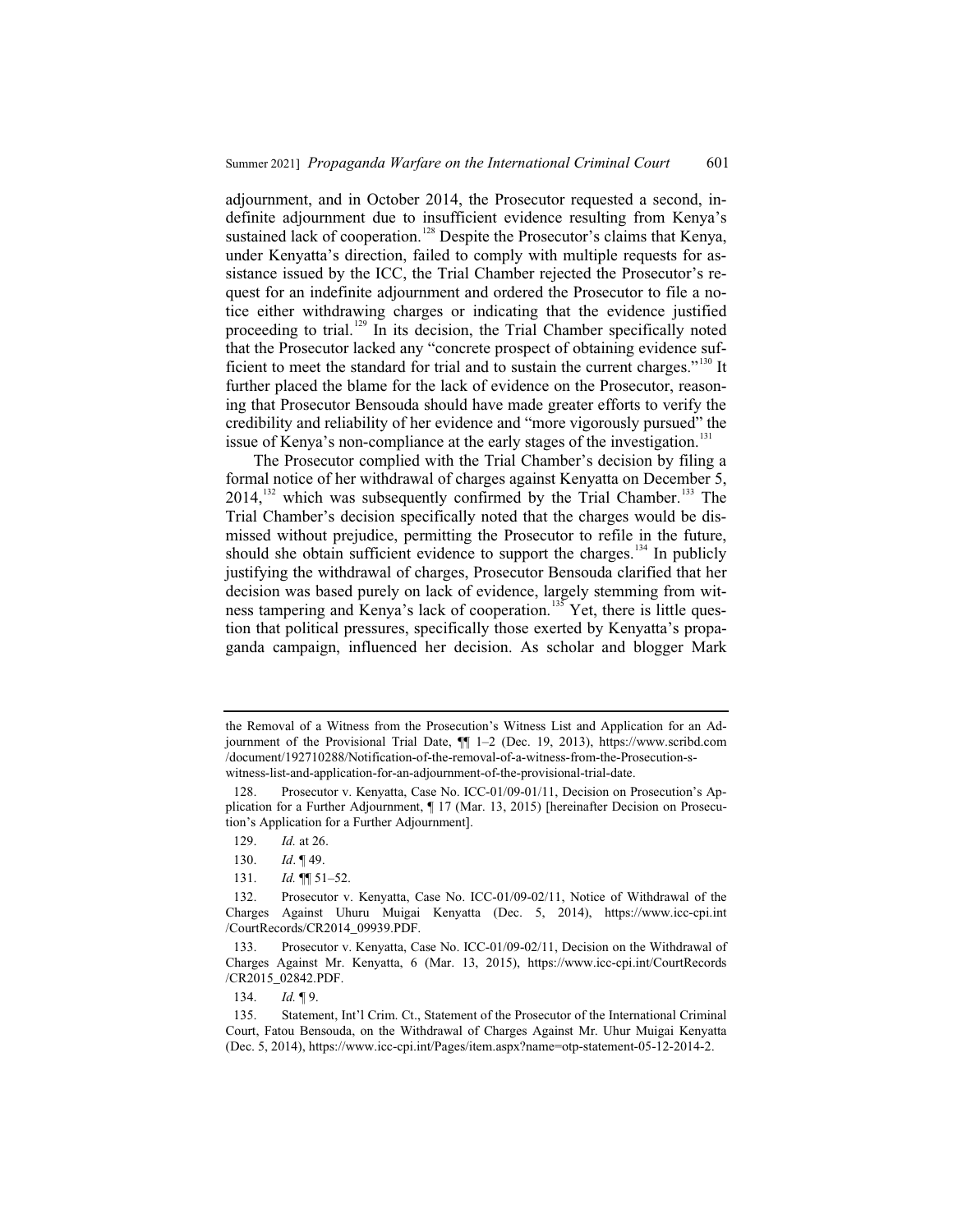Kersten points out, even if Bensouda's decision was not grounded in political considerations, it was publicly "perceived as political."<sup>136</sup>

The Prosecution fared similarly in the case against Deputy President Ruto. Despite significant evidentiary issues, the case proceeded to trial in September 2013.<sup>137</sup> After 157 days of trial, the Prosecution closed its case in September 2015.<sup>138</sup> Subsequently, Ruto's defense team filed for a judgment of acquittal,<sup>139</sup> and on April 5, 2016, the Trial Chamber, by a majority decision, vacated the charges against Ruto and discharged him from prosecution.<sup>140</sup> Notably, the decision did not serve as an acquittal, as the defense requested, but simply dropped the charges without prejudice to future prosecution.<sup>141</sup> In separately authored opinions, the three majority judges agreed that the Prosecution failed to present sufficient evidence for a reasonable Trial Chamber to determine Ruto's guilt.<sup>142</sup> In his opinion, Judge Eboe-Osuji spoke at length regarding the role of Kenya's propaganda war in the Trial Chamber's decision.<sup>143</sup> He recognized the "openly aggressive campaign"<sup>144</sup> leveled by Kenyan leaders, which included "witness interference at a disturbing scale," that was:

[B]olstered and accentuated by an atmosphere of intimidation, fostered by the withering hostility directed against these proceedings by important voices that generate pressure within Kenya at the community or national levels or both. Prominent among those were voices from the executive and legislative branches of the Govern-

138. Press Release, Int'l Crim. Ct., Ruto and Sang Case: ICC Trial Chamber V(A) Terminates the Case Without Prejudice to Re-Prosecution in Future (Apr. 5, 2016), https://www.icc-cpi.int/pages/item.aspx?name=pr1205#:~:text=5%20April%202016-,Ruto %20and%20Sang%20case%3A%20ICC%20Trial%20Chamber%20V(A),to%20re%2Dprosec ution%20in%20future&text=According%20to%20the%20majority%2C%20this,may%20be %20subject%20to%20appeal.

139. Prosecutor v. Ruto, Case No. ICC-01/09-01/11, Public Redacted Version of "Corrigendum of Ruto Defence Request for Judgment of Acquittal" (Oct. 26, 2015), https://www.icc-cpi.int/CourtRecords/CR2015\_20293.PDF.

140. Ruto Decision on Judgments on Applications for Judgments of Acquittal, *supra* note 137, at 1.

<sup>136.</sup> Mark Kersten, *What a Mess: ICC Prosecutor Seeks Delay in Kenyatta Trial*, JUST. CONFLICT (Dec. 19, 2013), https://justiceinconflict.org/2013/12/19/what-a-mess-iccprosecutor-seeks-delay-in-kenyatta-trial/ (referring to Bensouda's initial decision to request an adjournment of the trial date).

Prosecutor v. Ruto, Case No. ICC-01/09-01/11, Public Redacted Version of: Decision on Defence Applications for Judgments of Acquittal, ¶ 4 (Apr. 5, 2016), https://www.icccpi.int/CourtRecords/CR2016\_04384.PDF [hereinafter Ruto Decision on Judgments on Applications for Judgments of Acquittal]. Ruto's case was tried jointly with the case against Joshua Sang.

<sup>141.</sup> *Id*.

<sup>142.</sup> Ruto Decision on Judgments on Applications for Judgments of Acquittal, *supra* note 137.

<sup>143.</sup> *See id.* ¶¶ 138–194.

<sup>144.</sup> *Id.* ¶ 146.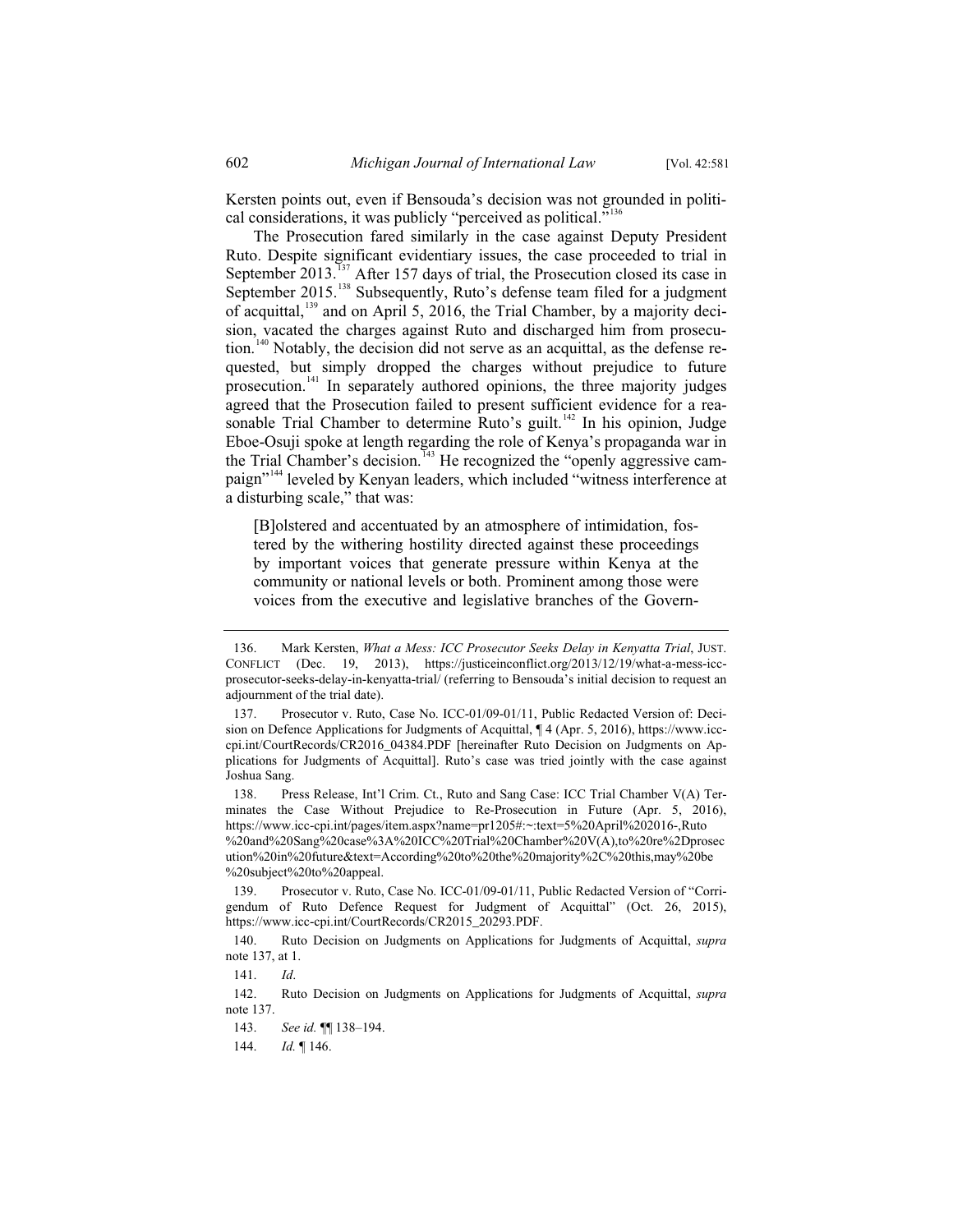ment. It was plainly wrong for them to bring such voices to bear in the course of an ongoing criminal trial.<sup>145</sup>

Nevertheless, Judge Eboe-Osuji refused to allow the propaganda war to result in an acquittal, as Kenyatta and Ruto had requested, noting that "an acquittal in this case could never have resulted from political pressure."<sup>146</sup> While he recognized that the leaders' political campaign and affiliated conduct towards witnesses directly impeded the Prosecutor's ability to present her case, he made clear that "extra-judicial conducts, campaigns or demands could not influence the Chamber to acquit or convict the accused" and that nothing other than the evidence itself would influence the Chamber's decision.<sup>147</sup> Instead, Judge Eboe-Osuji specifically noted that the Prosecution retains the right to re-prosecute the case and reiterated that "political intervention does not work."<sup>148</sup> Following the Trial Court's decision, Prosecutor Bensouda issued a statement in which she attributed the case's demise to erosion by a "'perfect storm' of witness interference and intense politicization of the Court's legal mandate and work."<sup>149</sup> Of the Trial Chamber's decision to vacate charges against Ruto but not acquit him, Prosecutor Bensouda said it sent the "strong message" that "witness interference and perverting the cause of justice will not be tolerated at the ICC."<sup>150</sup>

#### E. *Impact*

Through tactile political maneuverings, Kenyatta and Ruto were able to label the ICC as a tool of the imperial west intervening in the affairs of African nations.<sup>151</sup> Despite Prosecutor Bensouda's optimistic takeaway from the Trial Chamber decision and Judge Eboe-Osuji's firm stance that the ICC would not be swayed by political influence or propaganda, there is little question that the Kenyan propaganda campaign successfully prompted the Trial Chamber's dismissal of charges against both Kenyatta and Ruto. By swaying public opinion within Kenya and throughout the African Union, Kenyatta and Ruto were able to justify a sustained campaign of noncooperation and non-compliance that ultimately led to their victory over the ICC charges.

The immediate impact of the failed Kenya cases was devastating. Two high-profile defendants, along with four other defendants charged within the Situation in Kenya, for whom there existed a strong *prima facie* case of

<sup>145.</sup> *Id.* ¶¶ 140–142.

<sup>146.</sup> *Id.* ¶ 149.

<sup>147.</sup> *Id.* ¶¶ 141–142, 145.

<sup>148.</sup> *Id.* ¶¶ 149, 464.

<sup>149.</sup> Prosecutor Statement on Ruto Decision, *supra* note 122.

<sup>150.</sup> *Id.*

<sup>151.</sup> *See* Michela Wrong, *Argument: Has Kenya Destroyed the ICC?*, FOREIGN POL'Y (July 15, 2014), https://foreignpolicy.com/2014/07/15/has-kenya-destroyed-the-icc/#.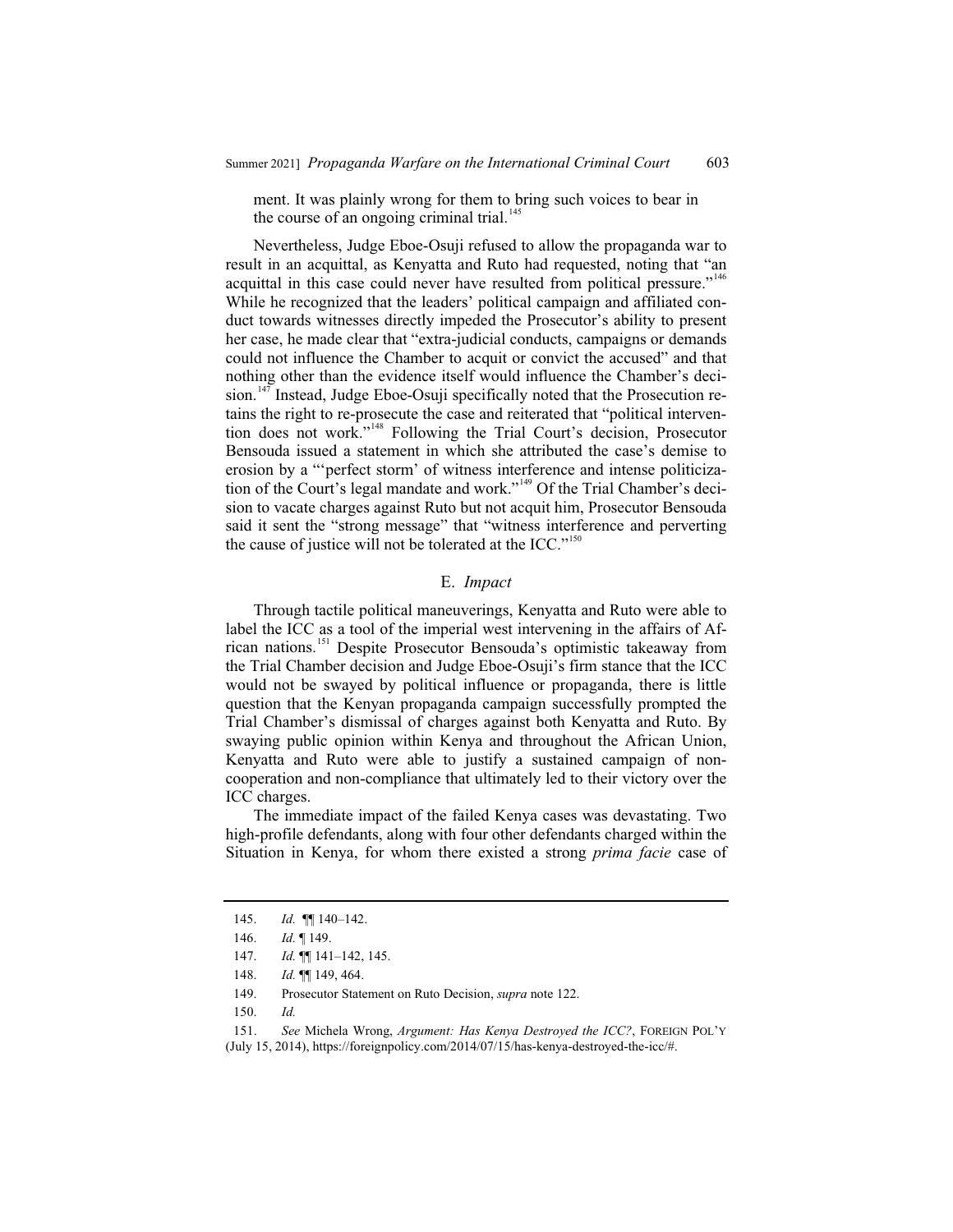crimes against humanity,<sup>152</sup> were able to defeat charges and escape without serious consequence. In fact, Kenyatta and Ruto ultimately benefited from the charges, as political science experts credited their propaganda campaign against the ICC as a primary reason for their success in the  $2013$  election.<sup>153</sup> At the time of publication, Kenyatta and Ruto continue to serve in their respective roles as President and Deputy President of Kenya,<sup>154</sup> and to date, the Prosecutor has not refiled charges against either defendant.<sup>155</sup> The Prosecutor's failure to prevail on charges against either defendant significantly undermined the credibility and competency of not just the Office of the Prosecutor, but the ICC more generally.<sup>156</sup> Moreover, the defendants' longrunning propaganda war succeeded in painting a lasting and vivid portrayal

Since there was a possibility that the Prosecutor could refile charges against both men, Kenyatta and Ruto continued their propaganda war against the ICC even after charges were dismissed.<sup>157</sup> In early 2016, Kenyatta, who by then had earned the media's title as the ICC's "chief tormentor,"<sup>158</sup> made a speech to the A.U. in which he called for a "roadmap for withdrawal" for African States Parties from the Rome Statute.<sup>159</sup> Amidst

of the ICC as a biased and racist institution.

<sup>152.</sup> *See* Alastair Leithead, *Dismissal of Case Against Kenya's Ruto Huge Blow to ICC*, BBC NEWS (Apr. 5, 2016), https://www.bbc.com/news/world-africa-35974172.

<sup>153.</sup> *See* Courtney Hillebrecht, *International Criminal Accountability and the Domestic Politics of Resistance: Case Studies from Kenya and Lebanon*, 54 L. & SOC'Y REV. 453, 477– 78 (2020) (arguing that Kenyatta and Ruto's handling of the ICC charges contributed to their electoral victory).

<sup>154.</sup> *Executive Office of the President*, PRESIDENT KENYA, https://www.president.go.ke /presidency/ (last visited Jan. 5, 2021); *Office of the Deputy President*, PRESIDENT KENYA, https://www.president.go.ke/office-of-the-deputy-president/ (last visited Jan. 5, 2021).

<sup>155.</sup> However, the Kenya Situation remains open before the ICC. *Situations Under Investigation*, INT'L CRIM. CT., https://www.icc-cpi.int/pages/situation.aspx (last visited Sept. 17, 2020).

<sup>156.</sup> Simon Allison, *Think Again: How to Beat the ICC – Lessons from the Kenyatta Case*, INST. FOR SEC. STUD., https://issafrica.org/amp/iss-today/think-again-how-to-beat-theicc-lessons-from-the-kenyatta-case (last visited Sept. 17, 2020); *see also* Hillebrecht, *supra* note 153, at 477.

<sup>157.</sup> For instance, in October 2014, in a speech to the UN General Assembly, Kenya's ambassador to the UN reiterated the neo-colonialist narrative by arguing that the ICC is being manipulated by "a pernicious group of countries," who possess great power "mostly born of an imperialist and colonial adventure." Dutton, *Enforcing the Rome Statute*, *supra* note 78, at 25; *Kenya's United Nations Envoy Launches Stinging Attack on ICC*, CITIZEN (Nov. 2, 2014), https://www.thecitizen.co.tz/news/africa/Kenya-s-United-Nations-envoy-launches-stinging-

attack-on-ICC/3302426-2507942-7891xoz/index.html. Likewise, around the same time, Kenyatta publicly vowed never to never again cooperate with the ICC. Lugano, *supra* note 89, at 21.

<sup>158.</sup> Ed Cropley, *ICC's Toughest Trial: Africa vs. 'Infamous Caucasian Court'*, REUTERS (Oct. 28, 2016), https://br.reuters.com/article/us-africa-icc/iccs-toughest-trial-africavs-infamous-caucasian-court-idUSKCN12S1U3.

<sup>159.</sup> *Id.*; Batram S. Brown, *The International Criminal Court in Africa: Impartiality, Politics, Complementarity and Brexit*, 31 TEMP. INT'L & COMP. L.J. 145, 166 (2017).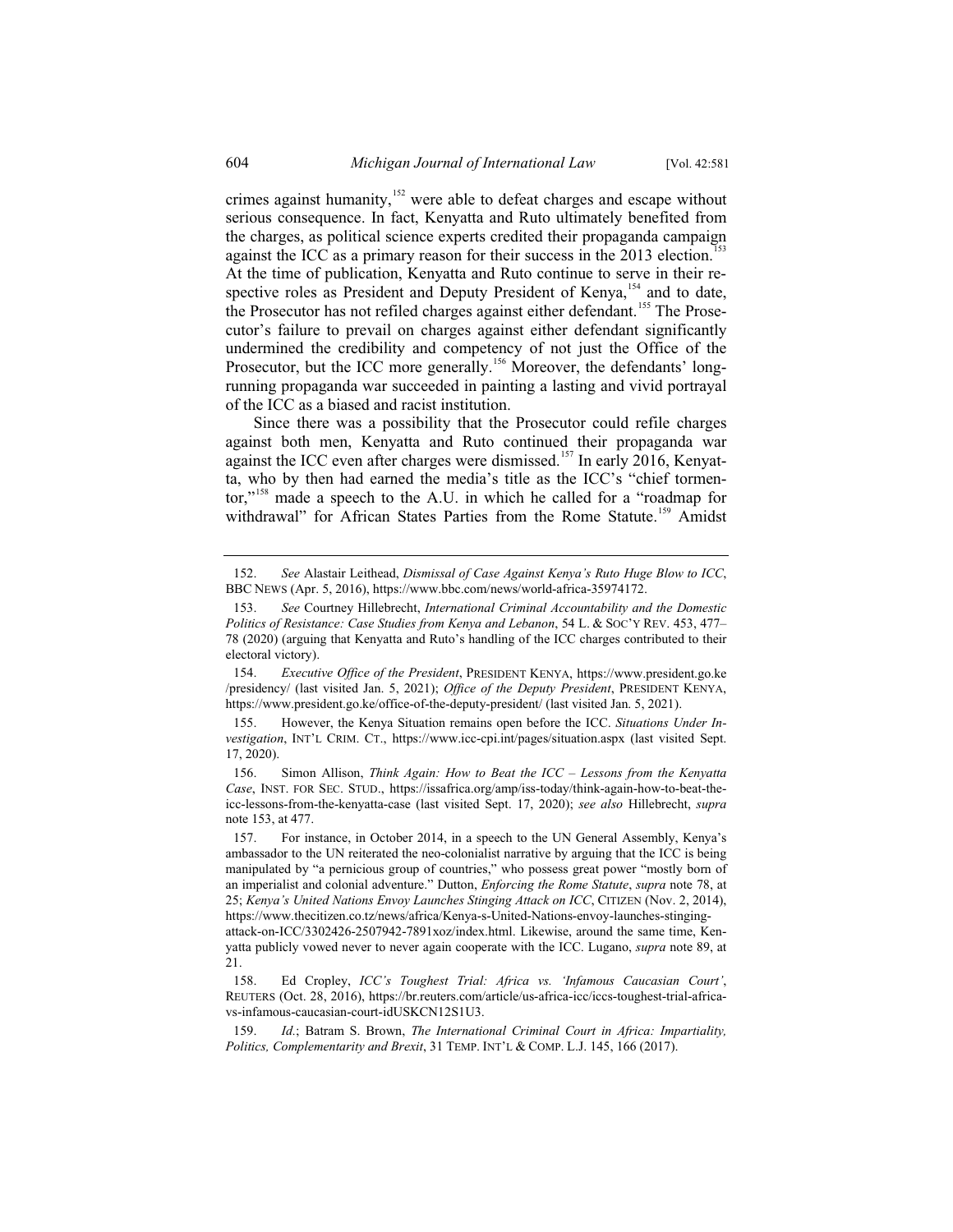other controversies, such as the ICC's indictment of then-Sudanese President Omar al-Bashir,<sup>160</sup> the A.U. adopted Kenyatta's proposal, and in 2017, issued a non-binding resolution encouraging a withdrawal of African States Parties from the Rome Statute.<sup>161</sup> Although the proposed mass withdrawal never materialized, it did prompt South Africa—albeit temporarily<sup>162</sup>—and Burundi to formally withdraw from the Rome Statute.<sup>163</sup> Moreover this large-scale threat of withdrawal presented such a critical legitimacy disaster for the ICC that scholars began considering the "serious risk" that the ICC could "fall apart entirely."<sup>164</sup>

The ICC has not fallen apart, but it does still live in the shadow of Kenya's propaganda wars. While the ICC achieved significant achievements in convicting several other defendants between 2016 and 2019, Prosecutor Bensouda herself admits that these were overshadowed by the failures in and aftermath of the Kenya cases.<sup>165</sup> Moreover, the ICC still remains "a toxic brand in much of Africa,"<sup>166</sup> and allegations of anti-African bias continue to plague the ICC. $167$ 

164. Galand, *supra* note 10, at 934.

<sup>160.</sup> Priya Pillai, *The African Union, the International Criminal Court, and the International Court of Justice: At the Fault Lines of International Accountability*, AM. SOC'Y INT'L L.: INSIGHTS (Aug. 22, 2018), https://www.asil.org/insights/volume/22/issue/10/africanunion-international-criminal-court-and-international-court (explaining the fraught A.U.-ICC relationship is due in part to the ICC's indictment of Al-Bashir and its repeated calls for his arrest).

<sup>161.</sup> Draft Withdrawal Strategy Document Afr. Union Ver. 12.01.2017 (Dec. 1, 2017), https://www.hrw.org/sites/default/files/supporting\_resources

<sup>/</sup>icc\_withdrawal\_strategy\_jan.\_2017.pdf; *see also* S.J. Tilden, *Africa's Conflict with the International Criminal Court: The African Court of Justice and Human and Peoples' Rights as an Alternative to the ICC*, 27 TUL. J. INT'L & COMP. L. 201, 201 (2018).

<sup>162.</sup> While South Africa initiated withdrawal proceedings, it ultimately revoked its decision to withdraw following a decision by a South African High Court that deemed the withdrawal "unconstitutional and invalid." Hannah Woolaver, *Domestic and International Limitations on Treaty Withdrawal: Lessons from South Africa's Attempted Departure from the International Criminal Court*, 111 AM. J. INT'L L.: UNBOUND 450, 450–51 (2018).

<sup>163.</sup> Burundi formally withdrew from the Rome Statute on October 27, 2017. *Burundi*, INT'L CRIM. CT., https://www.icc-cpi.int/burundi (last visited Sept. 17, 2020). The Gambia also indicated that it would withdraw, but it "reverse[d] course almost immediately after a newly elected government assumed power." Franck Kuwonu, *ICC: Beyond the Threats of Withdrawal*, UN AFR. RENEWAL (May–July 2017), https://www.un.org/africarenewal /magazine/may-july-2017/icc-beyond-threats-withdrawal.

<sup>165.</sup> INT'L CRIM. CT. OFF. OF THE PROSECUTOR, STRATEGIC PLAN 2019–2020, at 11 (July 17, 2019), https://www.icc-cpi.int/itemsDocuments/20190726-strategic-plan-eng.pdf [hereinafter [hereinafter ICC PROSECUTOR 2019-2021 STRATEGIC PLAN].

<sup>166.</sup> Michela Wrong, *supra* note 151 (quoting John Ryle of the Rift Valley Institute think tank).

<sup>167.</sup> *See* Kamari Maxine Clarke, *Negotiating Racial Injustice: How International Criminal Law Helps Entrench Structural Inequality*, JUST SEC. (Jul. 24, 2020), https://www.justsecurity.org/71614/negotiating-racial-injustice-how-international-criminal-

law-helps-entrench-structural-inequality/ (alleging that the ICC's "particular notion of justice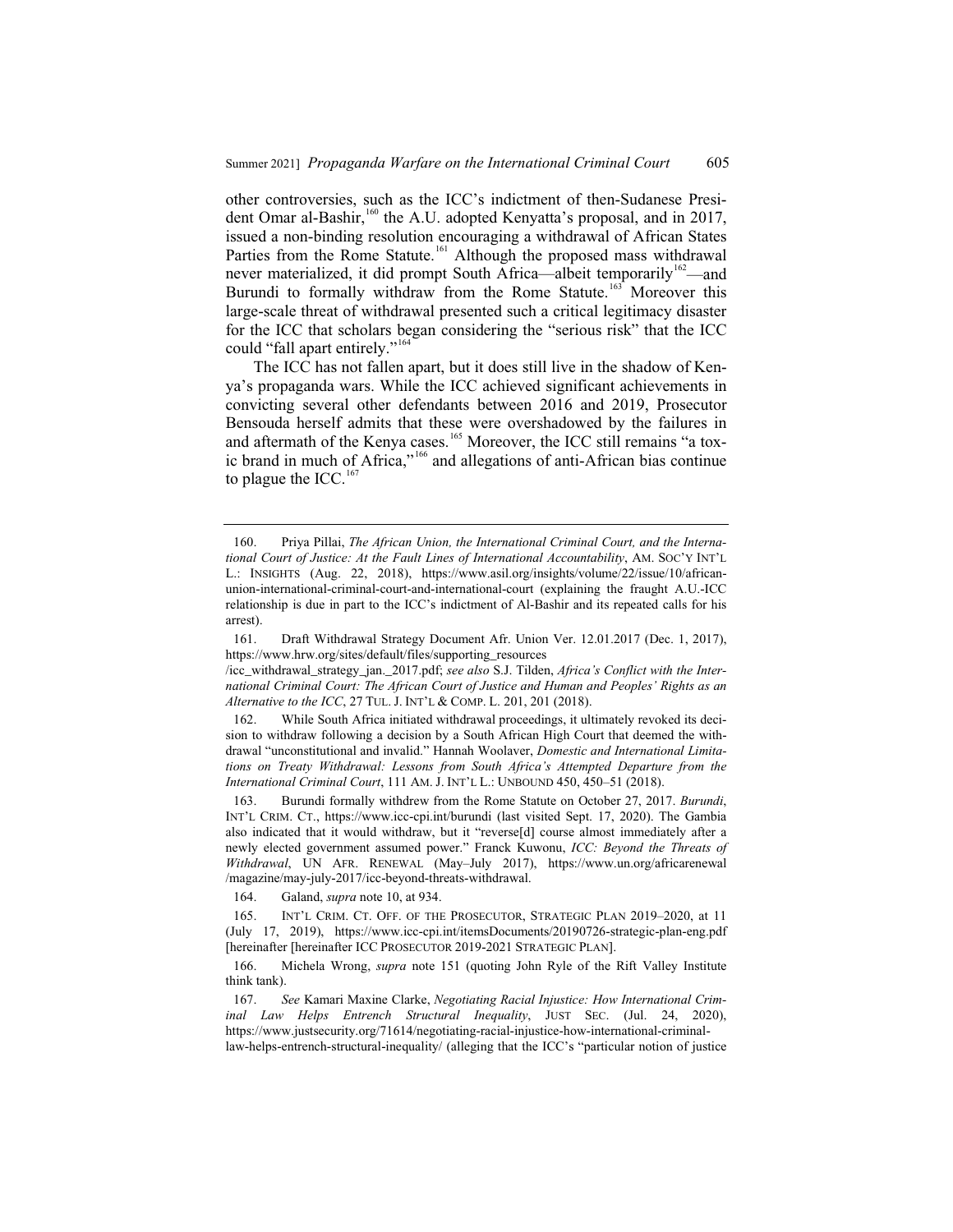Possibly the most devastating legacy of the Kenya cases is that they paved the way for future propaganda wars against the ICC. Kenyatta and Ruto's propaganda war and corresponding non-compliance created a roadmap for states to use against future contested ICC charges.<sup>168</sup> Kenyatta and Ruto showed the world that the way to defeat the ICC was through a combination of militarizing public opinion and obstructionism. A few years after the charges against Kenyatta and Ruto were dismissed, the United States leaders used this exact roadmap in efforts to avoid similar charges.

#### IV. The United States & The Investigation Into Afghanistan

Since its creation, one of the ICC's greatest weaknesses has been the lack of support from the world's biggest superpower, the United States. Unlike Kenya, the United States is not and never has been a State Party to the ICC. The ICC has long endured a turbulent relationship with the United States, which has varied based on the presidential administration in power.<sup>169</sup> However, even under George W. Bush, a president whose administration was stridently against the ICC's mission, $170$ <sup>the</sup> United States never actively undermined ongoing ICC operations. This state of affairs changed drastically under Former President Trump with Prosecutor Bensouda's *propio motu* investigation into Afghanistan.

#### A*. Request for Investigation & Subsequent Backlash*

Since the 1970s, Afghanistan has endured a prolonged period of unrest.<sup>171</sup> The country was torn apart by a series of civil wars, which ultimately invited international participation and culminated in the U.S. invasion of

has caused it to reproduce deep, global structural inequalities" and specifically noting that of the forty-two indictments issued by the ICC, all were for black or Arab-Africans).

<sup>168.</sup> Allison, *supra* note 156 ("Thanks to Kenyatta, there is now a proven template for evading international justice.").

<sup>169.</sup> *See generally* Leila Nadya Sadat & Mark A. Drumbl, *The United States and the International Criminal Court: A Complicated, Uneasy, Yet at Times Engaging Relationship*, 2–8 (Wash. U. St. Louis Legal Stud. Rsch. Paper Series, 2016), https://scholarlycommons.law.wlu.edu/cgi/viewcontent.cgi?article=1504&context=wlufac (tracing the history of U.S. involvement in and relationship with the ICC under the Clinton, Bush, and Obama administrations).

<sup>170.</sup> *See* Milena Sterio, *The International Criminal Court: Current Challenges and Prospect of Future Success*, 52 CASE W. RES. J. INT'L L. 467, 473–74 (2020) (stating that "the ICC had a difficult relationship with the United States during the George W. Bush administration).

<sup>171.</sup> *See* Abdul Mahir Hazim, *Toward Cooperation Between Afghanistan and the International Criminal Court*, 49 GEO. WASH. INT'L L. REV. 615, 617 (2017) (noting that between 1978 and 2003, all parties to conflicts in Afghanistan have committed war crimes, crimes against humanity, and human rights violations).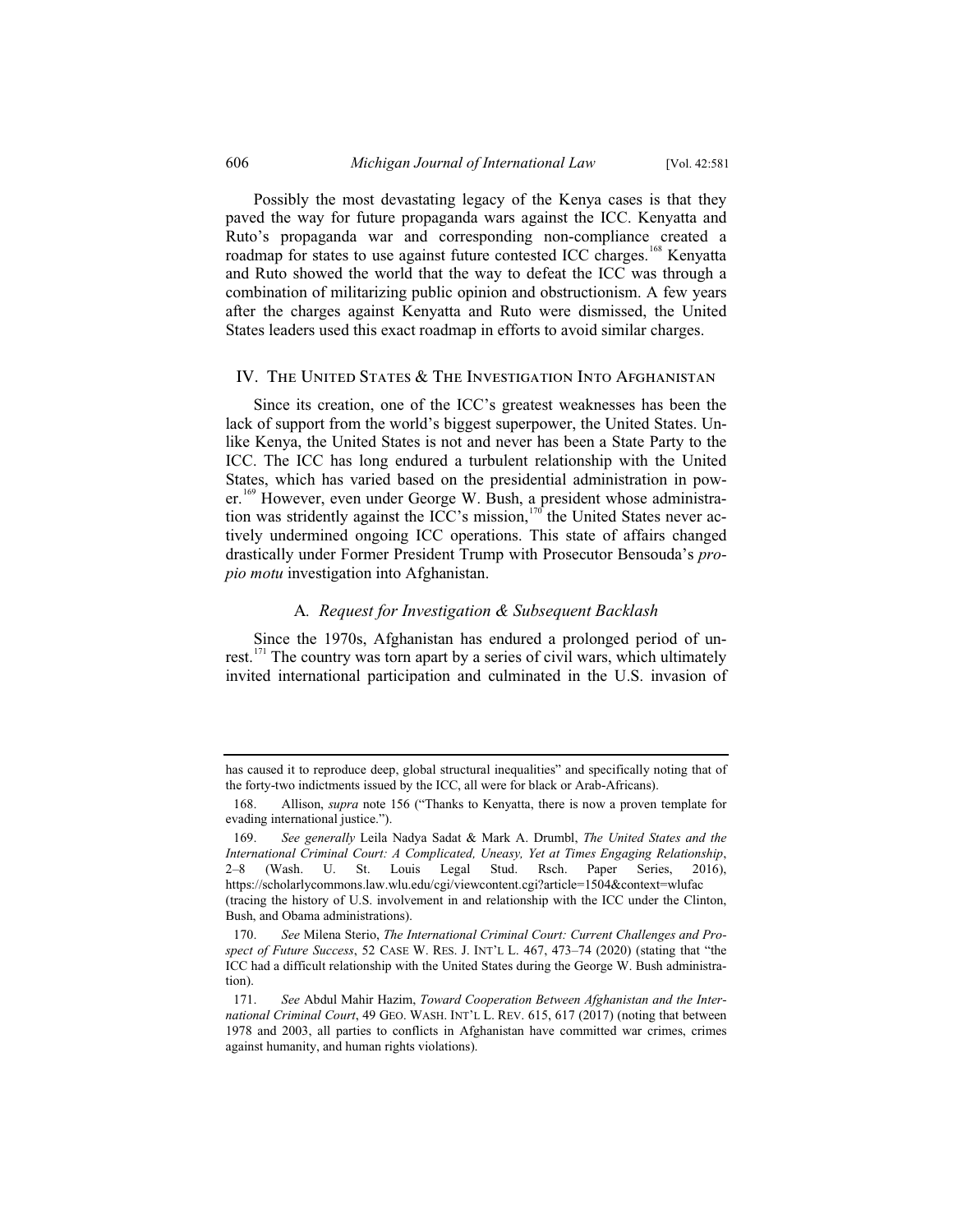Afghanistan following the September 11 terrorist attacks.<sup>172</sup> During this invasion, named "Operation Enduring Freedom," American troops sought to defeat Al Qaeda and the Taliban-run Government.<sup>173</sup> As part of the mission, U.S. troops armed and trained Afghan anti-Taliban groups, which ultimately succeeded in ousting the Taliban from power.<sup>174</sup> Following the fall of the Taliban, the security situation within the country remained dire, with dangerous levels of insurgency and the increased prevalence of terrorist groups such as the Haqqani Network and ISIS.<sup>175</sup>

During Operation Enduring Freedom, the U.S. military detained suspected Al-Qaeda and Taliban members both within Afghanistan and at Central Intelligence Agency ("CIA")-operated "black site" prisons in other nations.<sup>176</sup> As confirmed through Congressional reports, the CIA engaged in government-approved torture of these detainees.<sup>177</sup> The CIA "torture program" provided for the use of "enhanced interrogation techniques"<sup>178</sup> against captured suspected Taliban members by controversially labeling them as "enemy combatants," rather than prisoners of war, thereby depriving them of many of the significant protections afforded by the Geneva Conventions.<sup>179</sup>

In 2006, under Prosecutor Moreno Ocampo, the ICC Office of the Prosecutor opened a *propio motu* preliminary examination into alleged atrocity

<sup>172.</sup> *See Afghanistan*, COAL. FOR INT'L CRIM. CT., http://www.coalitionfortheicc.org /country/afghanistan (last visited Sept. 7, 2020).

<sup>173.</sup> Situation in the Islamic Republic of Afghanistan, Case No. ICC\_02/17, Public Redacted Version of "Request for Authorisation of an Investigation Pursuant to Article 15", 20 November 2017, ICC\_02/17-7-Conf-Exp, ¶ 15, https://www.icc-cpi.int/CourtRecords /CR2017\_06891.PDF [hereinafter Request for Authorisation of Investigation].

<sup>174.</sup> *Id.*

<sup>175.</sup> Request for Authorisation of Investigation, *supra* note 173, ¶¶ 18–19.

<sup>176.</sup> *See* Margaret L. Satterthwaite, *De-Torturing the Logic: The Contribution of CAT General Comment 2 to the Debate over Extraordinary Extradition*, 11 N.Y. CITY L. REV. 281, 281–82 (2008) (estimating that at least three dozen individuals have been held in secret prisons known as CIA "black sites"); *see also* Request for Authorisation of Investigation, *supra* note 173, ¶ 189 (alleging that U.S. armed forces committed crimes against at least twenty-four detainees both in Afghanistan and in other States Parties, "namely Poland, Romania and Lithuania" between 2003 and 2004).

<sup>177.</sup> *See generally Report of the Senate Select Committee on Intelligence Committee Study of the Central Intelligence Agency's Detention and Interrogation Program* (Dec. 9, 2014), https://www.intelligence.senate.gov/sites/default/files/publications/CRPT-113srpt

<sup>288.</sup>pdf; *see also* Request for Authorisation of Investigation, *supra* note 173, ¶ 193 (listing the specific alleged acts used by CIA officials against detainees).

<sup>178.</sup> *Enhanced Interrogation Explained,* HUM. RTS. FIRST (Feb. 2016), https://www.humanrightsfirst.org/sites/default/files/Enhanced-Interrogation-Fact-Sheet.pdf (detailing the practices that constituted "enhanced interrogation techniques" and their unlawfulness under international law).

<sup>179.</sup> Peter Jan Honigsberg*, Chasing "Enemy Combatants"and Circumventing International Law: A License for Sanctioned Abuse*, 12 UCLA J. INT'L L. & FOREIGN AFF. 1, 5 (2007).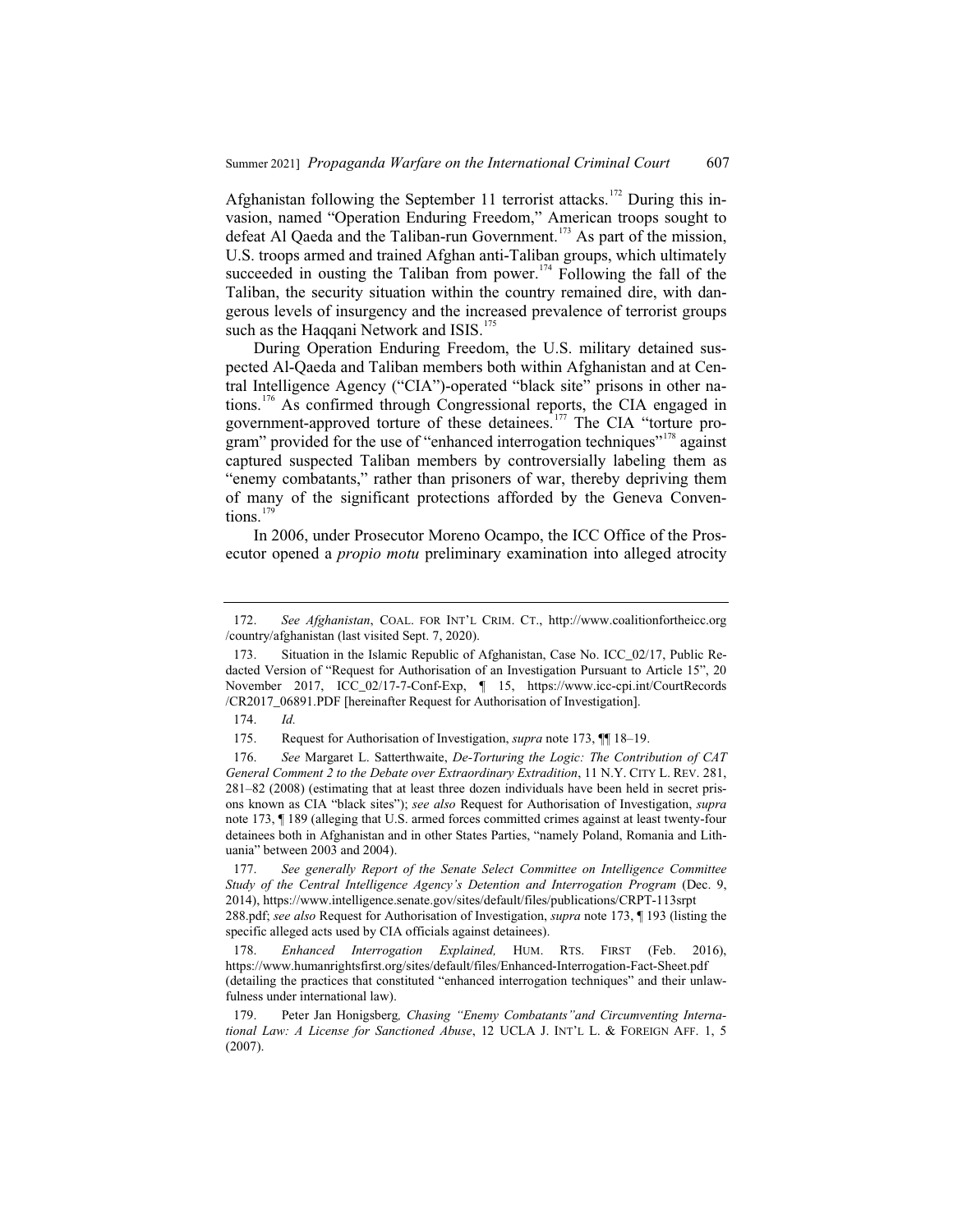crimes committed in Afghanistan.<sup>180</sup> Minimal progress was made in the investigation until over a decade later, largely because of security concerns and the Prosecutor's inability to secure cooperation from stakeholders in the investigation.<sup>181</sup> However, in November 2017, as required to move forward with a *propio motu* investigation pursuant to article 15,<sup>182</sup> Prosecutor Fatou Bensouda filed a formal request with Pre Trial Chamber III to open an investigation into alleged war crimes and crimes against humanity committed in Afghanistan since May 1, 2003, as well as closely linked crimes committed in other States Parties' territories since July 1, 2002.<sup>183</sup> The scope of this proposed investigation encompassed three general categories of alleged crimes:

- (1) Crimes against humanity and war crimes by the Taliban and their affiliated Haqqani Network;
- (2) War crimes by the Afghan National Security Forces … [;] and
- (3) War crimes by members of U.S. armed forces on the territory of Afghanistan, and by members of the U.S. CIA in secret detention facilities in Afghanistan and on the territory of other States Parties to the Rome Statute, principally in the period of 2003-2004.<sup>184</sup>

With regard to the third category of crimes encompassed in the proposed investigation, in her request, Bensouda acknowledged that the evidence acquired in her preliminary examination provided a reasonable basis to find that U.S. armed forces engaged in war crimes of torture and cruel treatment, outrages upon personal dignity, and rape and other forms of sexual violence.<sup>185</sup> In response to Prosecutor Bensouda's request, the United States went on the offensive, launching a disinformation and anti-ICC propaganda campaign before the media. This charge was largely led by National Security Advisor John Bolton, until he was fired from the Trump Administration in 2019.<sup>186</sup> Bolton is arguably the politician who boasts the most strident anti-ICC history. As the U.S. Ambassador to the United Nations under President George W. Bush, Bolton famously cited his "happiest mo-

<sup>180.</sup> Request for Authorisation of Investigation, *supra* note 173, ¶ 22.

<sup>181.</sup> Request for Authorisation of Investigation, *supra* note 173, ¶ 24.

<sup>182.</sup> Rome Statute, *supra* note 5, art. 15.

<sup>183.</sup> Request for Authorisation of Investigation, *supra* note 173, ¶ 187.

<sup>184.</sup> Statement, Int'l Crim. Ct., The Prosecutor of the International Criminal Court, Fatou Bensouda, Requests Judicial Authorization to Commence an Investigation into the Situation in the Islamic Republic of Afghanistan (Nov. 20, 2017), https://www.icc-cpi.int/Pages /item.aspx?name=171120-otp-stat-afgh.

<sup>185.</sup> Request for Authorisation of Investigation, *supra* note 173, ¶ 187.

<sup>186.</sup> Peter Baker, *Trump Ousts John Bolton as National Security Advisor*, N.Y. TIMES (Sept. 10, 2019), https://www.nytimes.com/2019/09/10/us/politics/john-bolton-nationalsecurity-adviser-trump.html.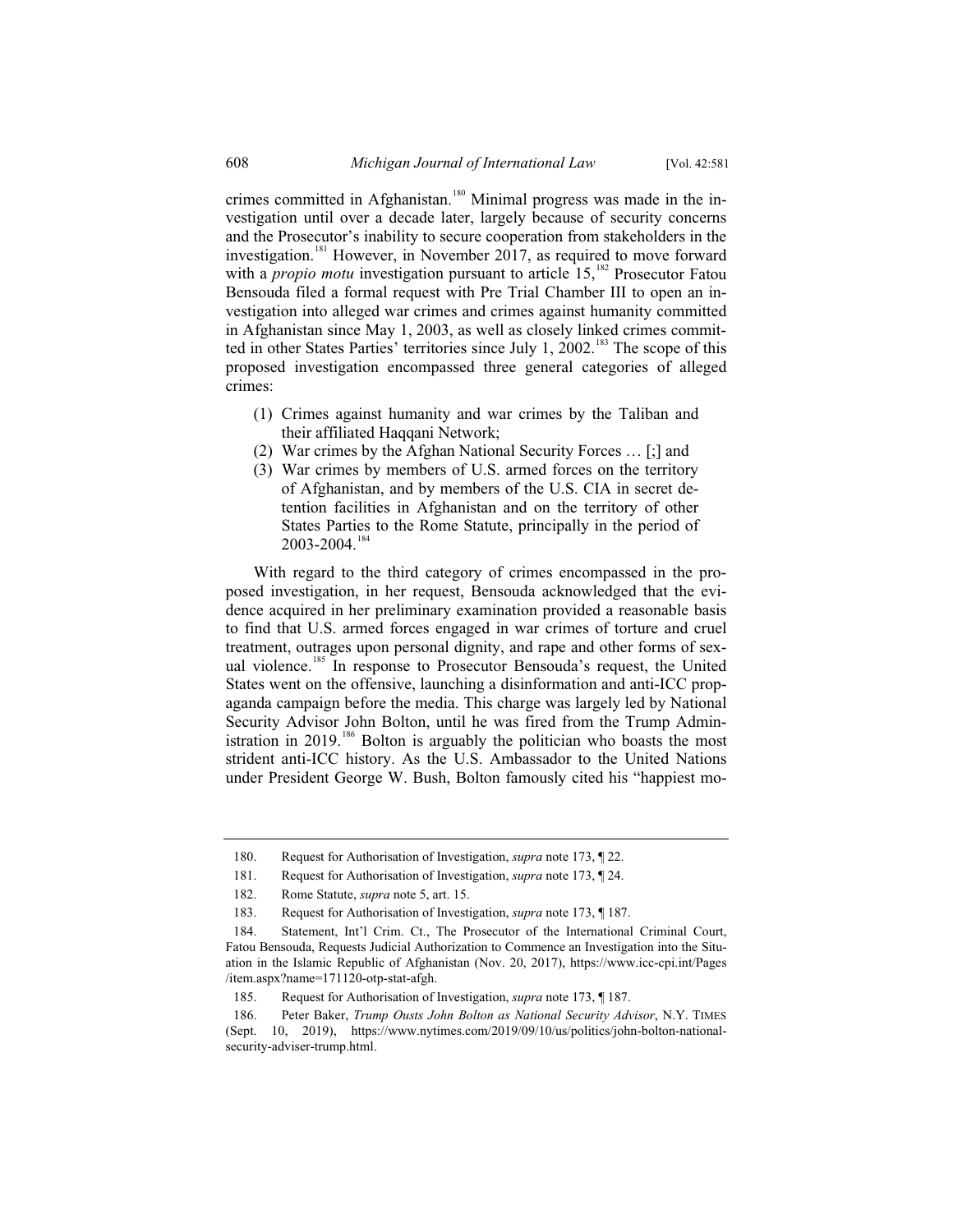ment" as notifying the U.N. that the U.S. had symbolically "unsigned the Rome Statute."<sup>187</sup>

On September 10, 2018, John Bolton used a speech to the Federalist Society in Washington, D.C. to make a "major announcement" on U.S. policy towards the ICC.<sup>188</sup> Bolton opened his address by chiding the ICC for being "ineffective, unaccountable, and indeed outright dangerous," and noting that while its theoretical aim is to hold atrocity perpetrators accountable, in actuality, its central aim is to "constrain the United States."<sup>189</sup> He then stated that the U.S. would "let the ICC die on its own," since "for all intents and purposes, the ICC is already dead to us."<sup>190</sup> Bolton closed his speech with a "pledge to the American people," that he would take specific actions to respond to any future attempts to investigate the U.S., Israel, or its allies, in which he threatened ICC personnel with sanctions and potential criminal prosecution and warned any nations that chose to cooperate with the ICC that their cooperation would detrimentally affect future U.S. foreign or military assistance.<sup>191</sup>

Bolton's hyperbolic speech sent a clear message. Not only was this intended to bully the ICC and its Prosecutor into keeping their hands off American sovereignty and American nationals, but this speech, given at a high-profile event with press present, was meant to convey a louder global message that America is more powerful than any international court. As John Bellinger noted, rather than engaging the ICC in "quiet diplomacy," the Trump Administration chose to "[throw] down the gauntlet in public."<sup>192</sup> And not only was Bolton's speech hawkish and hyperbolic, but it also served as a means of spreading disinformation. Most importantly, Bolton repeatedly exaggerated the scope of ICC jurisdiction, boldly asserting without justification that the ICC seeks to apply universal jurisdiction and that it would try to prosecute U.S. officials for the crime of aggression, which are, in actuality, procedural impossibilities under the text of the Rome Statute.<sup>193</sup>

<sup>187.</sup> John B. Bellinger III, *International Law and the Foreign Affairs Challenges for the Next Administration*, 48 GEO. J. INT'L L. 909, 913 (2017); Letter from John R. Bolton, Under Sec'y of State for Arms Control and Int'l Sec., to Kofi Annan, U.N. Sec'y Gen. (May 6, 2002), https://2001-2009.state.gov/r/pa/prs/ps/2002/9968.htm.

<sup>188.</sup> *Full Text of John Bolton's Speech to the Federalist Society*, AL JAZEERA (Sept. 10, 2018), https://www.aljazeera.com/news/2018/09/full-text-john-bolton-speech-federalistsociety-180910172828633.html [hereinafter *Bolton Speech to Federalist Society*].

<sup>189.</sup> *Id.*

<sup>190.</sup> *Id.*

<sup>191.</sup> *Id.*

<sup>192.</sup> John Bellinger, *The Trump Administration Throws Down the Gauntlet to the ICC. The Court Should Decline the Challenge*, LAWFARE (Sept. 10, 2018, 11:50 PM), https://www.lawfareblog.com/trump-administration-throws-down-gauntlet-icc-court-shoulddecline-challenge; Jean Galbraith, *Trump Administration Expresses Strong Disapproval of the International Criminal Court*, 113 AM. J. INT'L L. 169, 172 (2019).

<sup>193.</sup> Alex Whiting, *Why John Bolton vs. Int'l Criminal Court 2.0 is Different from Version 1.0*, JUST SEC. (Sept. 10, 2018), https://www.justsecurity.org/60680/international-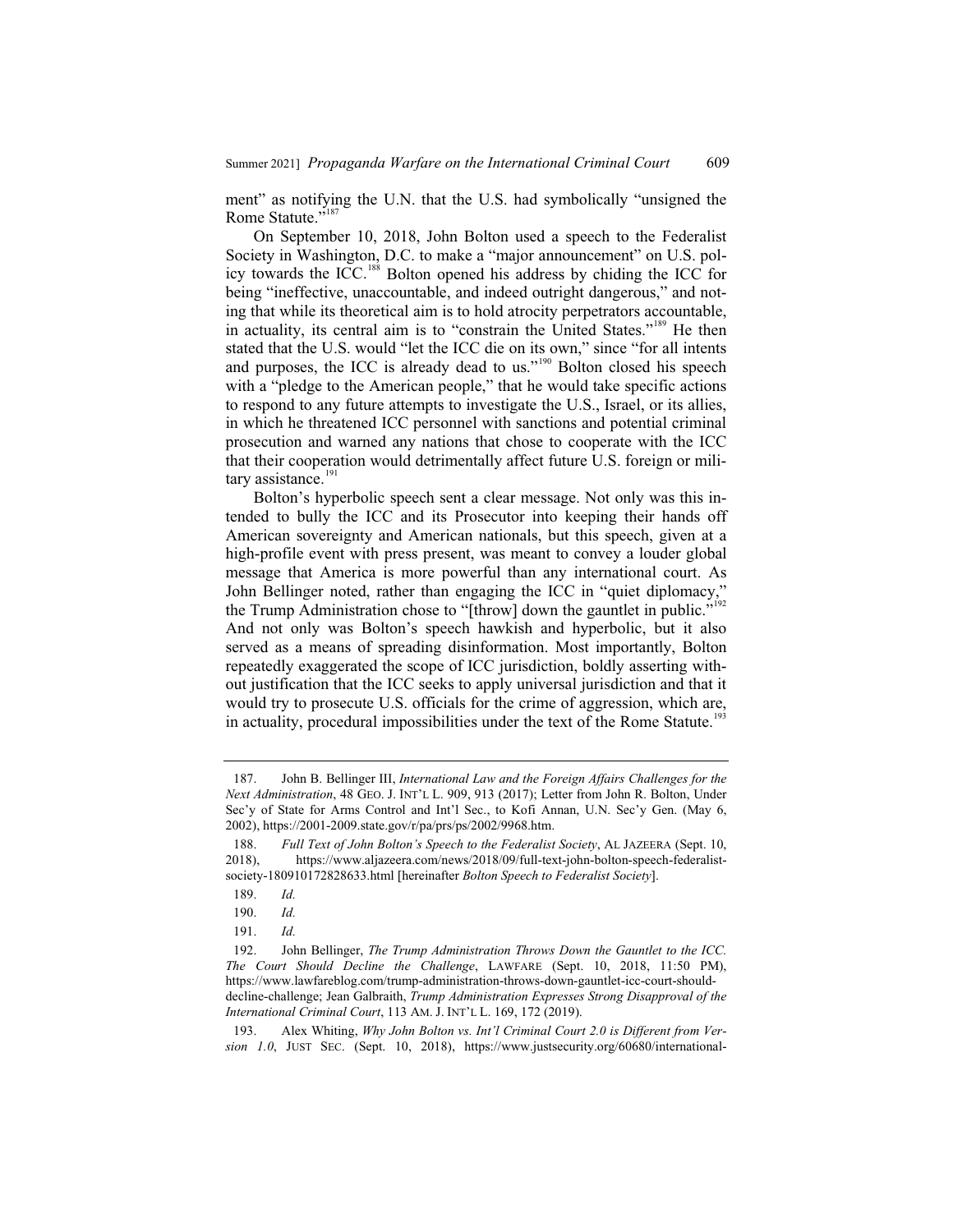Some commentators questioned the validity of Bolton's threats, with many doubting the existence of any federal U.S. law that would allow for criminal prosecution of court officials.<sup>194</sup>

This speech was the first step in a prolonged anti-ICC publicity and disinformation campaign initiated by the Trump Administration. In his speech to the U.N. General Assembly in late September 2018, President Trump referred to the ICC as "having no jurisdiction, no legitimacy, and no authority" in the eyes of the United States, and echoed Bolton's falsehoods that the ICC "claims near-universal jurisdiction over the citizens of every country, violating all principles of justice, fairness, and due process."<sup>195</sup> Then, on April 5, 2019, following Secretary of State Mike Pompeo's announcement that he would impose visa restrictions on ICC personnel intending to travel to the U.S. for the investigation,<sup>196</sup> the United States revoked the entry visa for Prosecutor Bensouda and threatened to take additional steps, including imposing economic sanctions, if the ICC continued its investigation.<sup>197</sup>

#### B. *Pre-Trial Chamber Decision & Global Response*

The Pre-Trial Chamber's approval of Prosecutor Bensouda's request for an investigation was widely anticipated, and as one scholar noted, "a near certainty."<sup>198</sup> Yet, in what many found to be a surprise decision,<sup>199</sup> on April 12, 2019, the three-judge Pre-Trial Chamber III issued a unanimous opinion rejecting Prosecutor Bensouda's request to proceed with the investigation.<sup>200</sup> Under Rome Statute article 15, if the ICC Prosecutor concludes that there is

criminal-court-john-bolton-afghanistan-torture/; David Bosco, *Bolton Barked at the ICC, But With How Much Bite?*, LAWFARE (Sept. 11, 2018, 2:01 PM), https://www.lawfareblog.com /bolton-barked-icc-how-much-bite.

<sup>194.</sup> Bellinger, *supra* note 192 (noting that he is "not aware of any federal criminal statute that could be used to charge ICC judges or prosecutors").

<sup>195.</sup> Donald Trump, U.S. President, Remarks by President Trump to the  $73<sup>rd</sup>$  Session of the United Nations General Assembly (Sept. 25, 2018), https://usoas.usmission.gov/remarksby-president-trump-to-the-73rd-session-of-the-united-nations-general-assembly-new-yorkny/.

<sup>196.</sup> Lesley Wroughton, *U.S. Imposes Visa Bans on International Criminal Court Investigators - Pompeo*, REUTERS (Mar. 15, 2019), https://www.reuters.com/article/uk-usa-icc/u-simposes-bans-on-international-criminal-court-investigators-pompeo-idUSKCN1QW1ZH.

<sup>197.</sup> Marlise Simons & Megan Specia, *U.S. Revokes Visa of I.C.C. Prosecutor Pursuing Afghan War Crimes*, N.Y. TIMES (Apr. 5, 2019), https://www.nytimes.com/2019/04/05/world /europe/us-icc-prosecutor-afghanistan.html.

<sup>198.</sup> Bosco, *supra* note 193.

<sup>199.</sup> Patryk I. Labuda, *A Neo-Colonial Court for Weak States? Not Quite. Making Sense of the International Criminal Court's Afghanistan Decision*, EJIL: TALK! (Apr. 13, 2019), https://www.ejiltalk.org/a-neo-colonial-court-for-weak-states-not-quite-making-sense-of-theinternational-criminal-courts-afghanistan-decision/.

<sup>200.</sup> Situation in the Islamic Republic of Afghanistan, Case No. ICC-02/17, Decision Pursuant to Art. 15 of the Statute on the Authorisation of an Investigation into the Situation in the Islamic Republic of Afghanistan ¶ 94 (Apr. 12, 2019), https://www.icc-cpi.int /CourtRecords/CR2019\_02068.PDF [hereinafter Pre-Trial Decision on Authorisation].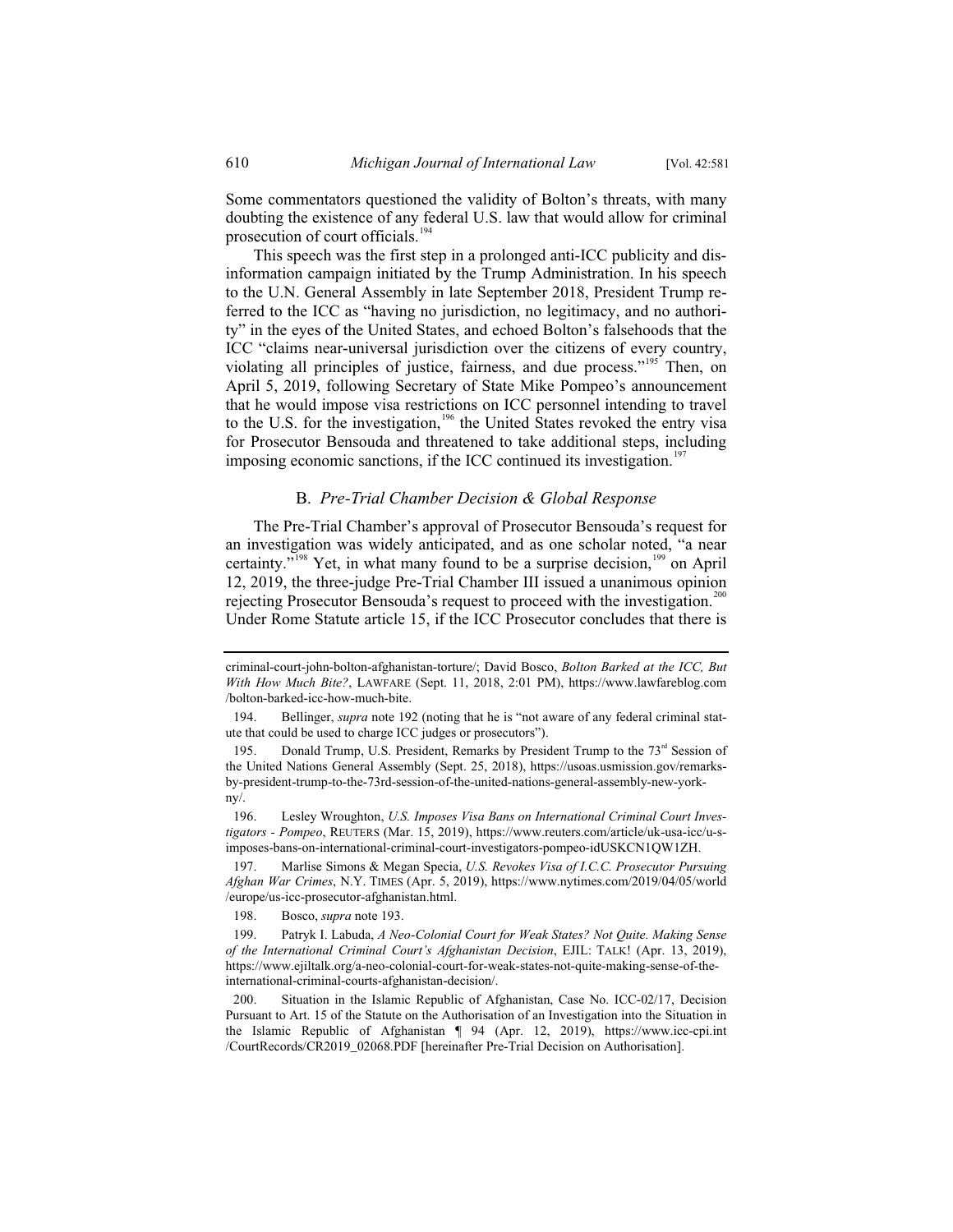a "reasonable basis" to proceed with an investigation *proprio motu*, she must request authorization from the Pre-Trial Chamber.<sup>201</sup> As the Pre-Trial Chamber itself recognized, "reasonable basis" is the lowest evidentiary standard in the ICC's statutory framework.<sup>202</sup> Article 53 provides the Prosecutor with additional insight into determining whether a "reasonable basis" exists to open an investigation and outlines the following considerations:

- (a) The information available to the Prosecutor provides a reasonable basis to believe that a crime within the jurisdiction of the Court has been or is being committed;
- (b) The case is or would be admissible under article 17; and
- (c) Taking into account the gravity of the crime and the interests of victims, there are nonetheless substantial reasons to believe that an investigation would not serve the interests of justice. $^{203}$

#### Article 15 further provides:

If the Pre-Trial Chamber, upon examination of the request and the supporting material, considers that there is a reasonable basis to proceed with an investigation, and that the case appears to fall within the jurisdiction of the Court, it shall authorize the commencement of the investigation[.]<sup>204</sup>

In its decision, the Pre-Trial Chamber recognized its "duty and responsibility to conduct a scrutiny on all of the evaluations that have led the Prosecutor to apply for an authorisation to investigate, including those pertinent to the prospects of an investigation."<sup>205</sup> It then proceeded to review the Prosecutor's evaluations of the three considerations in article 53: jurisdiction, admissibility, and whether an investigation would not serve "the interests of justice."<sup>206</sup> The Pre-Trial Chamber agreed that Prosecutor Bensouda's proposed investigation met the jurisdictional and admissibility requirements of the Rome Statute but ultimately determined that it would not further the interests of justice.<sup>207</sup> The Pre-Trial Chamber largely rested this determination on its finding that the investigation had already met "severe constraints and challenges" and that the "complexity and volatility of the political climate still surrounding the Afghan scenario" made prospects of securing future "meaningful cooperation from relevant authorities" unlikely.<sup>208</sup>

<sup>201.</sup> Rome Statute, *supra* note 5, art. 15(3).

<sup>202.</sup> Pre-Trial Decision on Authorization, *supra* note 200, ¶ 31.

<sup>203.</sup> Rome Statute, *supra* note 5, art. 53(1).

<sup>204.</sup> Rome Statute, *supra* note 5, art. 15(4).

<sup>205.</sup> Pre-Trial Decision on Authorization, *supra* note 200, ¶ 44.

<sup>206.</sup> *Id*. ¶¶ 45–96

<sup>207.</sup> *Id*. ¶ 87.

<sup>208.</sup> *Id.* ¶¶ 44, 94. The Pre-Trial Chamber also recognized that interests of justice would be undermined by the long delay between the crimes, which largely occurred between 2005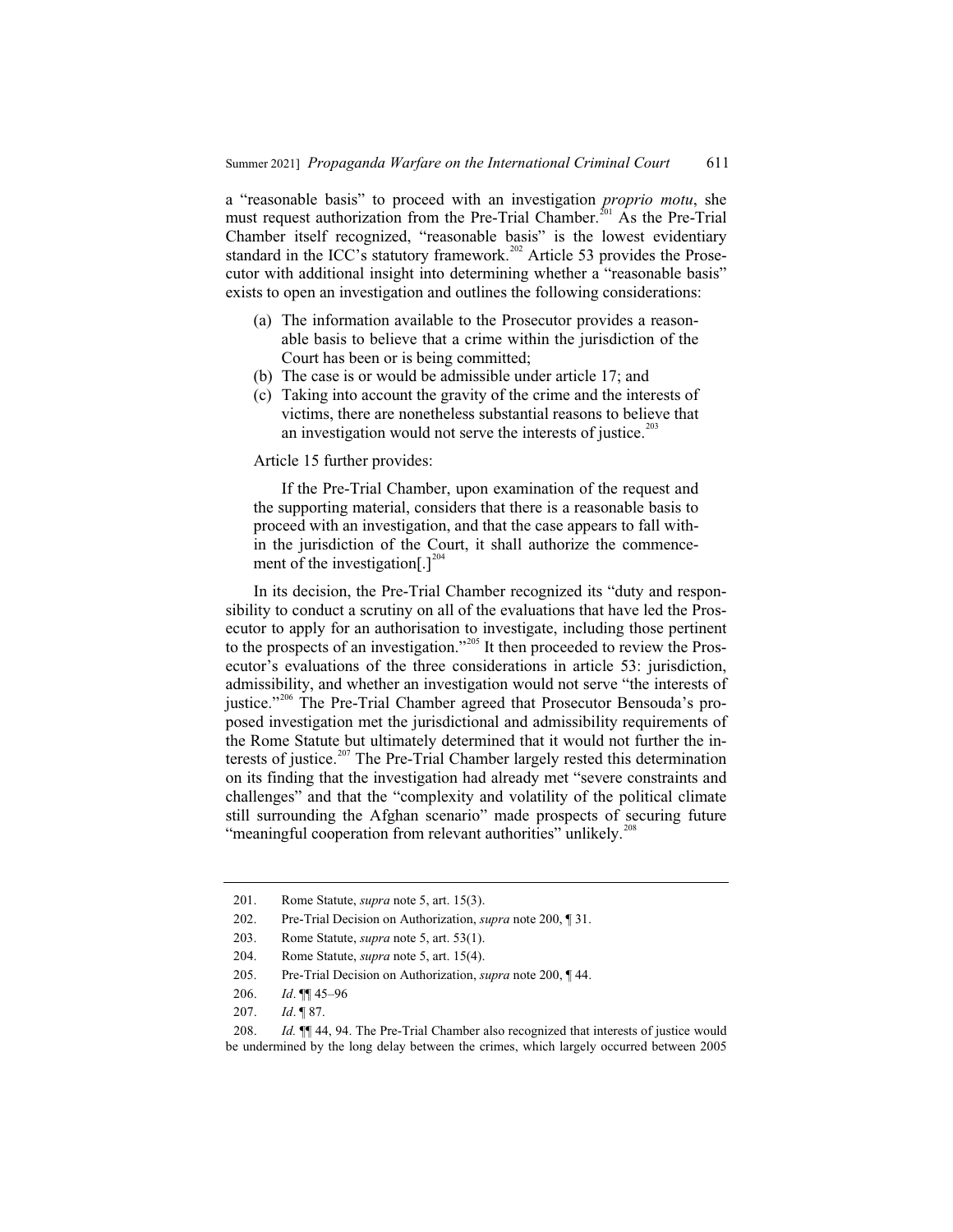While the Pre-Trial Chamber's decision was warmly received by the Trump Administration,<sup>209</sup> it sparked new backlash from scholars, practitioners, and governments of States Parties.<sup>210</sup> It portrayed the ICC as a weak institution willing to bend to political pressures exerted by superpowers. It also rewarded obstructionism and welcomed new attacks on the court, recognizing that if states refused to cooperate with investigations, there would be a greater likelihood that such investigations would fail to move forward.<sup>211</sup> In authoring an opinion viewed as controversial only among ICC supporters, the Pre-Trial Chamber embroiled the ICC in a greater political battle, essentially providing the ICC the ability to avoid being forced to rule on controversial and highly political issues stemming from U.S. liability for atrocity crimes. Scholar Jed Odermatt has recognized the proclivity of international courts that are predisposed to politics, such as the International Court of Justice, and the Court of Justice of the European Union, to dispose of or decline to hear cases that would put the court in a sensitive position to resolve a controversial political issue.<sup>212</sup> The ICC's Pre-Trial Chamber's decision to reject Prosecutor Bensouda's request for an investigation on procedural grounds, and specifically on the relatively low-profile "interests of

and 2015 and the investigation, as well as the significant amounts of resources the investigation would require. *Id*. ¶¶ 93, 95.

<sup>209.</sup> Carol Morello, *Trump Administration Applauds International Court's Decision to Abandon Afghan War Crimes Probe,* WASH. POST (Apr. 12, 2019), https://www.washingtonpost.com/world/national-security/trump-administration-applaudsinternational-courts-decision-to-abandon-afghan-war-crimes-probe/2019/04/12/610fd2b6- 5d4a-11e9-a00e-050dc7b82693\_story.html (referencing a Presidential statement labeling the decision "a major international victory, not only for [American] patriots, but for the rule of law").

<sup>210.</sup> *See, e.g.*, *Afghanistan: ICC Refuses to Authorize Investigation, Caving into USA Threats*, AMNESTY INT'L (Apr. 12, 2019), https://www.amnesty.org/en/latest/news/2019/04 /afghanistan-icc-refuses-to-authorize-investigation-caving-into-usa-threats/ (opining that the decision "marks a shocking abandonment of victims and will further weaken the court's credibility"); Christian De Vos, *No ICC Investigation in Afghanistan: A Bad Decision with Big Implications*, INT'L JUST. MONITOR (Apr. 15, 2019), https://www.ijmonitor.org/2019/04/noicc-investigation-in-afghanistan-a-bad-decision-with-big-implications/ (noting that the decision "surprised and angered many"); Kevin Jon Heller, *One Word for the PTC on the Interests of Justice: Taliban*, OPINIOJURIS (Apr. 13, 2019) (recognizing that the Pre-Trial Chamber's decision not only blocked an investigation into the United States, but also precluded investigations and prosecutions of Taliban officials responsible for heinous crimes, leaving their victims without justice); *ICC: Judges Reject Afghanistan Investigation,* HUM. RTS. WATCH (Apr. 12, 2019), https://www.hrw.org/news/2019/04/12/icc-judges-reject-afghanistan-investigation.

<sup>211.</sup> *See ICC: Judges Reject Afghanistan Investigation*, *supra* note 210; David Luban, *The "Interests of Justice" at the ICC: A Continuing Mystery*, JUST SEC. (Mar. 17, 2020) https://www.justsecurity.org/69188/the-interests-of-justice-at-the-icc-a-continuing-mystery/ (arguing that "it seems perverse to reward obstruction, and even more perverse to relabel defeat as 'serving' the interests of justice").

<sup>212.</sup> Jed Odermatt, *Patterns of Avoidance: Political Questions Before International Courts*, 14 INT'L J.L. CONTEXT, 221, 227 (2018) (also recognizing that another strategy used by international courts is to "decide a case, but to do so in a manner that avoids the most politically sensitive parts of the case").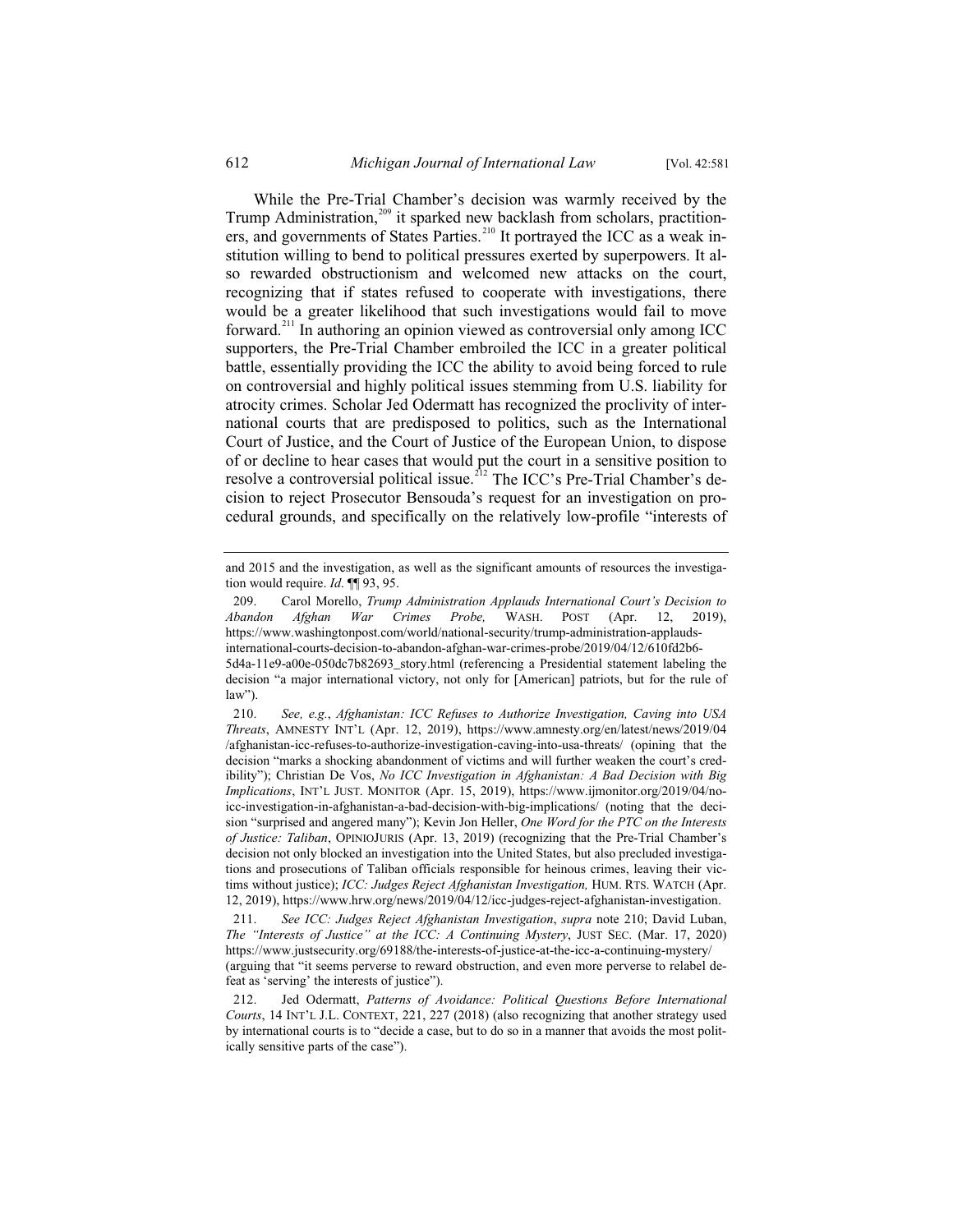justice" language, which many ICC experts believed plays little role in determining whether to open investigations, $^{213}$  exemplifies the political avoidance that Odermatt so deftly attributes to other international courts.

And while the Pre-Trial Chamber's opinion is notably absent of language referring to the United States' propaganda campaign against the ICC, the circumstances surrounding the decision strongly imply that the Pre-Trial Chamber's rejection was the product of U.S. pressures. For example, the decision took seventeen months for the Pre-Trial Chamber to issue, which, as critics have noted, was extensive for a relatively short and straightforward analysis.<sup>214</sup> The decision was also issued on April 12, 2019, exactly a week after Pompeo revoked the prosecutorial team's travel visas.<sup>215</sup> Even more clearly, the Pre-Trial Chamber departed from its traditional approach of removing all political considerations from its opinion,<sup>216</sup> choosing instead to openly acknowledge the "complexity and volatility of the political climate" surrounding the crimes under investigation. $217$ 

#### C*. Trial Chamber Decision & Resulting Sanctions*

In the midst of the backlash to the Pre-Trial Chamber's decision, Prosecutor Bensouda and the legal representatives of eighty-two victims separately appealed the rejection of her request for authorization.<sup>218</sup> On March 2020, the Trial Chamber issued its judgment amending the Pre-Trial Chamber's decision and authorizing Bensouda to:

[C]ommence an investigation 'in relation to alleged crimes committed on the territory of Afghanistan in the period since 1 May 2003, as well as other alleged crimes that have a nexus to the armed conflict in Afghanistan and are sufficiently linked to the situation and were committed on the territory of other States Parties in the period since 1 July 2002'.<sup>21</sup>

<sup>213.</sup> *E.g.* Labuda, *supra* note 199.

<sup>214.</sup> *ICC Pre-Trial Chamber Rejects OTP Request to Open an Investigation in Afghanistan: Some Preliminary Thoughts on an* Ultra Vires *Decision*, SPREADING JAM (Apr. 12, 2019), https://dovjacobs.com/2019/04/12/icc-pre-trial-chamber-rejects-otp-request-to-openan-investigation-in-afghanistan-some-preliminary-thoughts-on-an-ultra-vires-decision/.

<sup>215.</sup> *See id*.

<sup>216.</sup> *ICC: Judges Reject Afghanistan Investigation*, *supra* note 210 (noting the Pre-Trial Chamber's "decision to take political factors into consideration in its decision was unusual").

<sup>217.</sup> Pre-Trial Decision on Authorization, *supra* note 200, ¶ 94.

<sup>218.</sup> Situation in the Islamic Republic of Afghanistan, No. ICC-02/17, Request for Leave to Appeal the "Decision Pursuant to Article 15 of the Rome Statute on the Authorisation of an Investigation into the Situation in the Islamic Republic of Afghanistan" (June 7, 2019), https://www.icc-cpi.int/CourtRecords/CR2019\_03060.PDF; Situation in the Islamic Republic of Afghanistan, No. ICC-02/17 OA, Victims' Appeal Brief (June 24, 2019), https://www.icc-cpi.int/CourtRecords/CR2019\_03328.PDF.

<sup>219.</sup> Situation in the Islamic Republic of Afghanistan, No. ICC-02/17 OA4, Judgment on the appeal against the decision on the authorization of an investigation into the situation in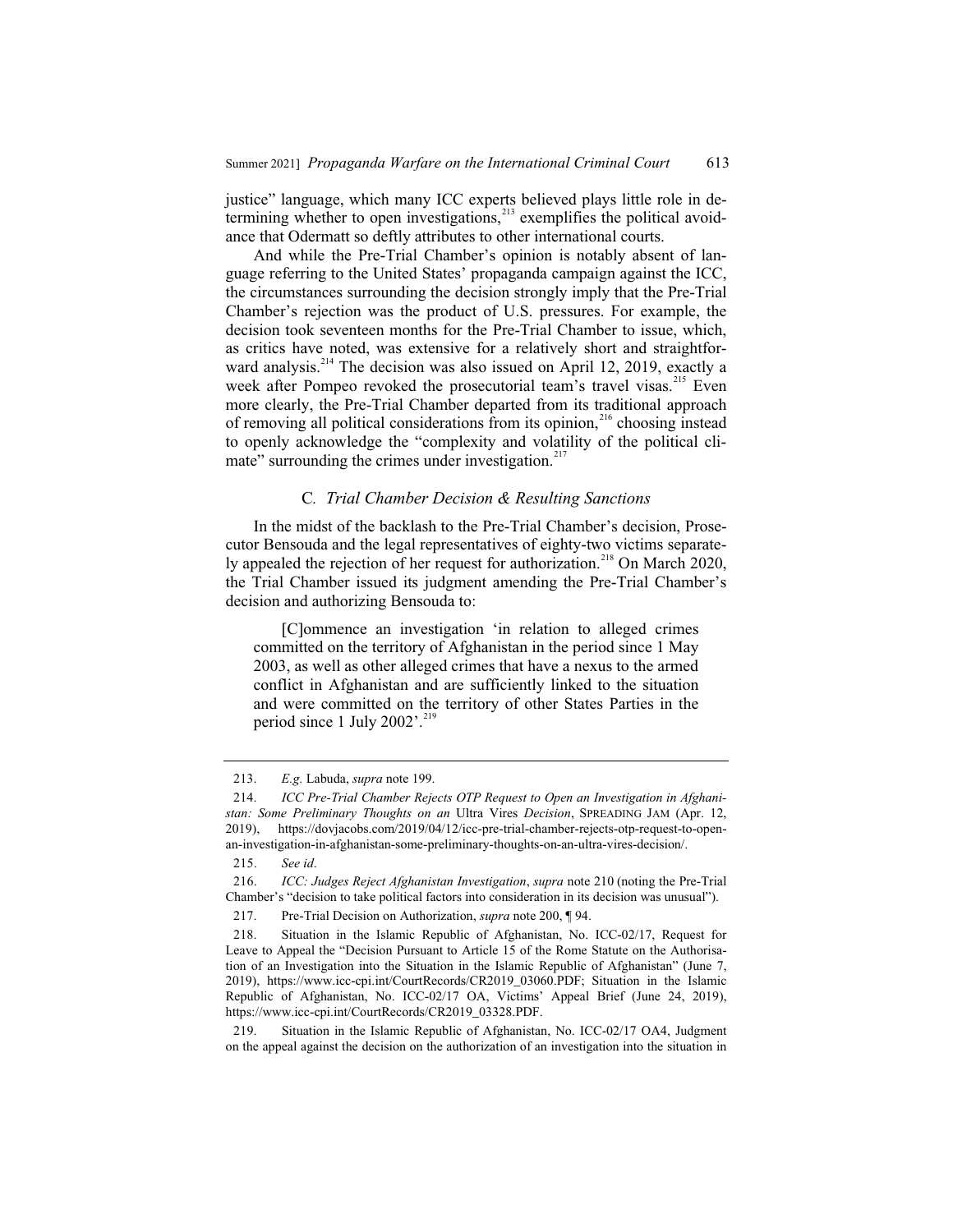The Appeals Chamber determined that the Pre-Trial Chamber erred in its interpretation of Rules 15 and  $53<sup>220</sup>$  The Appeals Chamber specifically found that while the Prosecutor must consider the article 53 considerations in determining whether to request to open an investigation, the Pre-Trial Chamber is only required to determine whether there is "a reasonable factual basis to proceed with an investigation, in the sense of whether crimes have been committed and whether potential case(s) arising from such investigation appear to fall within the Court's jurisdiction."<sup>221</sup> The Pre-Trial Chamber was *not* intended to second guess the Prosecutor's analysis of the article 53 considerations, and specifically should not even have analyzed whether the proposed investigation furthered the "interests of justice."<sup> $222$ </sup>

While ICC supporters welcomed the Trial Chamber's decision, $^{223}$  the U.S. Government leveled a second wave of propaganda warfare against the ICC. In a White House press conference on the day of the judgment, Secretary Pompeo discredited the ICC as an "unaccountable political institution masquerading as a legal body."<sup>224</sup> Shortly thereafter, during a State Department press briefing, Secretary Pompeo singled out individual ICC personnel and their family members, noting that the U.S. Government would consider steps to take against them for "putting Americans at risk."<sup>225</sup> These vague, highly publicized threats continued for months $^{226}$  until the anticipated pun-

223. *See e.g.*, *ICC Greenlights Afghanistan Investigation*, HUM. RTS. WATCH (Mar. 5, 2020), https://www.hrw.org/news/2020/03/05/icc-greenlights-afghanistan-investigation (stating that the decision "gives atrocity victims hope for future justice); *Afghanistan: ICC Authorizes Historic Investigation*, AMNESTY INT'L (Mar. 5, 2020), https://www.amnesty.org/en /latest/news/2020/03/afghanistan-icc-authorizes-historic-investigation/ (noting that through this decision, the ICC "reversed a terrible mistake and decided to stand by the victims of war crimes and crimes against humanity"); *CICC Members: Welcome Afghanistan Decision Highlights Need to Protect the ICC*, COAL. FOR INT'L CRIM. CT. (Mar. 16, 2020)), https://www.coalitionfortheicc.org/cicc-members-welcome-Afghanistan-decision#:~:text= CICC%20members%3A%20Welcome%20Afghanistan%20decision%20highlights%20need %20to%20protect%20the%20ICC,-Share%20this%20page&text=On%205%20March% 202020%2C%20the,crimes%20against%20humanity%20in%20Afghanistan (listing Coalition for the International Criminal Court representatives' comments applauding the Trial Chamber's decision).

224. *ICC Decision on Afghanistan*, U.S. DEPT. STATE (Mar. 5, 2020), https://2017- 2021.state.gov/icc-decision-on-afghanistan/index.html.

225. *Secretary Pompeo's Remarks to the Pres*s, U.S. DEPT. STATE (Mar. 17, 2020), https://2017-2021.state.gov/secretary-michael-r-pompeo-remarks-to-the-press-6/index.html (naming ICC Prosecutor Fatou Bensouda, Bensouda's Chef de Cabinet Sam Shomanesh, and Phakiso Mochochoko as individuals driving the investigation into American nationals).

226. *E.g.* Quint Forgey, *Pompeo Signals Impending Action Against ICC for Investigating Alleged U.S. War Crimes*, POLITICO (June 1, 2020), https://www.politico.com/news/2020 /06/01/mike-pompeo-icc-investigating-us-war-crimes-293673 (explaining how in early June,

the Islamic Republic of Afghanistan, pmbl. (Mar. 5, 2020), https://www.icc-cpi.int /CourtRecords/CR2020\_00828.PDF [hereinafter Afghanistan Judgment on Appeal].

<sup>220.</sup> Afghanistan Judgment on Appeal, *supra* note 219, ¶ 23.

<sup>221.</sup> Afghanistan Judgment on Appeal, *supra* note 219, ¶ 34.

<sup>222.</sup> Afghanistan Judgment on Appeal, *supra* note 219, ¶ 37.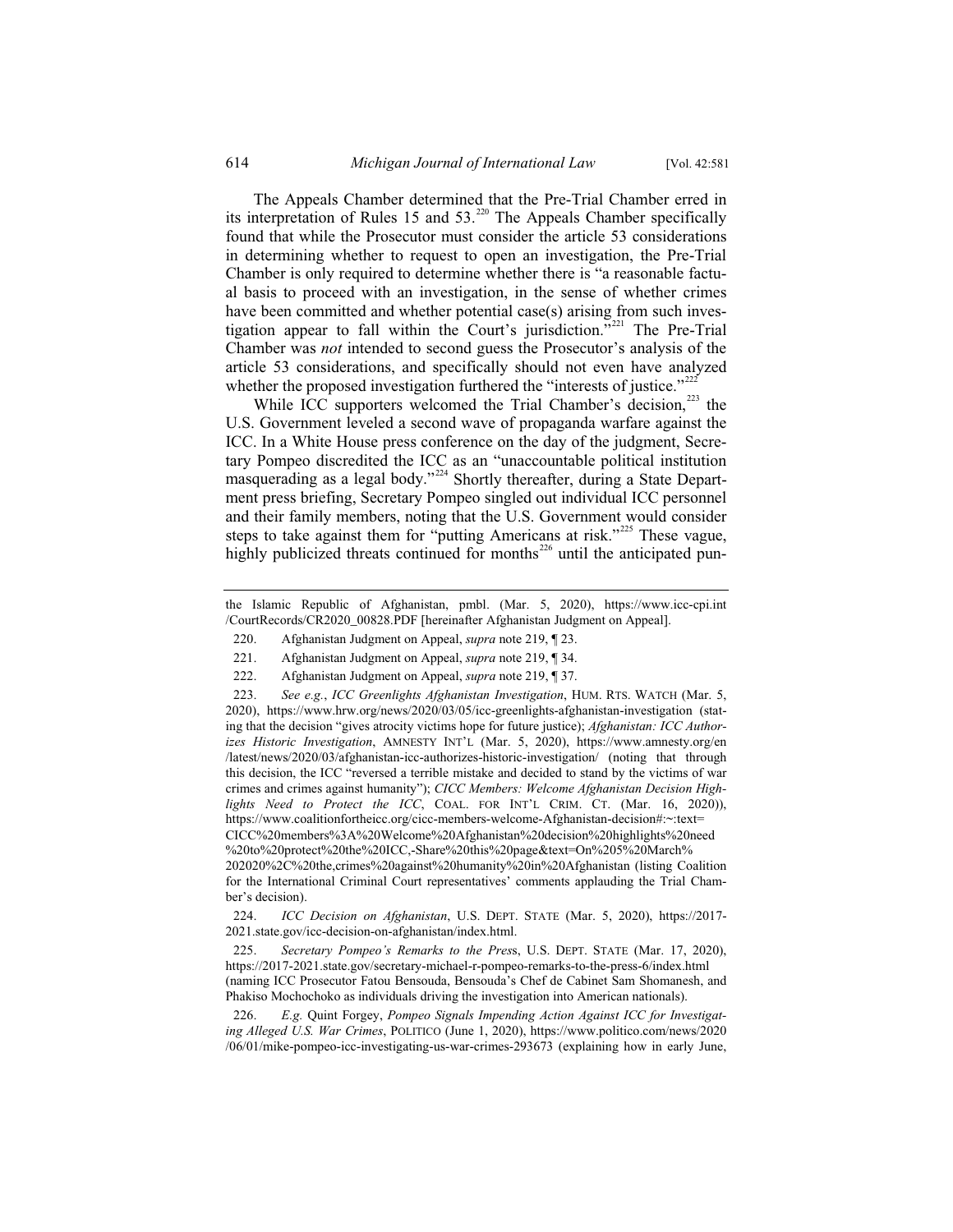ishment came in the form of an Executive Order signed by President Trump on June 11, 2020.<sup>227</sup>

The Executive Order opened by explaining the danger the ICC's Afghanistan investigation posed to the United States, noting that the Prosecutor's actions "threaten to infringe upon the sovereignty of the United States and impede the critical national security and foreign policy work of United States Government and allied officials, and thereby threaten the national security and foreign policy work of the United States."<sup>228</sup> The order concluded that this potential threat was sufficient to declare a "national emergency" that warranted the imposition of sanctions.<sup>229</sup> While the order did not actually level sanctions against specific individuals, it laid the legal groundwork for imposing future sanctions against any foreign person determined by the Secretary of State to have directly engaged or materially assisted in the ICC's investigation, arrest, detention, or prosecution of nationals of the U.S. or its allies.<sup>230</sup> These sanctions allowed the U.S. Government to freeze or "block" any of the sanctioned person's property or interests that are located in the United States or which "come within the possession or control of any United States person."<sup>231</sup> While it was unclear for several months whether the United States would act on the Executive Order by issuing sanctions or allow it to hang over the ICC as a threat, on September 2, 2020, Secretary Pompeo formally announced the issuance of sanctions pursuant to the Executive Order against Prosecutor Bensouda and Phakiso Mocochoko, the ICC's Head of Jurisdiction, Complementarity and Cooperation Division.<sup>232</sup>

#### D. *Impact*

Unlike with the propaganda war initiated by Kenya, the ICC is only just beginning to feel the impact of the U.S. attack. The authorization and subsequent imposition of sanctions elicited strong criticism of U.S. conduct and an outpouring of support for the ICC from scholars, civil society, and governmental officials.<sup>233</sup> Notably, in a joint statement, sixty-seven States Par-

Pompeo teased forthcoming governmental action to "push back" against the ICC in an interview on the conservative "What the Hell is Going On" podcast).

<sup>227.</sup> Executive Order 13928, 85 Fed. Reg. 36,139 (June 11, 2020).

<sup>228.</sup> *Id.* at 36,139.

<sup>229.</sup> *Id.* at 36,139.

<sup>230.</sup> *Id.*

<sup>231.</sup> *Id.* at 36,139.

<sup>232.</sup> *Actions to Protect U.S. Personnel from Illegitimate Investigation by the International Criminal Court*, U.S. DEPT. STATE (Sept. 2, 2020), https://2017-2021.state.gov/actionsto-protect-u-s-personnel-from-illegitimate-investigation-by-the-international-criminal-court /index.html.

<sup>233.</sup> *See, e.g.*, *Statement of Lawyer and Legal Scholars Against U.S. Sanctions on ICC Investigators of Atrocities,* STAN. L. SCH. (June 2020);https://www-cdn.law.stanford.edu/wpcontent/uploads/2020/07/STATEMENT-OF-LAWYERS-AND-LEGAL-SCHOLARS-AGAINST-U.S.-SANCTIONS-ON-ICC-INVESTIGATORS-OF-ATROCITIES-June-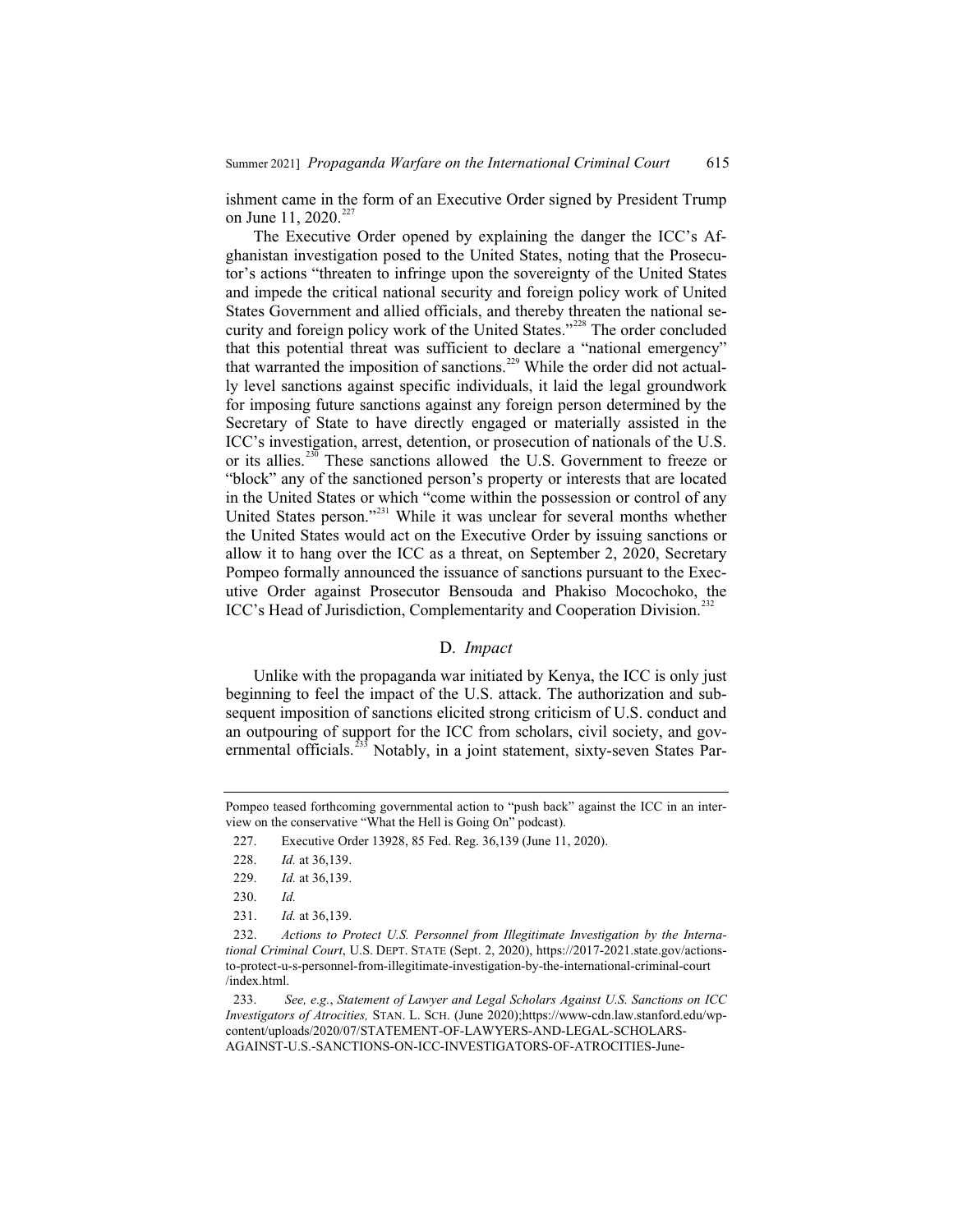ties "reconfirm[ed their] unwavering support for the Court as an independent and impartial institution" and reiterated their commitment to defend the ICC "against measures or threats" against it. $234$  Yet, it remains unclear what practical impact this acknowledgment of support will have. When faced with standing their ground on support for the ICC or being pressured by the world's greatest superpower, States Parties are placed between the figurative rock and hard place, and when put in similar predicaments in the past, they have sided with the United States.<sup>235</sup>

In January 2021, the United States experienced a shift to a presidential administration led by President Joseph Biden. On April 1, 2021, President Biden issued an Executive Order terminating the "national emergency" referenced in President Trump's June 2020 Executive Order and lifting the sanctions imposed by the Trump Administration on ICC personnel.<sup>236</sup> However, in doing so, President Biden specifically noted the U.S. Government's sustained objections to the ICC's "assertions of jurisdiction over personnel of such non-States Parties as the United States and its allies absent their consent or referral by the United Nations Security Council."<sup>237</sup> He further maintained that the United States "will vigorously protect current and former United States personnel from any attempts to exercise such jurisdiction."<sup>238</sup>

While the ICC may experience better relations with the United States under the Biden Administration than it did under the Trump Administration, it is highly unlikely that President Biden will return to the levels of coopera-

<sup>2020.</sup>pdf; *Oppose Trump Administration Measures against the International Court*, HUM. RTS. WATCH (June 11, 2020), https://www.hrw.org/sites/default/files/media\_2020/07/2020- 07-07%20Oppose%20Trump%20Administration%20Measures%20against%20the%20

International%20Criminal%20Court.pdf (statement of a number of non-governmental and civil society organizations, including Human Rights Watch and Amnesty International USA against the United States' sanctions); *International Criminal Justice: Statement by the High Representative Following the US Decision on Possible Sanctions Related to the International Criminal Court,* EUR. UNION EXTERNAL ACTION SERV. (June 16, 2020), https://eeas.europa.eu/headquarters/headquarters-homepage/80954/international-criminal-

justice-statement-high-representative-following-us-decision-possible\_en (statement by the European Union High Representative reconfirming the European Union's "unwavering support" for the ICC in light of U.S. sanctions).

<sup>234.</sup> *Statement in Support of the International Criminal Court (ICC) Following the Release of the US Executive Order of 11 June 2020,* PERMANENT MISSION FR. (June 23, 2020), https://onu.delegfrance.org/We-remain-committed-to-an-international-rules-based-order.

<sup>235.</sup> PARIS, *supra* note 53, at 70–74 (discussing the U.S. Government's execution of bilateral agreements with 102 nations in which both parties promised not to surrender each other's nationals to the ICC, many of which were negotiated by the United States under threat of withdrawing foreign aid on which the other nations were dependent).

<sup>236.</sup> *Executive Order on the Termination of Emergency with Respect to the International Criminal Court*, WHITE HOUSE (Apr. 1, 2021), https://www.whitehouse.gov/briefing-room /presidential-actions/2021/04/01/executive-order-on-the-termination-of-emergency-withrespect-to-the-international-criminal-court/.

<sup>237.</sup> *Id*.

<sup>238.</sup> *Id*.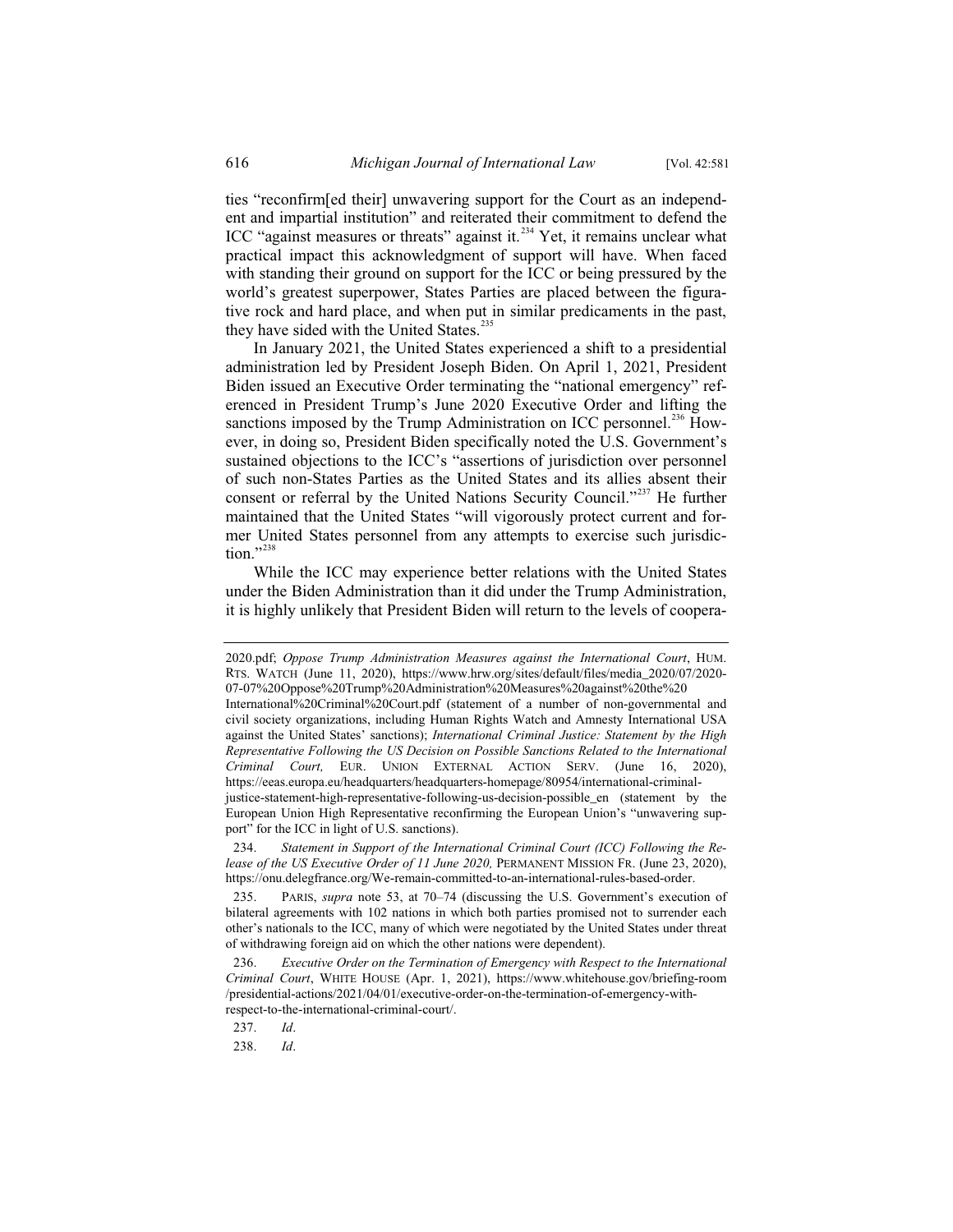tion the ICC enjoyed under President Obama in 2008-2015—who publicly ended American hostilities against the ICC and even voted in favor of a Security Council resolution that referred the Libya Situation to the ICC and lobbied other Council members to do the same.<sup>239</sup> At the time of publication, the Prosecutor's investigation into Afghanistan remains ongoing, and the impact of this investigation on the U.S.-ICC relationship as well as the ICC's standing on the global stage remains to be seen.

Regardless of what the future holds, the United States, like Kenya, has proven through its campaign of anti-ICC rhetoric and disinformation just how susceptible the ICC is to political pressures and public opinion. Notably, the Trump Administration's propaganda war has severely impacted the ICC's perceived legitimacy. Through the Pre-Trial Chamber's ruling denying the Prosecutor's request to open an investigation, many were left believing that the ICC could be easily swayed by political pressures exerted by a global superpower. Not only did this promote a perception of the ICC as a weak entity, but it also reiterated a mentality that the ICC will "stay in its lane" and continue to investigate and prosecute only those nations with a weak pull on the geopolitical stage, while avoiding those who can easily solicit global public opinion. Despite the Trial Chamber's accurate application of the law, suspicions remain whether its ruling reversing the Pre-Trial Chamber and permitting Bensouda's investigation to proceed was—at least partially—the result of pressures exerted by ICC supporters, including States Parties, following the Pre-Trial Chamber's denial. This change in position presents the ICC as disconnected and inconsistent and portrays it as easily malleable to public opinion.

Despite the procedural inaccuracies plaguing the Pre-Trial Chamber's Decision, the Trial Chamber's approval of the investigation presents another array of practical issues for the Prosecutor and the ICC. Proceeding with an investigation into U.S. crimes, when the U.S. Government has adamantly refused to provide any assistance and has indeed blocked the investigation at every stage, appears to be setting the ICC up for failure. This is especially true considering the success the obstructionist approach earned Kenyatta and Ruto. A failed case against the United States holds the potential to further curtail the ICC's power and permanently undermine its legitimacy and authority.<sup>240</sup> Unfortunately a decision to withdraw from the investigation at this stage would validate the United States' bully tactics. While a case against U.S. officials would be a huge success for the ICC in terms of achieving justice over impunity and fostering greater respect for the rule of law, the cost of the case—in terms of undermining the ICC's legitimacy could be overwhelming.

<sup>239.</sup> Sara L. Ochs, *The United States, The International Criminal Court, and the Situation in Afghanistan*, 95 NOTRE DAME L. REV. REFLECTION 89, 92 (2019).

<sup>240.</sup> An investigation into the United States also makes future prospects for Security Council referrals highly unlikely. Sterio, *supra* note 170, at 473.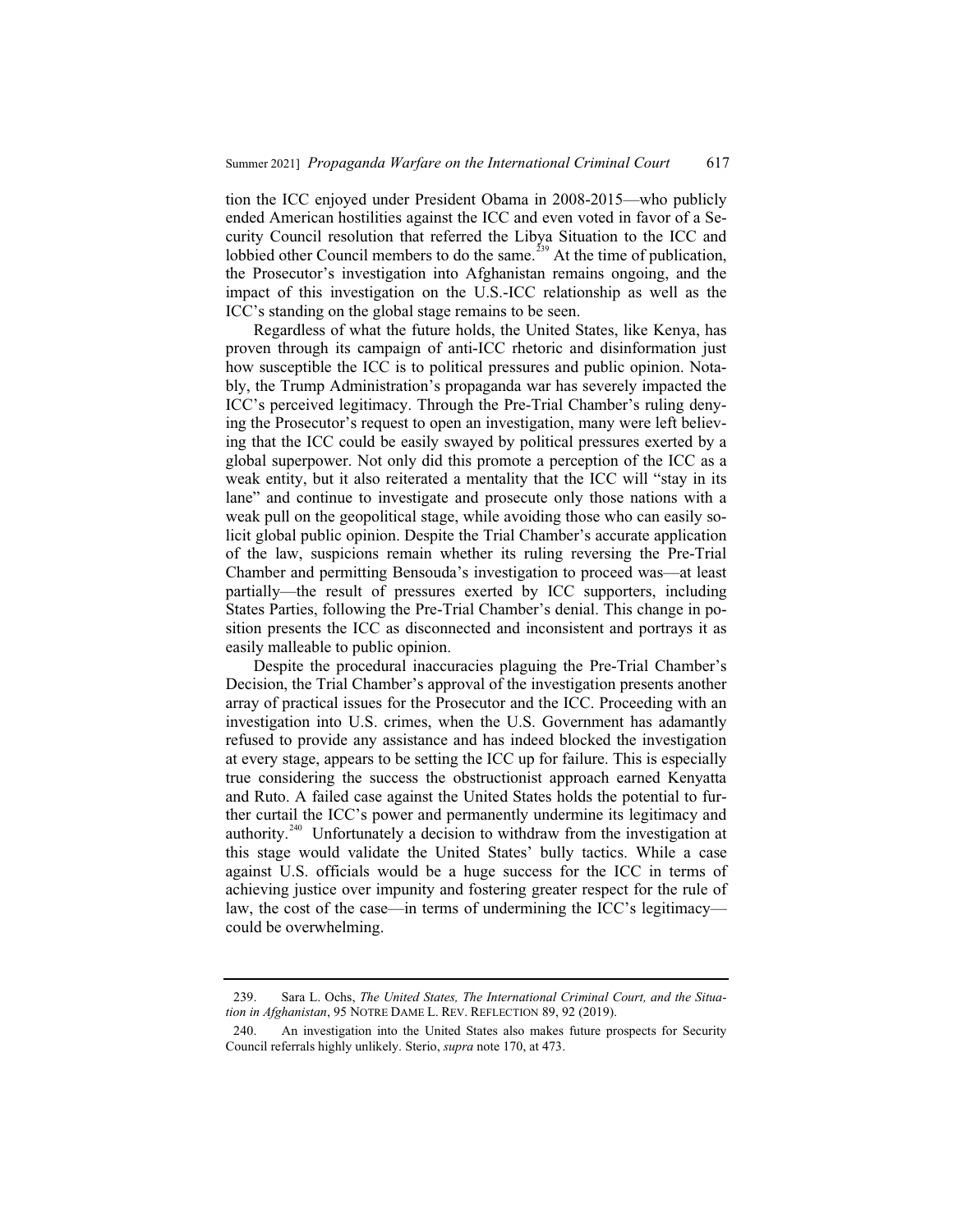#### V. Limiting the Impact of Propaganda Warfare

When asked about his reaction to the U.S. Executive Order authorizing sanctions against the court, ICC President Chile Eboe-Osuji stated, "In any system in which the rule of law is respected, courts are never coerced. They may be criticized—even robustly. But never coerced."<sup>241</sup> However, the success of Kenya's propaganda campaign against the ICC throws Judge Eboe-Osuji's statement into question. Kenya and its supporters have shown that it is possible, through prolonged and effective use of anti-ICC sentiment and widespread propaganda, to force the ICC's hand and to dictate its rulings in certain cases. This weakness has translated into the ICC's perceived bias, which has fundamentally "damaged States Parties' understandings of the independence and fairness of the ICC."<sup>242</sup> The past success of propaganda also paves the way for future attacks.

The reality is that the ICC is a court fundamentally subject to the will of its States Parties, as well as to the pressures of powerful non-States Parties. Moreover, because those states that carry political influence on the geopolitical stage are the most capable of militarizing widespread public opinion, the ICC is often forced to cater to the most powerful nations, further exacerbating the political influence on the ICC. $<sup>2</sup>$ </sup>

While greater State Party membership—especially among superpowers—is a powerful enforcement mechanism, and a less reliant relationship on the U.N. Security Council could significantly increase the ICC's power and ability to defend itself against propaganda wars, these changes are highly unlikely. Not only is the Rome Statute's amendment process quite extensive, $244$  but these new measures would require states—including those superpowers like the United States, China, and Russia—to surrender even greater sovereignty. In the current political climate, such change is idealistic at best. Another less palatable option is for the ICC to fully embrace its political nature, with the Prosecutor selecting to investigate only noncontroversial matters that would not anger powerful states.<sup>245</sup> This approach would allow the Prosecutor, and by extension, the ICC, to avoid contentious

<sup>241.</sup> Tom O'Connor, *ICC President Condemns 'Unprecedented' U.S. Attack on International Court*, NEWSWEEK (June 22, 2020, 5:32 AM), https://www.newsweek.com/iccpresident-unprecedented-us-attack-court-1512541.

<sup>242.</sup> True-Frost, *supra* note 43, at 263.

<sup>243.</sup> ICC PROSECUTOR 2019-2021 STRATEGIC PLAN, *supra* note 165, ¶ 8(b).

<sup>244.</sup> Kevin Jon Heller, *The Rome Statute's Flawed Amendment Regime—Starvation in NIAC Edition*, OPINIO JURIS (July 12, 2019), http://opiniojuris.org/2019/12/07/the-romestatutes-flawed-amendment-regime-starvation-in-niac-edition/.

<sup>245.</sup> *See* Allen S. Weiner, *Prudent Politics: The International Criminal Court, International Relations, and Prosecutorial Independence*, 12 WASH. U. GLOB. STUD. L. REV. 545, 546 (2013) (making the "scandalous" argument that the ICC Prosecutor "needs to make careful and self-conscious political choices regarding charging strategies, particularly during the formative stages of the tribunal, in order to enhance the effectiveness and international standing of the institution").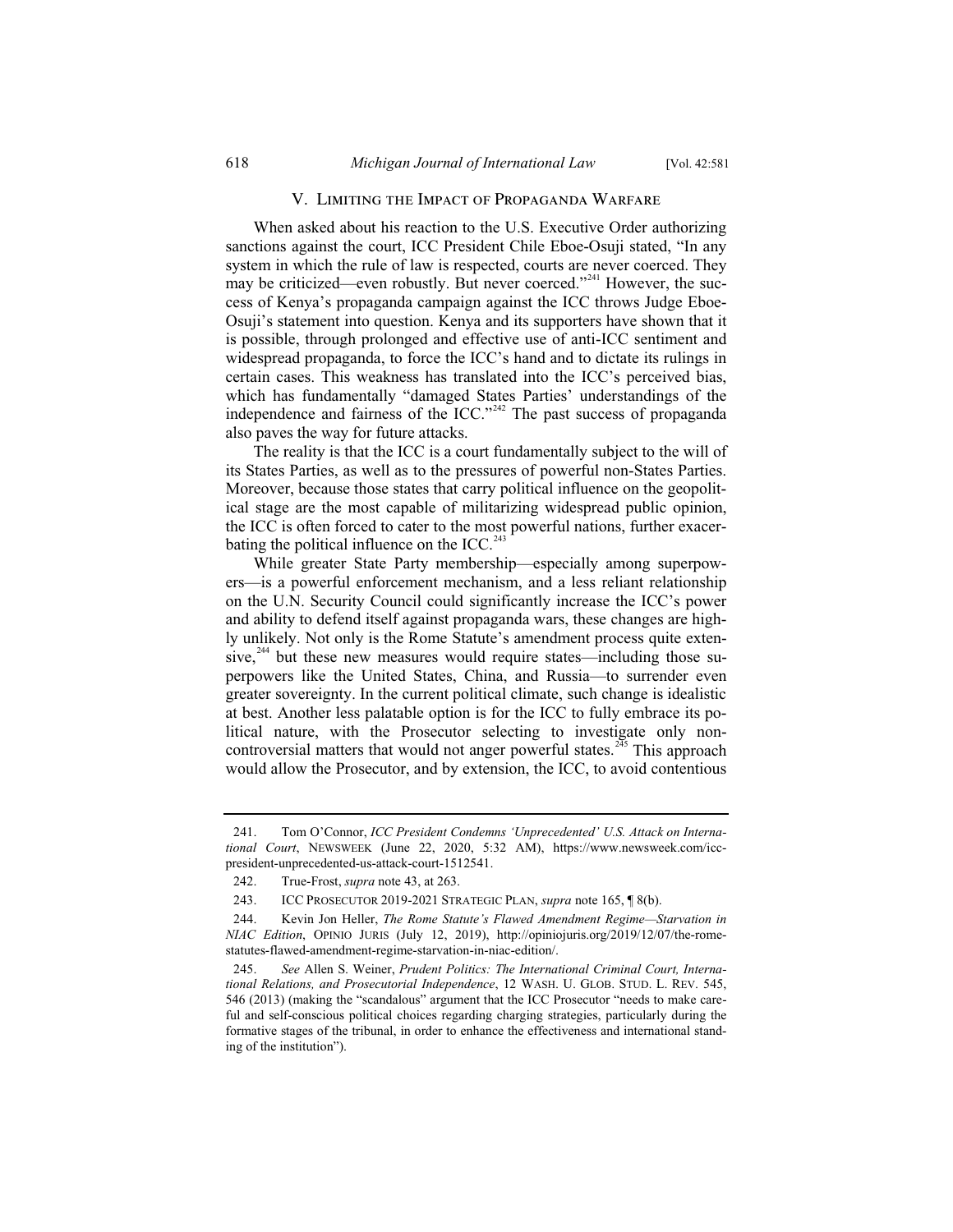cases in hopes of pleasing the countries with the loudest voices while drowning out those who lack the same international platform. And although some strategic case selection by the Prosecutor is necessary, allowing selection to be guided primarily by political motivations runs contrary to the purpose of the Rome Statute. It would allow cases most deserving of prosecution to be met with impunity, simply because the perpetrators come from a nation that holds significant geopolitical power. Impunity is not what was envisioned during the creation of the ICC, nor what should be expected of its future. In the long run, allowing politics to guide the ICC's direction would do more damage to the ICC's legitimacy, and would contribute to an image of the ICC as too weak to take on politically controversial cases.

The key to minimizing the detrimental impact of propaganda wars against the ICC's operations appears to lie in promoting the ICC's perceived legitimacy, both within States Parties as well as non-States Parties. In democratic nations, appealing directly to nationals could work to impose pressures on state governments to foster deeper relationships with the ICC. Promoting the ICC's perceived legitimacy will correlatively improve the level of cooperation the ICC receives.<sup>246</sup> Accordingly, it is imperative that the ICC improve its perceived legitimacy first and foremost among its States Parties. Doing so will promote cooperation in the event that a State Party comes under investigation by the ICC Prosecutor, yet, even more importantly, it will solicit support among States Parties to pressure noncompliant states to cooperate with the ICC. The failure of States Parties to respond to non-compliant states has contributed to many of the ICC's failings, and as both Prosecutor Bensouda and ICC President Eboe-Osuji recognize, States Parties must act in the face of non-compliance.<sup>247</sup> The need for greater perceived legitimacy is also necessary among nationals of non-States Parties. Increased legitimacy throughout non-States Parties could both help in increasing ICC membership and in tempering non-State Party propaganda warfare.

Obtaining greater success in prosecutions that publicly appear to be fair and unbiased should be the primary focus in promoting the ICC's legitimacy. Understandably, empirical research suggests that "people are most likely to support the ICC when they believe international organizations are effec-

<sup>246.</sup> True-Frost, *supra* note 43, at 315.

<sup>247.</sup> Statement, Int'l Crim. Ct., Full Statement of the Prosecutor, Fatou Bensouda, on External Expert Review and Lessons Drawn from the Kenya Situation, Annex 1, ICC OTP Kenya Cases: Review and Recommendations: Executive Summary of the Report of the External Independent Experts, at 5 (Nov. 26, 2019) (recognizing that one of the reasons for the Prosecutor's failure to effectively prosecute the Kenyan cases was that "States Parties [did not] seem to have the political will to pressure the [Kenyan Government] to act consistent with its obligations under the Statute and to refrain from allowing interference with and/or interfering with the OTP criminal justice activities"); O'Connor, *supra* note 241 (reflecting Judge Eboe-Osuji's statement that an attack against the ICC is not only an attack against the judicial mechanism itself, but on the 123 States Parties as well).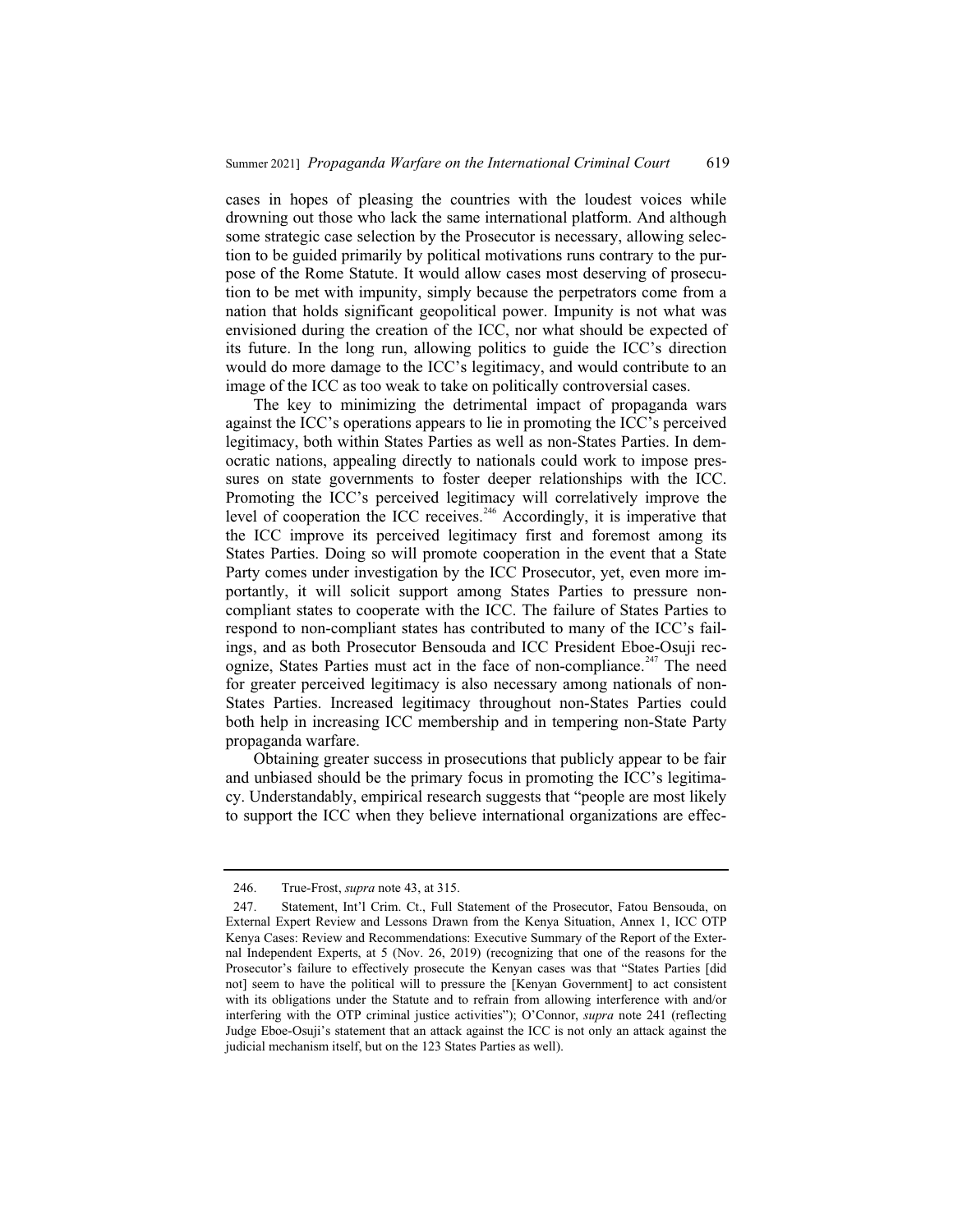tive and unbiased."<sup>248</sup> Both the Prosecutor and the Independent Expert Review of the ICC solicited by the Assembly of States Parties<sup> $249$ </sup> have proposed numerous strategies to achieve more effective investigations and prosecutions, including obtaining a stronger evidentiary base at an early stage in every case;<sup>250</sup> working more closely with national investigative and prosecutorial agencies and hiring more investigators, analysts and prosecutors from diverse backgrounds, so as to be more equipped to navigate culturally difficult investigations; $251$  and implementing a more regular and effective review of standards and practices.<sup>252</sup> Significant changes in investigatory and prosecutorial strategy may also result with the upcoming transition in ICC prosecutorial leadership, with Karim Khan scheduled to replace Fatou Bensouda as ICC Prosecutor and begin his nine-year term in June 2021.<sup>253</sup>

To truly improve its perceived legitimacy, the ICC must also make a series of practical changes in its operations to complement these strategical modifications, including both modifications to how the Prosecutor addresses its relationships with nationals of States Parties and non-States Parties, as well as how it handles issues of non-compliance during investigations. The ICC must foster legitimacy through outreach and establish a presence on the ground in post-conflict States when possible. It must also effectively cultivate a better public image by developing stronger public relations and communications strategies. Finally, the ICC and the Assembly of States Parties must appropriately address issues of state non-compliance in order to deter future obstructionist campaigns.

#### A*. Fostering Legitimacy through Outreach & Presence*

The ICC's susceptibility to propaganda and the spread of disinformation, as evidenced in both the Kenya and Afghanistan Situations, can largely be traced to a lack of knowledge about and unrealistic expectations

<sup>248.</sup> Kelebogile Zvobgo, *The Trump Administration opposes the International Criminal Court. Do Americans Agree?* WASH. POST (Apr. 28, 2019, 1:00 AM), https://www.washingtonpost.com/politics/2019/04/28/trump-administration-opposesinternational-criminal-court-do-americans-agree/.

<sup>249.</sup> Int'l Crim. Ct. Assembly of States Parties Res. ICC-ASP/18/Res. 7, ¶ 6, Review of the International Criminal Court and the Rome Statute System (Dec. 6, 2019).

<sup>250.</sup> ICC PROSECUTOR 2019-2021 STRATEGIC PLAN, *supra* note 165, ¶ 14(a). By frontloading the investigations, especially before any charges or summons are announced, the Prosecutor faces less risk of State non-compliance that may arise after the announcement of charges, as was the case in the Kenya Situation.

<sup>251</sup>*. Id*. ¶ 16.

<sup>252.</sup> *Id.* ¶ 17; *see* Independent Expert Review of the international Criminal Court and the Rome Statute System Final Report, ICC-ASP/18/Res.7, at 117–18; 258–59 (Sept. 30, 2020) [hereinafter ICC Expert Review].

<sup>253.</sup> Press Release, Int'l Crim. Ct., Assembly of States Parties concludes the second resumption of its nineteenth session (Feb. 12, 2021), https://www.icc-cpi.int/Pages /item.aspx?name=pr1567.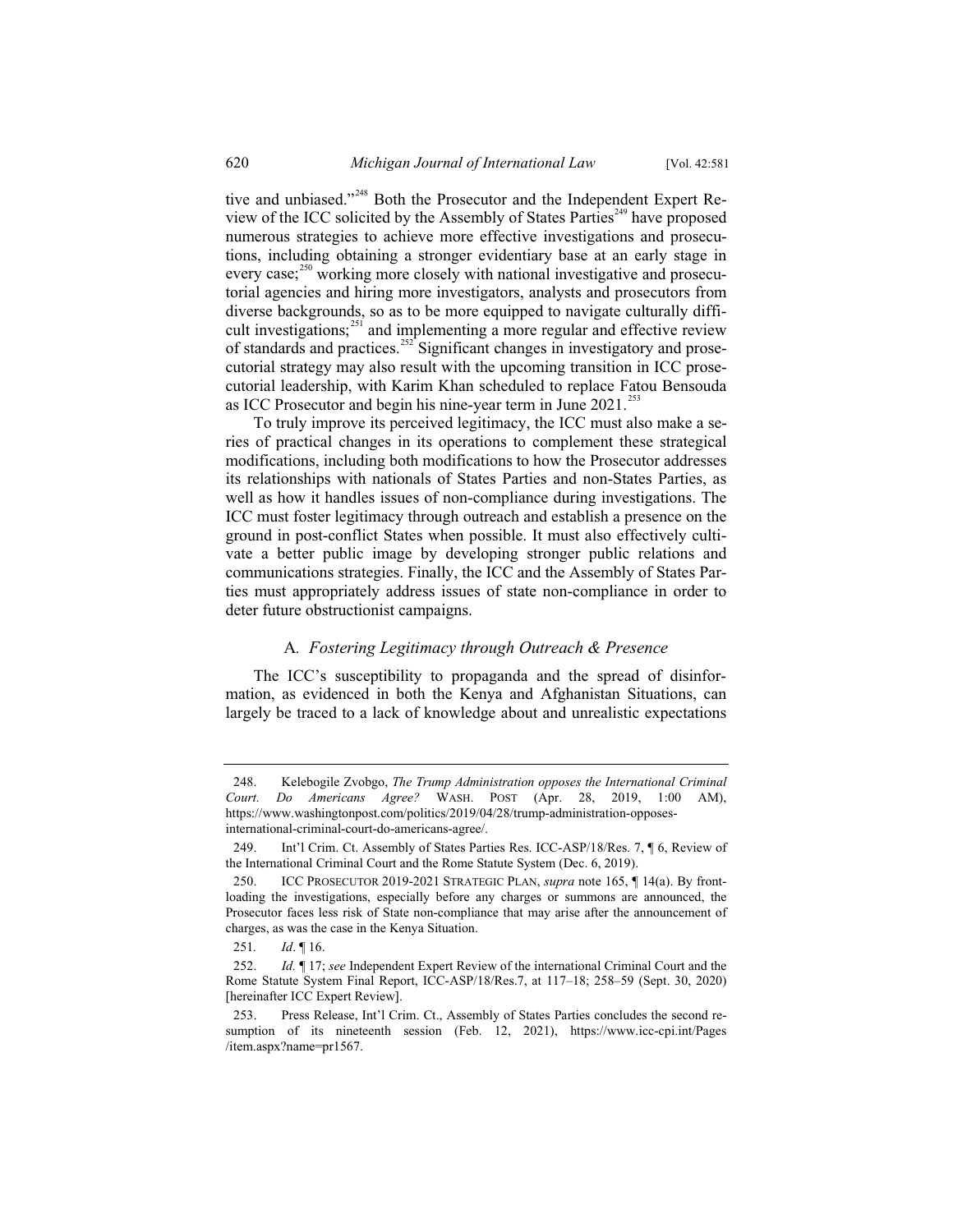of the ICC by nationals of States Parties and non-States Parties alike.<sup>254</sup> As the current ICC Office of the Prosecutor has lamented, "affected communities and members of the public often expect the Office [of the Prosecutor] to exercise jurisdiction in the most serious situations of conflict and criminality around the world, including situations where the ICC has no jurisdiction."<sup>255</sup> Unrealistic expectations of the ICC are unfortunately all too common given the lack of widespread global understanding of the ICC's complexities, such as its jurisdictional reach or its principle of complementarity.

Kenya demonstrated just how serious of a concern a lack of national knowledge about the ICC can be. As Yvonne Dutton has explained,

Poor communication led victims to have unrealistic expectations about what the ICC could achieve in Kenya—resulting in victims becoming dissatisfied with the Court's progress. It comes as no surprise that the public did not mobilize on behalf of the ICC when the public in "some parts of Kenya that bore the brunt of the violence" was "barely aware" of the Court.<sup>256</sup>

This lack of knowledge led to Kenyans being easily swayed by their political leaders' misrepresentations about the ICC. The same problem—lack of knowledge and familiarity with the ICC—is evident in the United States. This problem is most aptly summarized by Richard Dicker of Human Rights Watch who has said:

Americans don't really pay much attention to these sorts of foreign policy things, which is why the media don't bother investigating or explaining… This is sad because I believe that if we were successful in getting information out to people, they would see that there is no contradiction between their deeply held values and what the International Criminal Court stands for. $257$ 

Dicker's statement has epistemological support. A 2018 study conducted by Ipsos identified that seventy-three percent of the 1,004 adult Americans polled supported "international organizations that 'support human rights and hold individuals accountable for mass atrocities."<sup>5258</sup> Yet, only forty-five percent of the Americans polled were aware of the existence of the ICC.<sup>259</sup> Of those who admitted awareness, relatively few had a basic knowledge of the ICC, with sixty-two percent incorrectly believing that the

<sup>254.</sup> The Real Story, Podcast: *Has the International Criminal Court Failed?*, BBC: (Apr. 5, 2019), https://www.bbc.co.uk/programmes/w3csydcn.

<sup>255.</sup> ICC PROSECUTOR 2019-2021 STRATEGIC PLAN, *supra* note 165, ¶ 8(a).

<sup>256.</sup> Dutton, *supra* note 6, at 106.

<sup>257.</sup> PARIS, *supra* note 53, at 67.

<sup>258.</sup> *Study of Americans who Know about the ICC – Number of Americans Who Support the ICC Grows*, IPSOS (Apr. 11, 2018), https://www.ipsos.com/sites/default/files/ct/news /documents/2018-04/american\_bar\_association-factum-2018\_04\_11.pdf

<sup>259</sup>*. Id*.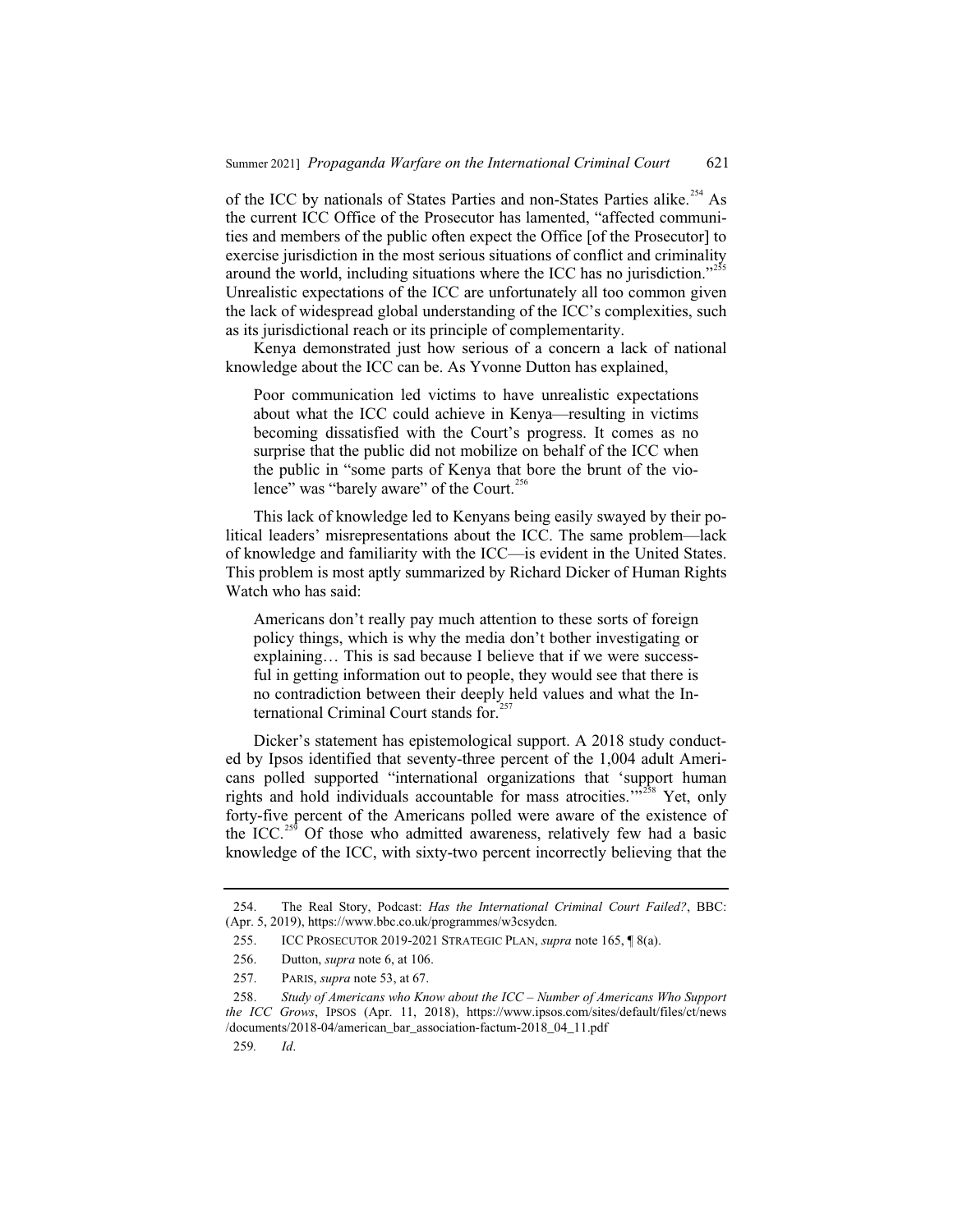United States is a State Party.<sup>260</sup> Given this general lack of knowledge, studies have reflected that Americans are heavily reliant on publicly made arguments, including those from partisan political leaders, to form their opinformally including the ICC,<sup>261</sup> making the Trump Administration's propaganda war that much more damaging. While anti-ICC rhetoric dominates the media, the voices of ICC supporters are less publicized. Outside of the occasional editorial opinion or tweet by a high-profile politician with a sizable following,<sup>262</sup> much of the opposition to Trump's propaganda war can be found on scholarly blogs or on other outlets primarily targeting audiences who are already knowledgeable about the ICC. As a result, much of what the American public at large has heard about the ICC is the Trump Administration's unsupported and biased claims and its retaliatory response to the ICC's lawful investigation.

Since knowledge and understanding of the ICC is fundamental to the ICC's legitimacy, and, by extension, states' willingness to cooperate with investigations, critical resources need to be devoted to ICC outreach. The ICC's External Expert Review identifies outreach efforts as opportunities for the ICC to "win the confidence, support, and cooperation of people and communities that have often been traumatised and scarred by the events the ICC is investigating."<sup>263</sup> The ICC has fallen flat in outreach especially in recent years. In its nascent years, the ICC adopted a "low-profile approach" to outreach, conducting outreach missions on an ad hoc basis by staff permanently based in the Hague.<sup>264</sup> This approach presented a perception that the ICC was disengaged from the people directly impacted by the cases which it investigated.<sup>265</sup> While the ICC's outreach improved for several years, especially once a dedicated Outreach Unit was finally established in 2007,<sup>266</sup> outreach no longer seems to be one of the ICC's primary objectives. Instead, recent outreach efforts have been informationally and culturally insufficient for recipients to understand and appreciate the ICC's role in a particular sit-

<sup>260.</sup> *Id.* Other researchers encountered a similar problem. In a 2019 study of 1,020 online participants, about half had no prior knowledge of the ICC, and even those with knowledge were not deeply familiar. Zvobgo, *supra* note 248.

<sup>261.</sup> Zvobgo, *supra* note 248.

<sup>262.</sup> *See* Bernie Sanders (@SenSanders), TWITTER (Sept. 2, 2020, 3:42 PM), https://twitter.com/SenSanders/status/1301244152634585091 (in which Senator and 2020 Presidential Candidate Bernie Sanders tweeted "Sanctioning the [ICC] shows once again that Trump is on the side of authoritarians around the world. The United States should be working to strengthen international human rights standards, not targeting officials who uphold them.").

<sup>263.</sup> ICC Expert Review, *supra* note 252, at 125–26.

<sup>264.</sup> Sara Darehshori, *Lessons for Outreach from the Ad Hoc Tribunals, The Special Court for Sierra Leone, and the International Criminal Court*, 14 NEW ENG. J. INT'L & COMP. L. 299, 303 (2008).

<sup>265.</sup> *Id*.

<sup>266.</sup> The ICC also improved on its outreach initiatives in the third situation to open before the Court, in which the ICC opened a field office in the Central African Republic within five months of commencing criminal investigations. *Id*. at 303, 306.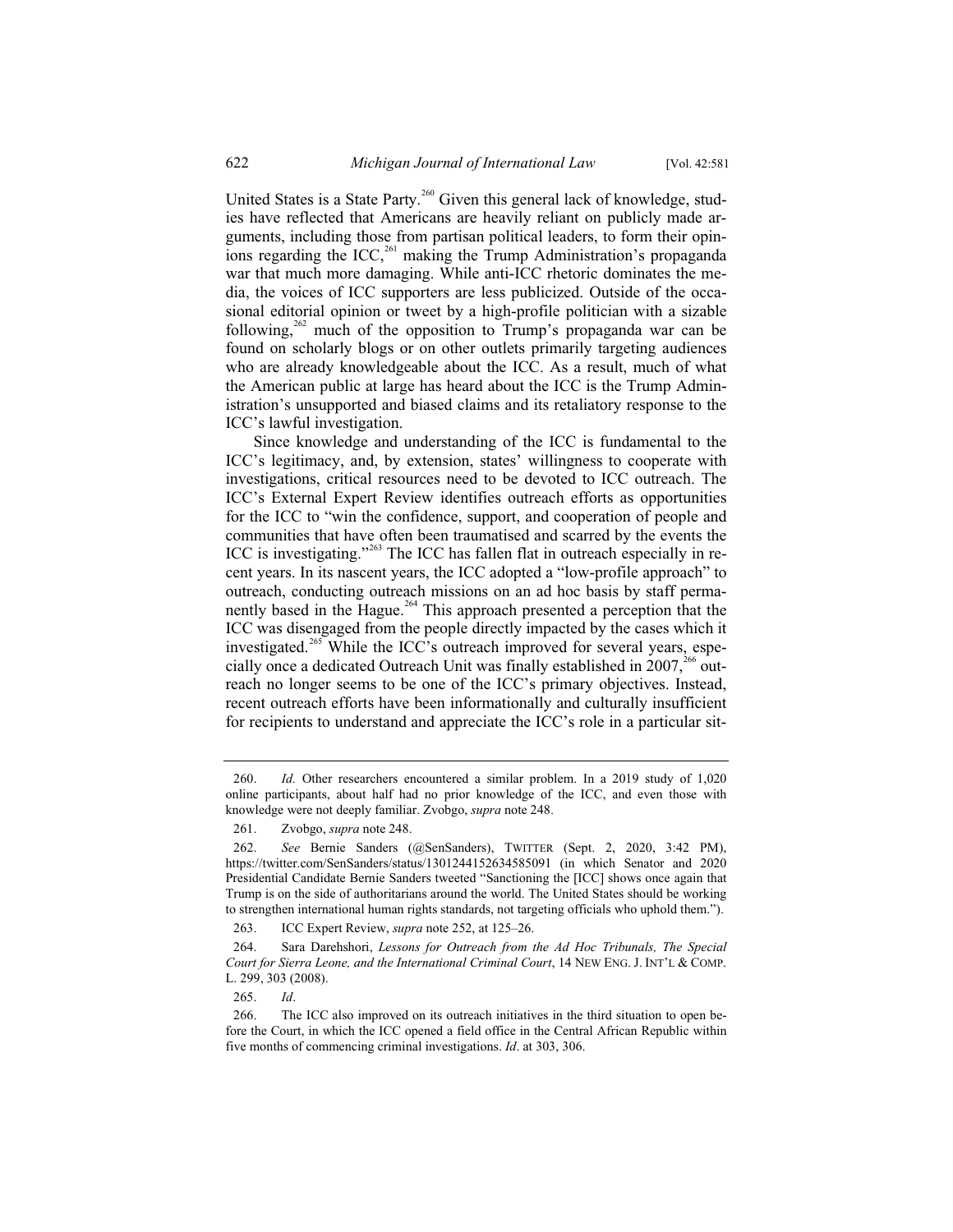uation.<sup>267</sup> While the ICC publicized and evaluated its outreach efforts in annual reports from 2007 to 2010, its most recent report is more than a decade old.<sup>268</sup> Moreover, outreach initiatives were not addressed in the 2019-2021 Strategic Plans issued by the Office of the Prosecutor<sup>269</sup> or the ICC's Registry, the organ of the ICC responsible for conducting outreach, $270$  and demands for the ICC to rejuvenate its outreach program have gone largely unaddressed.<sup>271</sup>

To cure its current perceived legitimacy crisis, caused by repeated propaganda wars, the ICC must revitalize its outreach program. Specifically, the ICC needs to approach the concept of outreach with the goal of educating the global populace at large about the ICC and its operations.<sup> $272$ </sup> Outreach should largely be based around the idea "that when stakeholders understand the issues and are engaged in a justice institution's work, support will likely follow."<sup>273</sup> Accordingly, opportunities should also be given for the populace to question the ICC and express their expectations and criti $cisms.<sup>274</sup>$  Permitting civilian feedback and incorporating this feedback into future strategic plans will help bring local involvement into the ICC and will mold a court more responsive to the public's expectations, thereby directly improving the ICC's perceived legitimacy.

For States Parties under prosecutorial investigation, it is especially important that the ICC use outreach to connect with the local communities and foster support of the ICC's initiatives in that state. Doing so will inspire greater governmental cooperation and will more easily combat potential propaganda utilized by the defendants subject to ICC investigation. Outreach should be instituted early in the case process, throughout the preliminary examination stage.<sup>275</sup> In considering how best to connect with the pub-

<sup>267.</sup> ICC Expert Review, *supra* note 252, at 126 (also recognizing that outreach efforts have encountered "significant delays").

<sup>268.</sup> *Interacting with Communities Affected by Crimes*, INT'L CRIM. CT., https://www.icc-cpi.int/about/interacting-with-communities (last visited Sept. 10, 2020) (providing Outreach Reports only for 2007-2010).

<sup>269.</sup> ICC PROSECUTOR 2019-2021 STRATEGIC PLAN, *supra* note 165.

<sup>270.</sup> Registry Strategic Plan (2019-2021), ¶ 3 (July 17, 2019), https://www.icc-cpi.int /itemsDocuments/190717-reg-strategic-plan-eng.pdf.

<sup>271</sup>*. See generally, e.g.*, Dutton, *supra* note 6 (recommending that the ICC engage in greater in-person outreach); NO PEACE WITHOUT JUSTICE, THE INTERNATIONAL CRIMINAL COURT'S FIELD PRESENCE (2009), http://www.npwj.org/sites/default/files/documents/File /Field%20Operations%20Paper%20November%202009.pdf (calling for the States Parties and organs of the ICC to consider using ICC field offices to improve state-Court relations).

<sup>272.</sup> Alison Smith, *Outreach and the Kosovo Specialist Chambers: A Civil Society Practitioner's Perspective*, 20 INT'L CRIM. L. REV. 125, 130 (2020).

<sup>273.</sup> *Id*.

<sup>274.</sup> *See id.* (noting that effective court outreach will be "bi-directional").

<sup>275.</sup> *Id.* at 132–33; *see also* Darehshori, *supra* note 264, at 303–04 (noting that had it not failed to institute early outreach in Uganda, the ICC could have mitigated a negative perception widely held by the Ugandan public).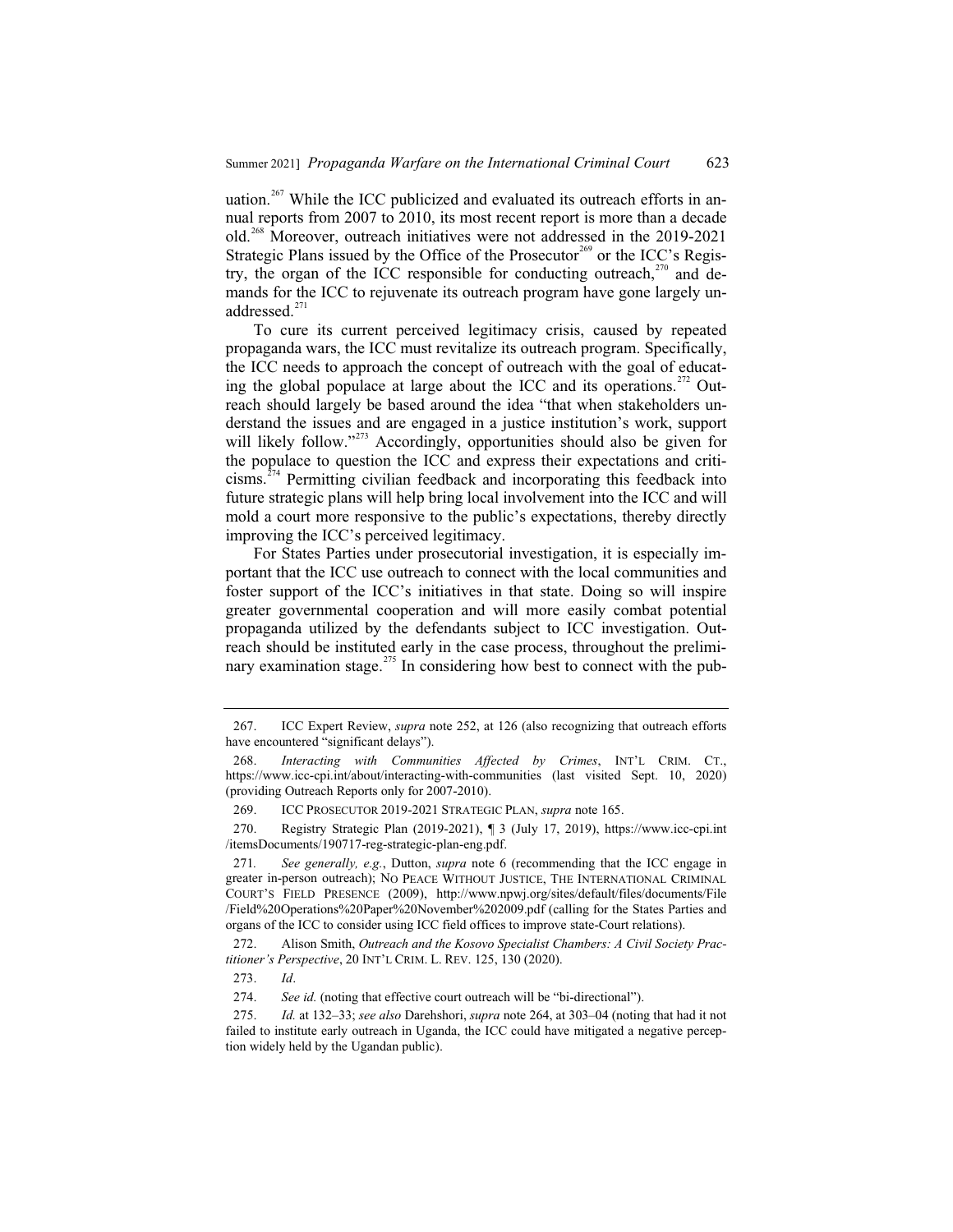lic in States Parties, the ICC should consider the outreach successes achieved by several hybrid tribunals, $276$  such as the Special Court for Sierra Leone, $^{277}$  and the Extraordinary Chambers in the Courts of Cambodia, $^{278}$ both of which were located in-state. The Sierra Leonean Court, for instance, developed a beneficial relationship with the local media that facilitated accessibility of its proceedings to the general population in Sierra Leone.<sup>279</sup> The Cambodian Tribunal likewise engaged in significant and effective outreach throughout Cambodia by facilitating the visits of hundreds of thousands of Cambodians to the tribunal to attend court proceedings.<sup>280</sup>

Arguably, the best way to promote a better view of the ICC among the communities it is designed to serve is to develop an on-the-ground presence, as was effectively done in Sierra Leone and Cambodia. As a permanent international court, the ICC is primarily seated in the Hague, far removed from nearly all of the situations it investigates.<sup>281</sup> This lack of presence is incredibly damaging to the ICC in terms of legitimacy because it creates a perception of far-removed justice. Legitimacy and location are inextricably intertwined; in the minds of victims and members of post-conflict societies, "geographic distance equates to institutional indifference."<sup>282</sup> Communities cannot enjoy a sense of local ownership over or connection to the justice process when this is occurring worlds away from where they are located, especially when the trials are not widely publicized in the post-conflict state.<sup>283</sup> The ICC, however, has a means of fostering this local ownership.

<sup>276.</sup> Hybrid tribunals blend characteristics of domestic and international courts by typically sitting in the state where the crimes at issue were committed; staffing international and domestic judges, lawyers, and staff; and applying a mix of international and domestic law and procedures. Beth Van Schaack*, The Building Blocks of Hybrid Justice*, 44 DENV. J. INT'L L. & POL'Y 169, 172–73 (2016).

<sup>277.</sup> Dutton, *supra* note 6, at 92 (recognizing the Special Court for Sierra Leone as the "gold standard of tribunal outreach initiatives").

<sup>278.</sup> JOHN D. CIORCIARI & ANNE HEINDEL, HYBRID JUSTICE: THE EXTRAORDINARY CHAMBERS IN THE COURTS OF CAMBODIA 271 (2014) (noting that as of 2014, the Cambodian Tribunal had surpassed all other international courts in terms of outreach).

<sup>279.</sup> *See* Patrick Vinck & Phuong N. Pham, *Outreach Evaluation: The International Criminal Court in the Central African Republic*, 4 INT'L J. TRANS. JUST. 421, 423 (2010).

<sup>280.</sup> CIORCIARI & HEINDEL, *supra* note 278, at 240–41.

<sup>281.</sup> Rome Statute, *supra* note 5, art. 3(1); Headquarters Agreement between the International Criminal Court and the Host State, ICC-BD/04-01-08 (Mar. 1, 2008), https://www.icc-cpi.int/NR/rdonlyres/99A82721-ED93-4088-B84D-7B8ADA4DD062 /280775/ICCBD040108ENG1.pdf.

<sup>282.</sup> Frank Dame, *The Effect of International Criminal Tribunals on Local Judicial Culture: The Superiority of the Hybrid Tribunal*, 24 MICH. ST. INT'L L. REV. 211, 246 (2015).

<sup>283.</sup> *Id.*; *see also* David Cohen, *"Hybrid" Justice in East Timor, Sierra Leone, and Cambodia: "Lessons Learned" and Prospects for the Future*, 43 STAN. J. INT'L L. 1, 6 (2007) (noting that victims can easily dismiss the processes of far removed international courts as being "imposed by foreign countries and organizations who have misunderstood what really happened"); William W. Burke-White, *Regionalization of International Criminal Law Enforcement: A Preliminary Exploration*, 38 TEX. INT'L L.J. 729, 736 (2003) (recognizing that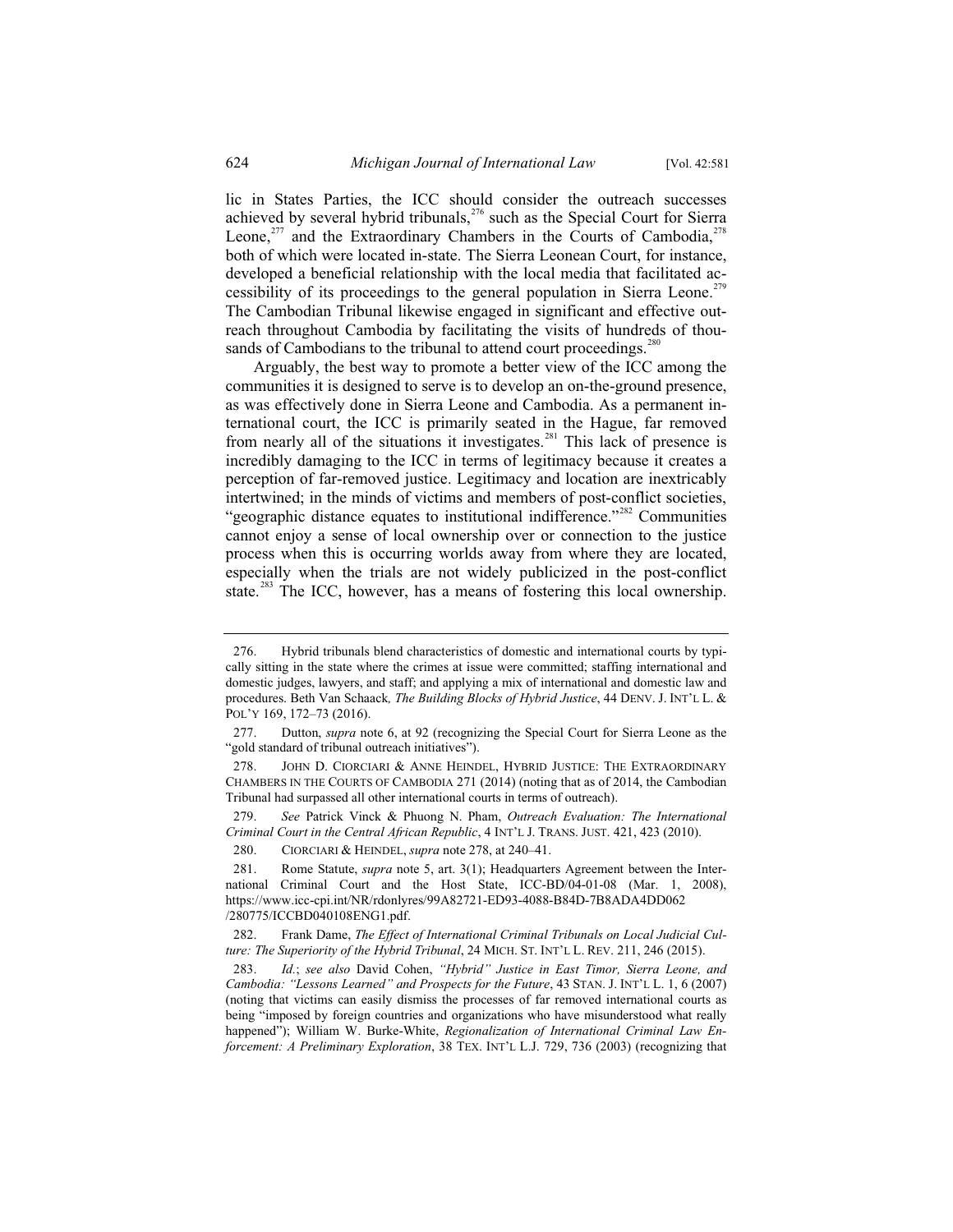Under Rome Statute article 3, the ICC, in its discretion, may sit in a location outside of the Hague, "whenever it considers it desirable."<sup>284</sup> Yet, despite repeated calls for the ICC to sit locally,<sup>285</sup> some of which it has openly considered, $286$  to date, the ICC has yet to conduct any trials outside of the Hague.

Temporarily re-locating the ICC locally would bring "a psychological proximity and sense of connection with the local community," that would directly enhance the ICC's perceived legitimacy.<sup>287</sup> Rather than being perceived as a foreign court imposing justice without any direct stake in the community, the ICC could better portray itself as an institution designed to provide transitional and restorative justice to post-conflict communities. This change in venue would also provide for greater in-person outreach measures and improve the public's knowledge of the ICC's workings. Moreover, conducting ICC proceedings locally would foster significant transitional justice benefits that are currently lacking in the ICC. As a local court, the ICC could engage directly in capacity building measures to train local judges and prosecutors.<sup>288</sup> These benefits are evident in the work of various hybrid tribunals located in post-conflict states.<sup>289</sup> Many of these tribunals, including the Extraordinary Chambers in the Courts of Cambodia, the hybrid tribunal created to prosecute atrocities committed in Cambodia during the 1970s Khmer Rouge regime have engaged in outreach efforts that have far surpassed the ICC and the ad hoc international criminal tribunals.<sup>290</sup> In fact, given in its location in Cambodia, the Cambodian tribunal has succeeded in facilitating the visits of significant number of Khmer Rouge victims or victims' relatives to the tribunal to attend court hearings.<sup>291</sup> By sitting locally and adopting the hybrid tribunals' approach to outreach,

<sup>&</sup>quot;when a tribunal is perceived as a foreign agent, imposing its will on a national system, it quickly loses credibility").

<sup>284.</sup> Rome Statute, *supra* note 55, art. 3(3).

<sup>285.</sup> Angelique Lu, *Bangladesh's Rohingya Refugees Lobby ICC to Sit in Asia During War Crimes Investigation*, ABC NEWS (Aug. 31, 2020), https://www.abc.net.au/news/2020- 09-01/bangladesh-rohingya-international-criminal-court-asia-refugees/12571818 (reporting recent calls by lawyers representing Rohingya victims for the ICC to sit in Asia to resolve cases within the Situation in Bangladesh and Myanmar).

<sup>286.</sup> Stuart Ford, *The International Criminal Court and Proximity to the Scene of the Crime: Does the Rome Statute Permit all of the ICC's Trials to Take Place at Local or Regional Chambers?* 43 J. MARSHALL L. REV. 715, 716 (2010) (recognizing that the ICC agreed to consider Tanzania's offer to host ICC trials at the International Criminal Tribunal for Rwanda's facilities in Arusha, Tanzania, yet never took action on this proposal).

<sup>287.</sup> Burke-White, *supra* note 283, at 736.

<sup>288.</sup> *Id*. at 735–36.

<sup>289.</sup> Sara L. Ochs, *A Renewed Call for Hybrid Tribunals*, 52 N.Y.U. J. INT'L L. & POL., 351, 397–99 (2020) (discussing the restorative and transitional justice provided by in-state hybrid tribunals in the form of local ownership).

<sup>290.</sup> *Id*. at 387 (citing CIORCIARI & HEINDEL, *supra* note 278, at 271).

<sup>291.</sup> *Id*.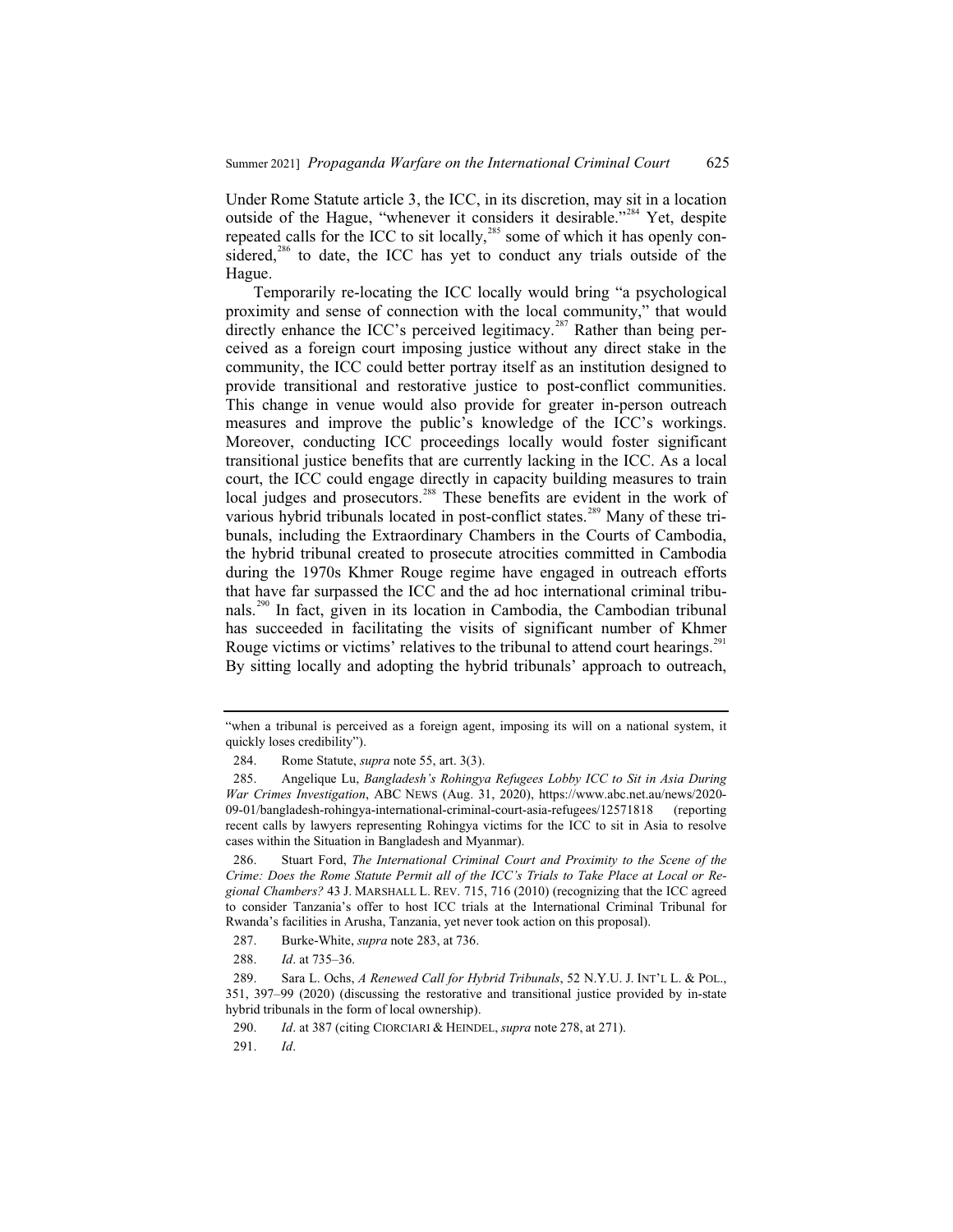the ICC can bring practical change to the domestic legal systems of the post-conflict states where it conducts investigations and can thus can generate a legacy of legitimacy within the state and greater region that will remain beyond its stay.

Of course, sitting locally would not be practical for all or even most cases, and would only be possible in states with a certain level of stability and where the state's government supports the ICC's investigation.<sup>292</sup> Thus, in circumstances where a state seeks to use a propaganda war against the ICC—like in Kenya or the United States—security concerns and potential political interference in ICC operations would outweigh any transitional justice or outreach benefit. Yet, by sitting locally when possible, the ICC can cultivate greater legitimacy and knowledge and directly improve the public's perception of its legitimacy.

Attention must also be given to outreach in States Parties not subject to investigation, as well as in non-States Parties. As the ICC's Independent Expert Report notes, the ICC needs to further promote outreach by enhancing coordination with civil society organizations.<sup>293</sup> For instance, initiatives like the Coalition for the ICC and the American Bar Association's ICC Project in the United States have made great strides in explaining and highlighting the ICC to the general population.<sup>294</sup> However, their collective reach remains constrained by ineffective communication with the Office of the Prosecutor.<sup>295</sup> By investing greater time and resources directly into direct outreach measures and greater collaboration with civil society organizations in both States Parties and non-States Parties, the ICC can foster knowledge of, involvement in, and connection to the ICC that is currently lacking, and in doing so, inspire greater state cooperation in future investigations.

#### B. *Enhancing Public Image*

In addition to fostering knowledge of the ICC through expanded outreach and presence, one of the most straightforward and practical measures the ICC can adopt to promote its legitimacy is a better approach to public relations. As a result of the ICC's lack of an integrated or comprehensive communications strategy, $296$  it is currently suffering from a number of public relations challenges and has recently been plagued by a dysfunctional, elitist image. Notably, experts have noted a "breakdown in collegiality" between

<sup>292.</sup> Ford, *supra* note 286, at 718.

<sup>293.</sup> ICC Expert Review, *supra* note 252, at 123.

<sup>294.</sup> *See generally What We Do*, COAL. FOR INT'L CRIM. CT., https://www.coalitionfortheicc.org/about/what-we-do (last visited Jan. 5, 2021) (outlining the work of the Coalition for the ICC); *American Bar Association's International Criminal Court Project*, ABA-ICC PROJECT, https://www.aba-icc.org/ (last visited Jan. 5, 2021) (explaining that this project aims to support the ICC and US-ICC relations "through advocacy, education, and practical legal assistance").

<sup>295.</sup> ICC Expert Review, *supra* note 252, at 122.

<sup>296.</sup> *Id*. at 124.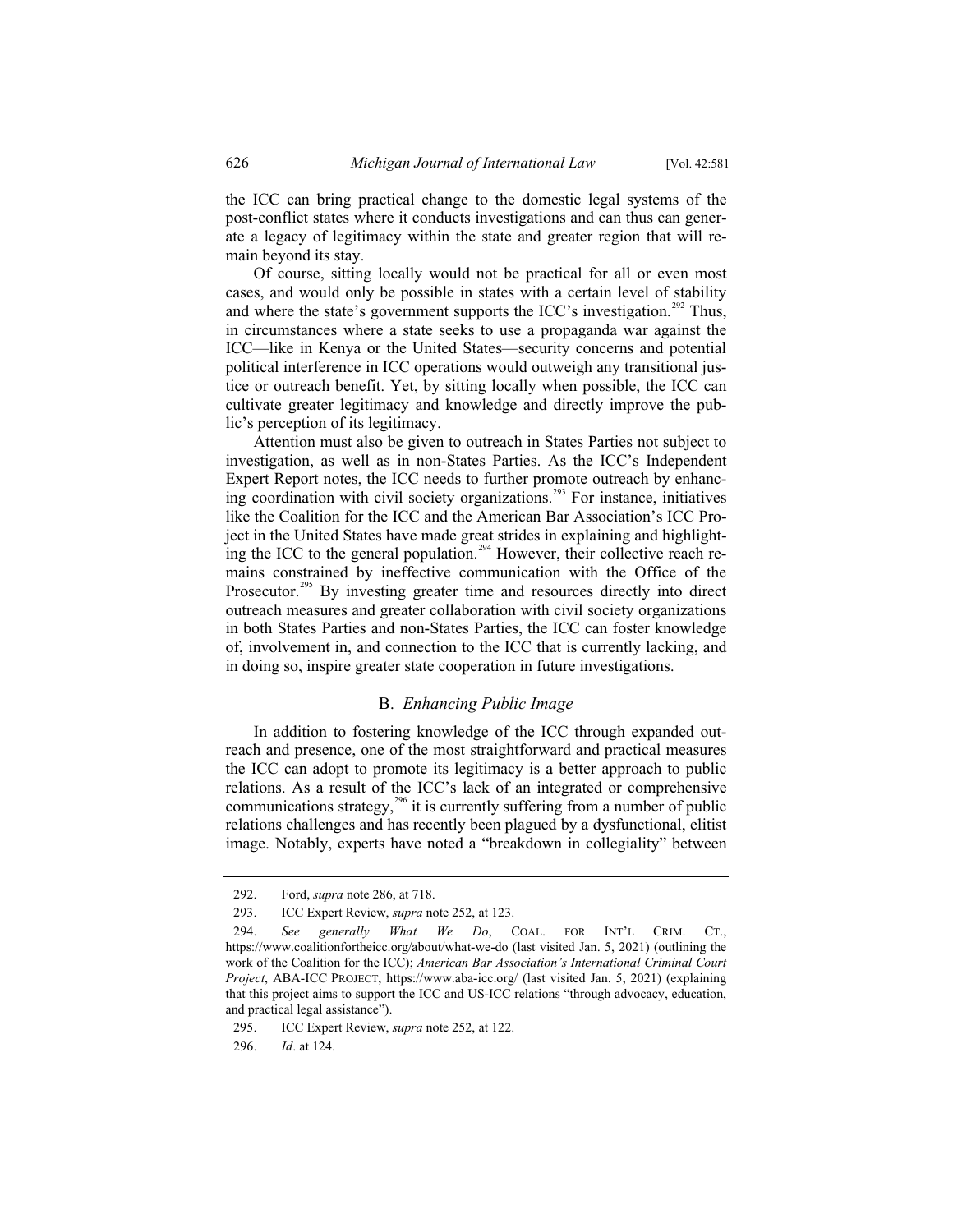the Office of the Prosecutor and the ICC judges as well as among the judges themselves.<sup>297</sup> Even worse, a publicized internal battle between ICC administration and judges demanding higher salaries is contributing to a widely held perception of the ICC as "an elite institution whose members are out of tune with reality."<sup>298</sup> Moreover, while the ICC's failings and negative attributes are often widely reported, their achievements are much less so. As Stuart Ford concluded after synthesizing a number of recent empirical studies, the ICC has succeeded in preventing violence and successfully reducing the global number of serious human rights abuses.<sup>299</sup> Yet, conclusions such as Professor Ford's are often drowned out by the criticisms of the ICC's more tangible failures, such as the dismissal of charges against Ruto and Kenyatta.

Recent events further indicate the ICC's need for greater publicity of its achievements. For instance, in early September, several esteemed news outlets, including the *New York Times*,<sup>300</sup> reported that two soldiers of the Myanmar Army had confessed on video to committing crimes against Rohingya Muslims pursuant to genocidal orders.<sup>301</sup> The *New York Times* further rereported that the men had been transferred to ICC custody on September 7, 2020, for further detention and questioning.<sup>302</sup> Given that the Prosecutor has opened a *propio motu* investigation into crimes against the Rohingya committed in Myanmar,<sup>303</sup> acquiring custody over two soldiers willing to testify as to genocidal intent would be considered a great victory for the ICC Prosecutor. Yet, without explanation, the ICC and the Prosecutor have remained silent, refusing to confirm or deny custody of the two men. Not only does this fail to publicize a worthy prosecutorial accomplishment in a highprofile case, but in the event that the men are not actually in custody—

302. Beech, *supra* note 301.

<sup>297.</sup> Sterio, *supra* note 170, at 471; Douglas Guilfoyle, *Part II-This is not fine: The International Criminal Court in Trouble*, EJIL: TALK! (Mar. 22, 2019), https://www.ejiltalk.org /part-ii-this-is-not-fine-the-international-criminal-court-in-trouble/.

<sup>298.</sup> Sterio, *supra* note 170, at 473.

<sup>299.</sup> Stuart Ford, *Can the International Criminal Court Succeed? An Analysis of the Empirical Evidence of Violence Prevention*, 43 LOY. L.A. INT'L & COMP. L. REV. 101, 119– 20 (2020).

<sup>300.</sup> *Two Myanmar Soldiers Taken to the Hague After Confessing to Rohingya Killings: Reports*, REUTERS (Sept. 8, 2020), https://www.reuters.com/article/us-myanmar-rohingya /two-myanmar-soldiers-taken-to-the-hague-after-confessing-to-rohingya-killings-reportsidUSKBN25Z1KD (noting that the news had been reported by the *New York Times*, the Canadian Broadcasting Corporation, and the human rights group Fortify Rights).

<sup>301.</sup> Hannah Beech, *'Kill all You See': In a First, Myanmar Soldiers Tell of Rohingya Slaughter*, N.Y. TIMES (Sept. 8, 2020) (explaining that in video testimony, the men confessed that they obeyed orders from their commanding officers to "kill all you see, whether children or adults"); Nahlah Ayed*, Once Foot Soldiers in Myanmar's Army, Now Potential Witnesses to Mass Atrocities*, CBC NEWS (Sept. 8, 2020), https://www.cbc.ca/news/world/myanmarsoldiers-custody-hague-1.5715272.

<sup>303.</sup> *Bangladesh/Myanmar*, INT'L CRIM. CT., https://www.icc-cpi.int/bangladeshmyanmar (last visited Sept. 14, 2020).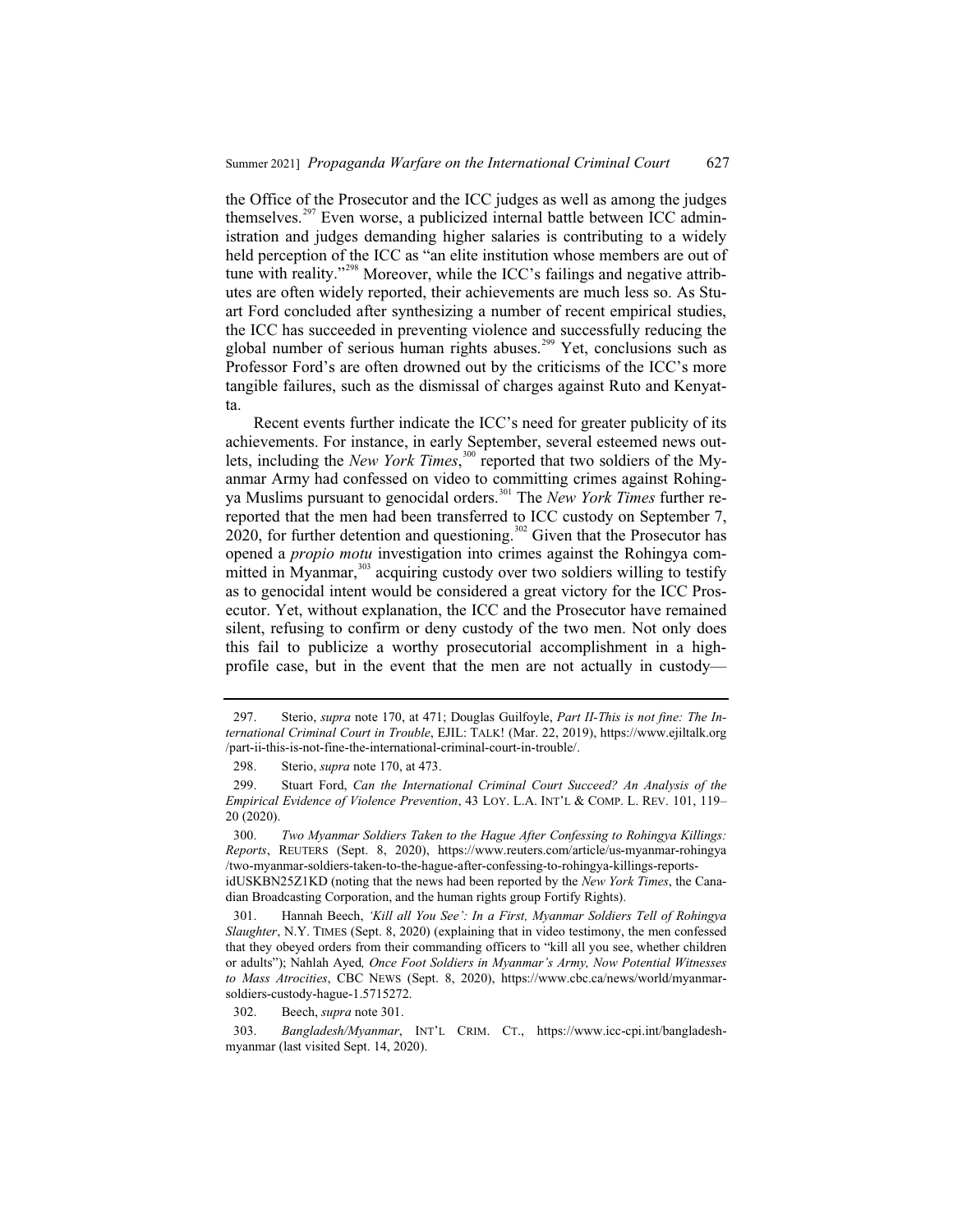which has been lightly debated<sup>304</sup>—then the ICC's failure to formally dispute the reporting contributes to a lack of transparency that clouds general knowledge of the ICC's work. Either way, a strong public relations approach and straightforward, court-wide communications strategy would have handled this situation much differently.

And while public relations do not fall directly within the ICC's mandate, it is a necessary evil that the ICC must consider in seeking to boost its perceived legitimacy. This is especially necessary considering that some of the exact individuals whom the Prosecutor is targeting use public relations firms to boost their own global image and to further their propaganda wars against the ICC.<sup>305</sup> As an example, Kenyatta hired the British public relations firm BTP Advisers to assist in his 2013 election campaign, which "used their local and international networks to present the ICC as a machination of Western powers."<sup>306</sup> While Kenyatta and Ruto are assumed to be responsible for painting the ICC as a neo-colonialist institution, ironically, the blame for this is likely better attributed to white British spin-doctors. By not taking full advantage of public relations and effective communications opportunities, the ICC is placing itself at an even greater disadvantage to powerful nations. Idealistically a court should never have to rely on publicity; however, for a court like the ICC, which is fully dependent on support and legitimacy, failing to utilize public relations will further hamper its ability to conduct effective investigations and prosecutions.

#### C*. Stronger Consequences for Noncompliance*

Propaganda warfare is so devastating because it is often supplemented—as done by Kenya and threatened by the United States—by a refusal to cooperate with ICC investigations or prosecutions. As discussed at length, the ICC can only function effectively when its States Parties cooperate with the ICC.<sup>307</sup> And while increased outreach and better public relations can inspire greater cooperation, the Rome Statute's current compliance scheme provides no definitive punitive recourse against non-compliant States.<sup>308</sup> Ar-

<sup>304.</sup> *Two Myanmar Soldiers Taken to the Hague, supra* note 300 (reporting that an ICC spokesperson denied that the ICC had the men in custody).

<sup>305.</sup> *See generally* CORP. EUR. OBSERVATORY, SPIN DOCTORS TO THE AUTOCRATS: HOW EUROPEAN PR FIRMS WHITEWASH REPRESSIVE REGIMES (2015) available at https://corporateeurope.org/sites/default/files/20150120\_spindoctors\_mr.pdf (explaining that many autocratic regimes, including those currently subject to investigation by the ICC Prosecutor, such as Cote d'Ivoire, Democratic Republic of the Congo, and Israel, use European public relations firms to improve their global image).

<sup>306.</sup> *Id*. at 34.

<sup>307.</sup> Ali, *supra* note 38, at 415 (arguing that without enforcement mechanisms to ensure compliance, "the ICC will be extremely ineffective in its mandate to administer justice").

<sup>308.</sup> Joseph M. Isanga, *The International Criminal Court Ten Years Later: Appraisal and Prospects*, 21 CARDOZO J. INT'L & COMP. L. 235, 246–47 (2013) (noting that after ten years, Article 87 "has not been able to force state parties to comply with their duty to cooperate").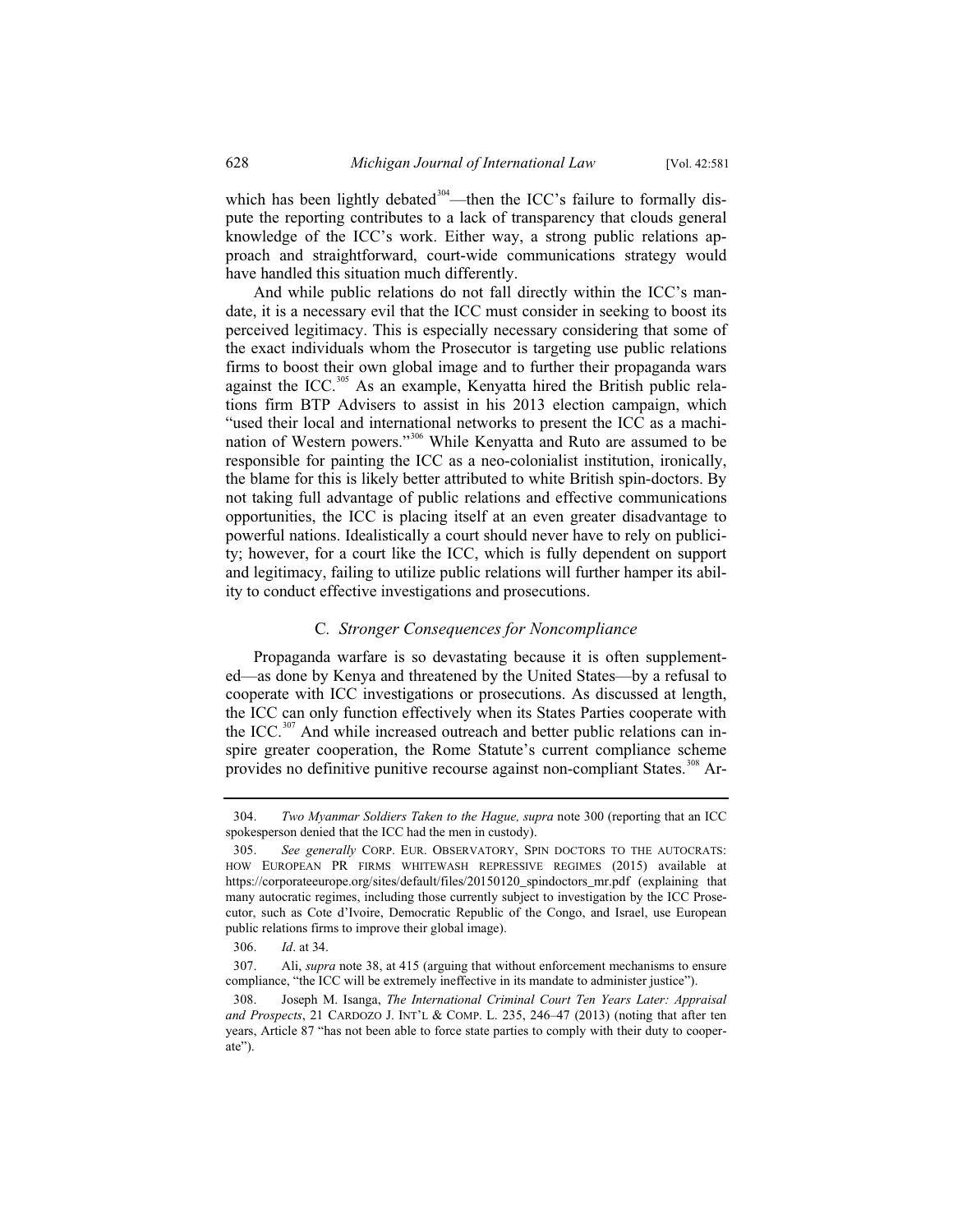ticle 87 provides for the referral of non-compliant States Parties to the Assembly of States Parties or—in the event that the non-compliance relates to a Security Council-referred Situation—to the Security Council, but it fails to delineate what actions either the Assembly of States Parties or the Security Council may take upon referral.<sup>309</sup>

Kenya's largely unpunished non-compliance drew glaring light on the Rome Statute's enforcement deficiencies. Despite the Trial Chamber's initial refusal to formally find Kenya non-compliant, in response to the Prosecution's appeal,<sup>310</sup> the Trial Chamber issued a decision in 2016—following the termination of charges against both Kenyatta and Ruto—declaring the Kenyan Government non-compliant under article 87 and referring it to the Assembly of States Parties.<sup>311</sup> However, Kenya does not appear to have faced any real consequence from the Assembly of States Parties following its referral. Instead, the 2016 Assembly of States Parties Report of the Bureau on non-Cooperation simply made a note of the Trial Chamber's finding of non-compliance but failed to acknowledge any punitive action taken against Kenya in response to the finding.<sup>312</sup> As a result, not only did the Kenyan defendants escape liability for alleged crimes against humanity, but they further avoided any consequence for their stark violations of the Rome Statute. $313$ 

To guarantee more committed cooperation by States Parties, the ICC needs to encourage modifications to its compliance scheme. However, rather than amending the Rome Statute, it should call upon the Assembly of States Parties, which is composed of representatives of States Parties to the Rome Statute and acts as the ICC's "management oversight and legislative

<sup>309.</sup> Rome Statute, *supra* note 55, at art. 87(7); Annie Wartanian, *The ICC Prosecutor's Battlefield: Combating Atrocities While Fighting for States' Cooperation Lessons from the U.N. Tribunals Applied to the Case of Uganda*, 36 GEO. J. INT'L L. 1289, 1298 (2005); Barnes, *supra* note 66, at 1616.

<sup>310.</sup> Prosecution appeal against the "Decision on Prosecution's application for a finding of noncompliance under Article 87(7) of the Statute," ICC-01/09-02/11 (Mar. 20, 2015), https://www.icc-cpi.int/CourtRecords/CR2014\_09899.PDF.

<sup>311.</sup> Prosecutor v. Kenyatta, Case No. ICC-01/09-02/11, Second decision on Prosecution's application for a finding of non-compliance under Article 87(7) of the Statute, at 17-18, ICC-01/09-02/11 (Sept. 19, 2016), https://www.icc-cpi.int/CourtRecords/CR2016\_ 06654.PDF.

<sup>312.</sup> *See generally* Assembly of States Parties Report of the Bureau on non-cooperation, ICC-ASP/15/131 (Nov. 8, 2016), https://asp.icc-cpi.int/iccdocs/asp\_docs/ASP15/ICC-ASP-15-31-ENG.pdf (acknowledging the Trial Chamber's finding of Kenya's noncompliance but taking no punitive action in response).

<sup>313.</sup> While certain media outlets have reported that the Prosecutor has initiated a witness tampering investigation into the Kenyatta and Ruto cases, to date, no formal proceedings have resulted from this alleged investigation. Kamore Maina, *Kenya-ICC starts investigation into witness tampering in Kenyatta, Ruto and Sang cases*, AFR. SUSTAINABLE CONSERVATION NEWS (Jan. 30, 2017), https://africasustainableconservation.com/2017/01/30/kenya-icc-startsinvestigation-into-witness-tampering-in-kenyatta-ruto-and-sang-cases/.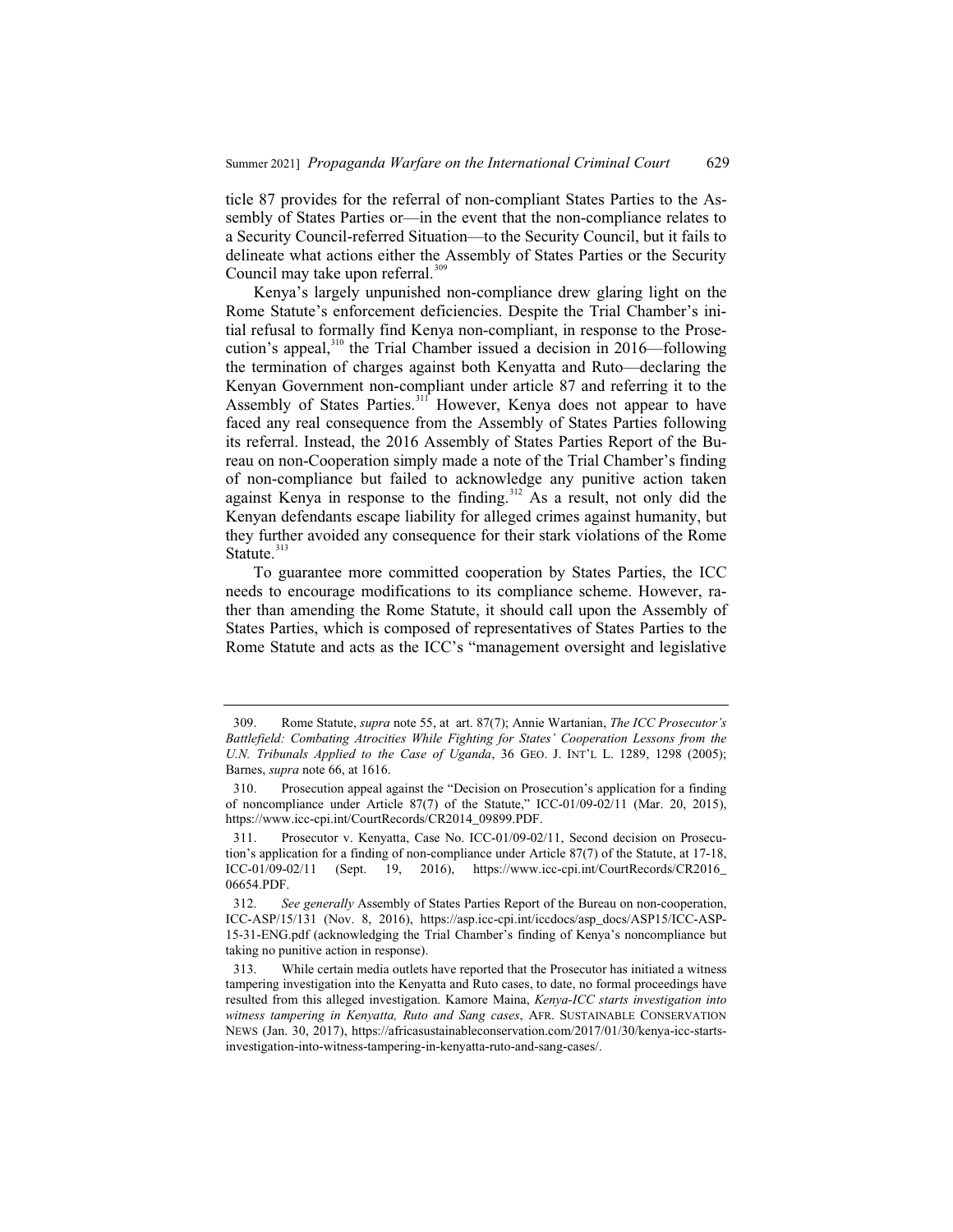body,"<sup>314</sup> to utilize stronger tools to rectify non-compliance. Article 87 already impliedly provides for the Assembly of States Parties to handle referrals of non-compliance in the means it deems fit, $315$  and article 112 reinforces this by granting the Assembly the right to consider "any question relating to non-cooperation."<sup>316</sup> Despite these broad delegations of power, and as evidenced with the referral of Kenya, the Assembly of States Parties has taken a very minimal response to dealing with referred non-compliant States Parties in the past. While the Assembly has issued several annual resolutions pertaining to the issue of state cooperation with the ICC, these appear to do no more than simply restate the Rome Statute's mandatory cooperation scheme and call upon states to voluntarily consider strengthening their cooperative relationships with the ICC.<sup>317</sup> This approach is insufficient. As evidenced through past propaganda wars, States Parties will not voluntarily cooperate with the ICC unless doing so would promote their national selfinterests.<sup>318</sup> Instead, States Parties will only be prompted to cooperate under threat of punitive consequences. $319$ 

Accordingly, the Assembly of States Parties should consider enacting a Resolution encouraging States Parties to impose bilateral economic or diplomatic sanctions on States Parties whom the Trial Chamber has deemed non-compliant. Monetary penalties have previously proven effective in enforcing compliance with ICC orders. As Annie Wartanian has noted, the United States was able to ensure Serbian compliance with orders issued by the International Criminal Tribunal for the Former Yugoslavia by conditioning foreign aid to the Former Yugoslavia on this compliance.<sup>320</sup> By inspiring States Parties to impose economic or diplomatic sanctions, States Parties subject to ICC investigation would be much more willing to comply, upon being pressured to choose between financial consequences or liability.

<sup>314.</sup> *Assembly of States Parties*, INT'L CRIM. CT., https://www.icc-cpi.int/asp (last visited Sept. 18, 2020).

<sup>315.</sup> Rome Statute, *supra* note 5, art. 87(7).

<sup>316.</sup> Rome Statute, *supra* note 5, art. 112(2)(f).

<sup>317.</sup> *See e.g.,* Resolution ICC-ASP/18/Res.3 Resolution on cooperation, ¶ 19 (Dec. 6, 2019), https://asp.icc-cpi.int/iccdocs/asp\_docs/ASP18/ICC-ASP-18-Res3-ENG.pdf (calling on States Parties to increase cooperation by entering into agreements with the ICC or taking protective measures to protect victims and witnesses); Resolution ICC\_ASP/17/Res. 3, Resolution on cooperation (Dec. 11, 2018), https://asp.icc-cpi.int/iccdocs/asp\_docs/ASP17/RES-3- ENG.pdf; Resolution ICC-ASP/15/Res.3, Resolution on cooperation (Nov. 24, 2016), https://asp.icc-cpi.int/iccdocs/asp\_docs/Resolutions/ASP15/ICC-ASP-15-Res3-ENG.pdf.

<sup>318.</sup> W. Julian Korab-Karpowicz, *Political Realism in International Relations*, STAN. ENCYCLOPEDIA PHIL. (May 24, 2017), https://plato.stanford.edu/entries/realism-intl-relations/ (explaining that the realist perspective of international relations recognizes that "states act in pursuit of their own national interests").

<sup>319.</sup> *See* BA, *supra* note 12, at 25 (noting that under an international relations realist perspective, "law is meaningful in practice only when backed by enforcement and coercion").

<sup>320.</sup> Wartanian, *supra* note 309, at 1306–07.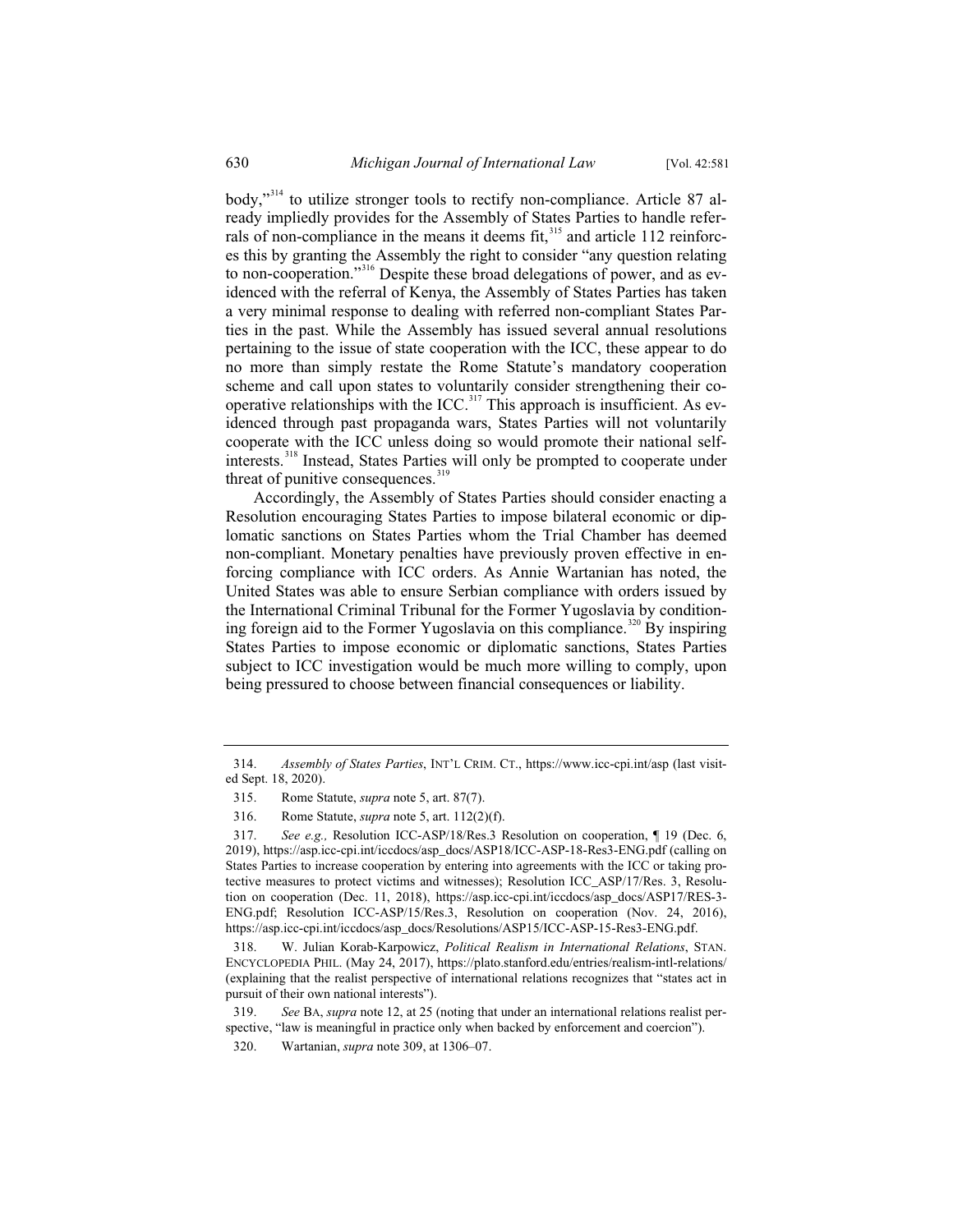Moreover, encouraging States Parties' use of sanctions through a nonbinding Assembly resolution would put the onus on the States Parties, rather than the ICC, to enforce compliance. Unlike the ICC, States Parties have enforcement mechanisms—through their military or police forces—to mandate compliance with these sanctions. Further, non-compliant states would be much less willing to endanger political relationships with other states especially those that carry power on the geopolitical stage—than they would be to harm their relationship with the ICC, which has no formal recourse. Finally, such an approach would allow the ICC to frame one of its biggest weaknesses—the pervasive role of politics in Court operations—in its favor.

Again, however, such a solution is not without limitations. In order for States Parties to impose bilateral sanctions on non-compliant states, the ICC first and foremost needs to inspire these States Parties to do so by improving the ICC's perceived legitimacy. Economic sanctions will also be most effectively utilized by those most powerful states, which have resisted the reach of the ICC, such as the United States, Russia, and China.<sup>321</sup> The ability of less powerful nations to use bilateral sanctions to pressure non-compliant states may not carry the same level of consequence. Moreover, this bilateral sanction scheme would do little to enforce compliance from powerful and wealthy non-States Parties, like the United States. The Rome Statute only imposes a duty to cooperate on States Parties, leaving several of the permanent members of the Security Council free to refuse to cooperate with the ICC without consequence.<sup>322</sup>

However, despite these limitations, utilizing a State Party-sponsored enforcement mechanism for non-compliance will significantly improve the perceived legitimacy of the ICC throughout the globe. It will send a powerful message that States Parties believe so strongly in the ICC that they are willing to take geopolitical measures to support its operations. Not only will these sanctions promote the ICC's effectiveness and ensure greater compliance from investigated states, but they will further portray the ICC as a strong and legitimate mechanism and mitigate reputational damage caused by past incidents of non-compliance.

#### VI. CONCLUSION

The ICC will always elicit criticism, both from its States Parties and those states who will eternally oppose the ICC. As an undeniably quasipolitical entity, the ICC can never hope to appease all states; history has proven that it will be criticized when it chooses to pursue investigations as

<sup>321.</sup> *Id.* at 1307 (noting that the United States' decision to condition financial aid on state compliance with the ICTY was so effective because of the United States' power and financial wealth, and questioning whether other, less powerful states, could provide as effective bilateral pressure).

<sup>322.</sup> Rome Statute, *supra* note 5, art. 87(7); Wartanian *supra* note 309, at 1297–98.